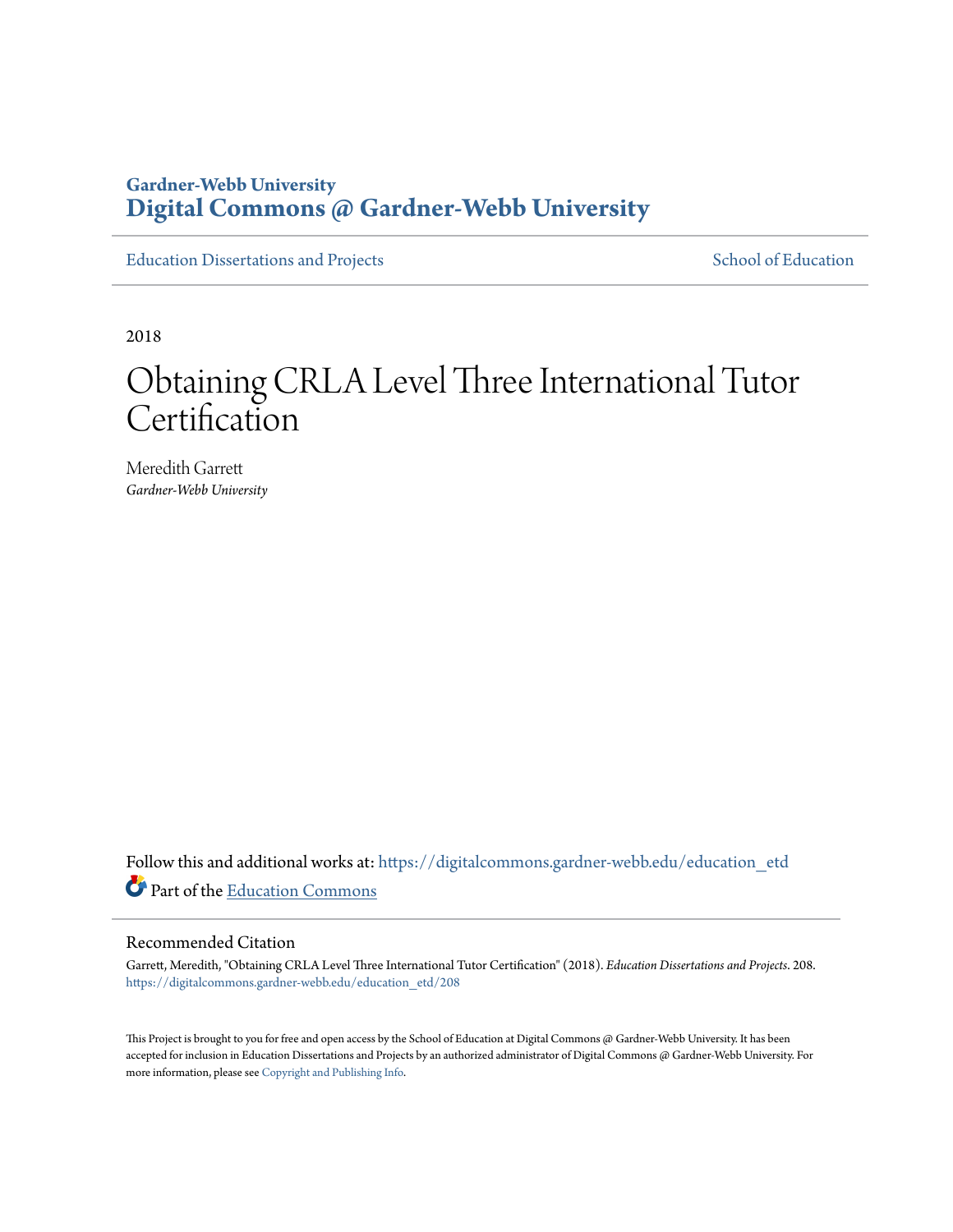# **Consultancy Project Executive Summary**

| Organization:             | Gardner-Webb University School of Education                                         |  |  |  |
|---------------------------|-------------------------------------------------------------------------------------|--|--|--|
| Project Title:            | <b>Obtaining CRLA Level Three International Tutor</b><br>Certification              |  |  |  |
| Candidate:                | <b>Meredith Garrett</b>                                                             |  |  |  |
| <b>Consultancy Coach:</b> | Dr. Jeff Hamilton                                                                   |  |  |  |
| Defense Date:             | July 12, 2018                                                                       |  |  |  |
| Authorized by:            | Dr. Doug Bryan (Associate Provost of Student Success at<br>Gardner-Webb University) |  |  |  |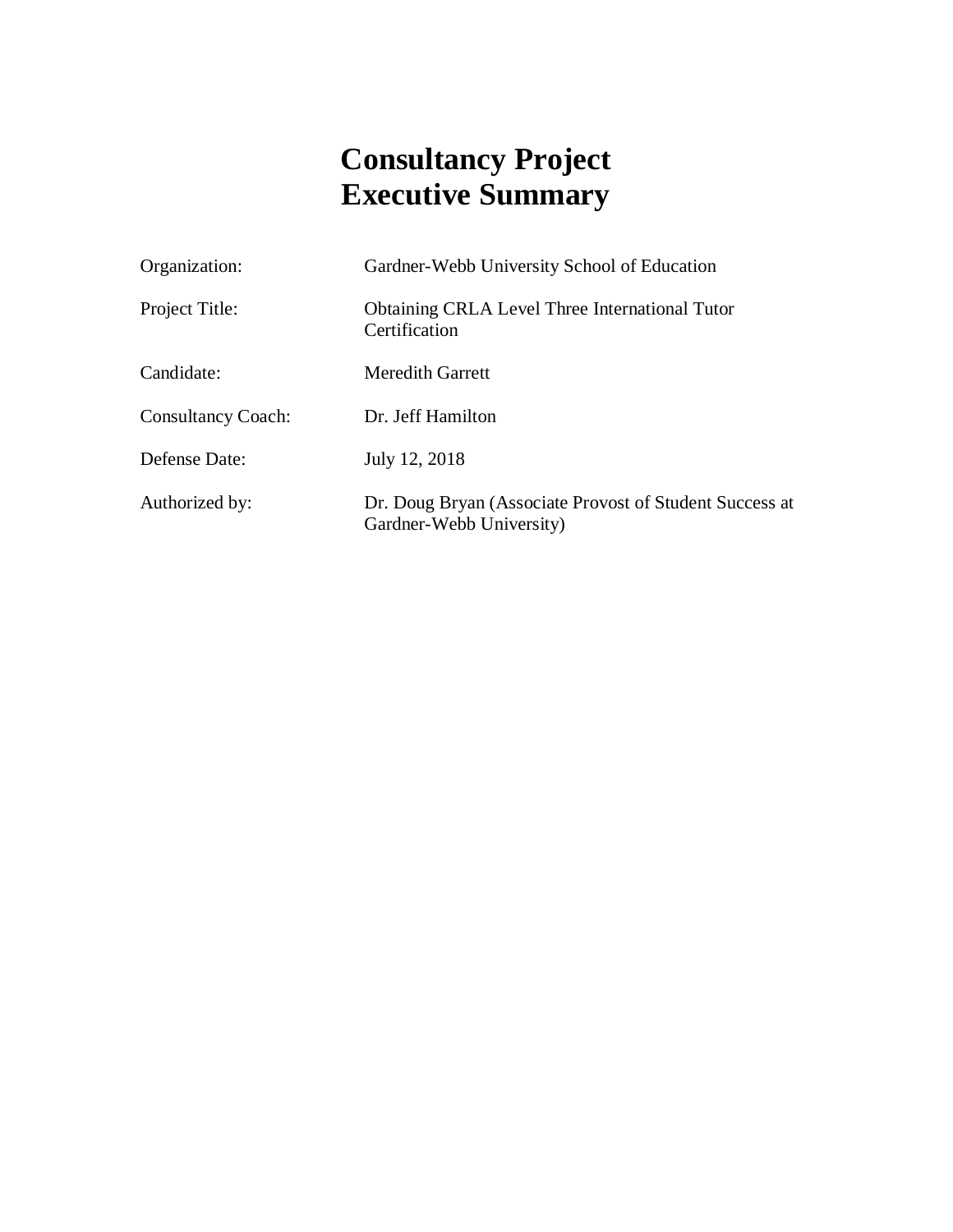# **Amendment History**

| Version | <b>Issue Date</b>      | Changes                       |
|---------|------------------------|-------------------------------|
| -1      |                        | June 1, 2018 Initial version. |
| 2       | June, 1 2018 Change 1  |                               |
| 3       | June, 18 2018 Change 2 |                               |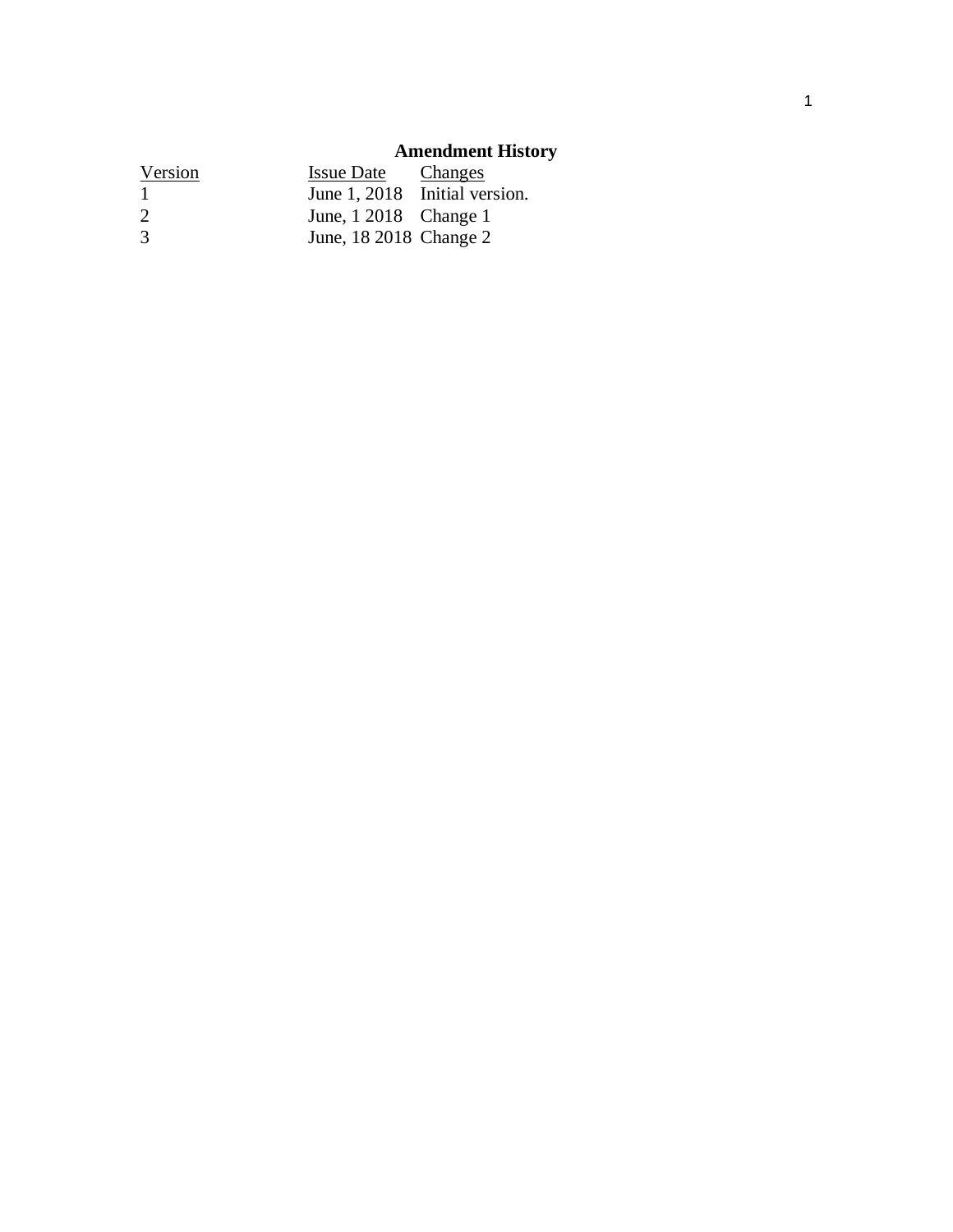#### **Abstract**

Obtaining CRLA Level Three International Tutor Certification. Garrett, Meredith, 2018: Consultancy Project, Gardner-Webb University, Digital Commons.

This summary outlines the process of obtaining level three international tutor certification through the College Reading and Learning Association (CRLA) at Gardner-Webb University. The Learning Enrichment and Assistance Program (LEAP) provides peer tutoring for undergraduate students and is associated with the University division of student success. CRLA is an international tutoring certification program in which college tutoring centers can apply for level one, two, and/or three certification to learn and apply best tutoring practices. To achieve level one tutor certification, the tutoring center must ensure the individual tutor completes a total of 10 hours of CRLA approved tutoring training as well as 25 hours of documented tutoring sessions. To achieve level two certification, the tutoring center must ensure the individual tutor completes a total of 20 hours of CRLA approved tutoring training as well as 50 hours of documented tutoring sessions. To achieve level three certification, the tutoring center must ensure the individual tutor completes a total of 30 hours of CRLA tutor training as well as 75 hours of documented tutoring sessions.

*Key Words*: CRLA (College Reading and Learning Association), LEAP (Learning Enrichment and Assistance Program), Level Three Certification, Peer Tutoring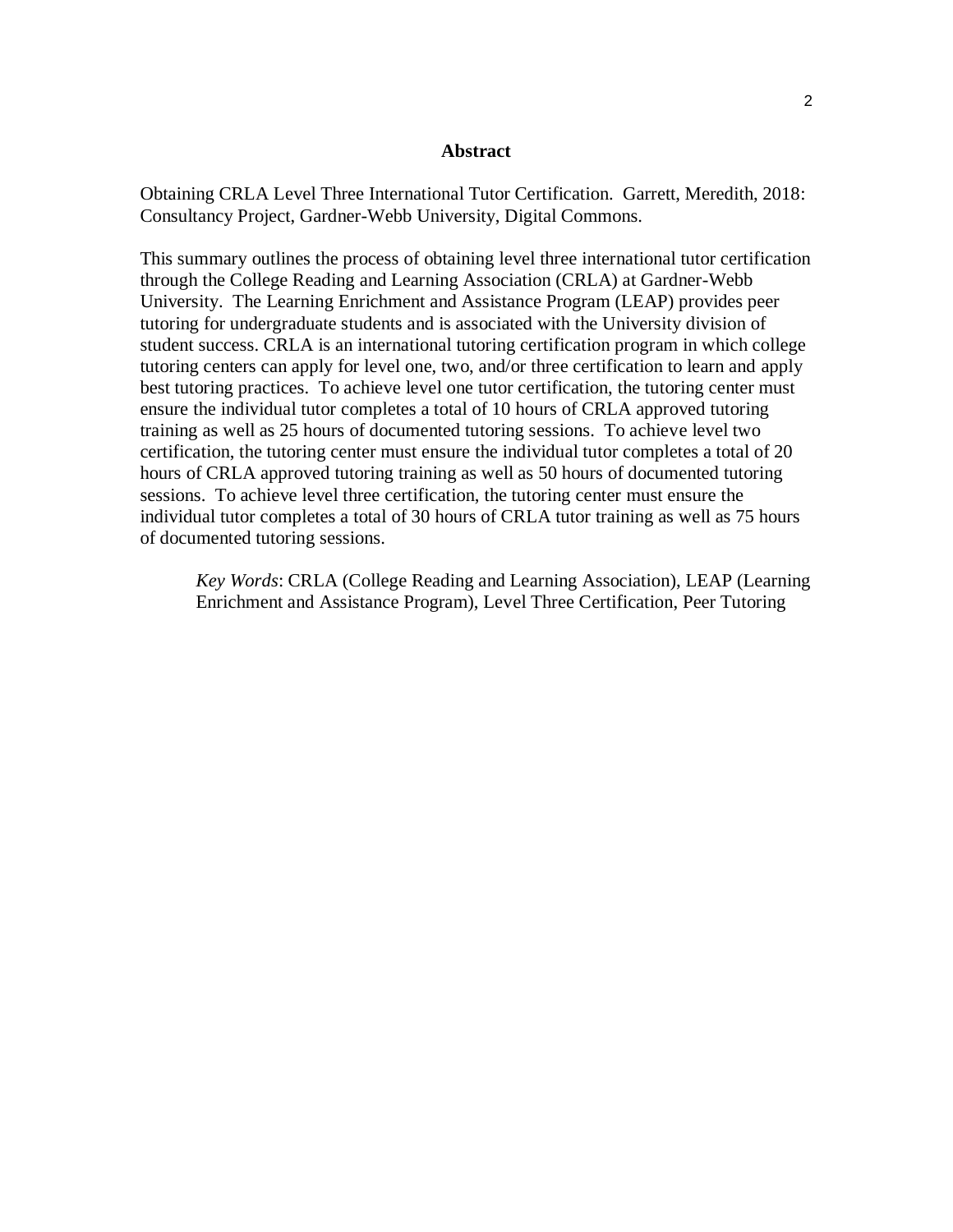#### **Table of Contents**

- 1 Introduction
	- 1.1 Project Purpose
	- 1.2 Associated Documents
	- 1.3 Project Plan Maintenance
- 2 Project Scope
	- 2.1 Outline of Partnering Organization's Objectives
		- 2.1.1 Objectives
		- 2.1.2 Success Criteria
		- 2.1.3 Risks
	- 2.2 Outline of Student's Objectives
		- 2.2.1 Objectives
		- 2.2.2 Success Criteria
		- 2.2.3 Risks
	- 2.3 Definitive Scope Statement
- 3 Deliverables
	- 3.1 To Partnering Organization
	- 3.2 From Student
- 4 Project Approach
	- 4.1 Project Lifecycle Processes
	- 4.2 Project Management Processes
	- 4.3 Project Support Processes
	- 4.4 Organization
		- 4.4.1 Project Team
		- 4.4.2 Mapping Between <Organization> and Student
- 5 Communications Plan
- 6 Work Plan
	- 6.1 Work Breakdown Structure
	- 6.2 Resources
- 7 Milestones
- 8 Metrics and Results
- 9 Risks, Constraints, Assumptions
	- 9.1 Risks
	- 9.2 Constraints
	- 9.3 Assumptions
- 10 Financial Plan
- 11 Quality Assurance Plan
- Appendix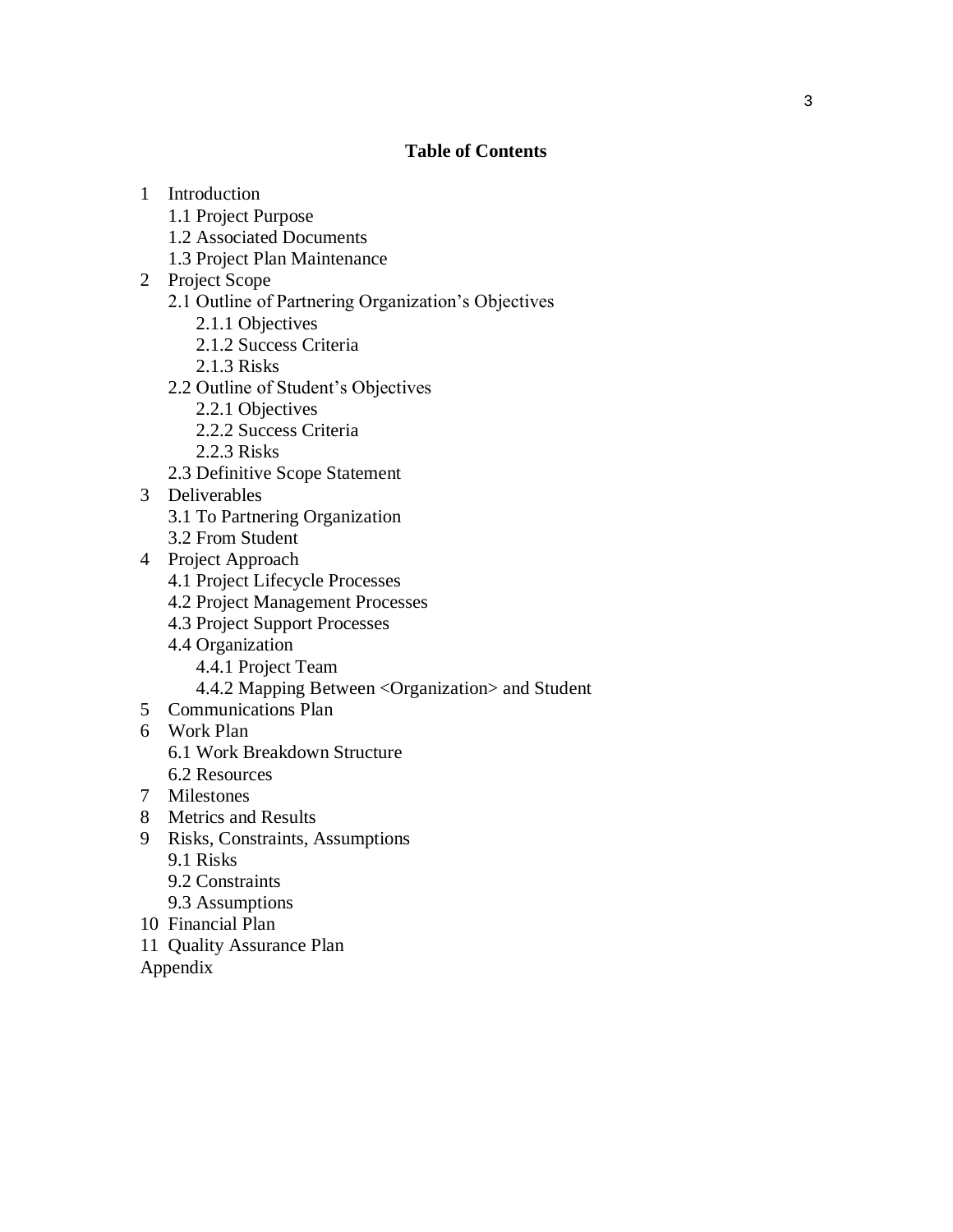#### **1 Introduction**

Considering the ever-changing academic demands, student needs, and high percentage of college failure rates our nation's educational institutions are currently experiencing, higher education institutions are challenged with an opportunity to help craft and support purposeful student academic success programs which can help students: exercise academic and social innovation, apply self-directed learning techniques, appreciate various student development theories as they relate to each student's academic journey, and practice necessary critical-thinking skills. By attempting to instill these invaluable skills within our student body, students have a better chance of developing a true sense of purpose as they experience a greater level of positive academic and self-concept. As an advocate and a contributor to higher education, I envisioned myself helping my former institution, Gardner-Webb University, construct a peer tutoring center that is staffed with internationally certified peer tutors who are highly trained to assist underprepared and/or struggling college students.

While numerous student support services are needed to help support the underprepared or transitioning college student, one necessary academic student support service for students is tutoring services, which are traditionally offered in higher education settings. Gardner-Webb University is a private, liberal arts, Baptistaffiliated, institution. Our traditional undergraduate student enrollment is approximately 1,500 students. Gardner-Webb's student to faculty ratio is 13:1, so the typical class setting is very personal and intimate. To help further explain the environment and culture of Gardner-Webb University, I have included a copy of Gardner-Webb University's institutional mission statement, which states,

Gardner-Webb University, a private, Christian, Baptist-related university, provides outstanding undergraduate and graduate education that is strongly grounded in the liberal arts while offering opportunities to prepare for various professions. Fostering meaningful intellectual thought, critical analysis, and spiritual challenge within a diverse community of learning, Gardner-Webb is dedicated to higher education that integrates scholarship with Christian life. By embracing faith and intellectual freedom, balancing conviction with compassion, and inspiring a love of learning, service and leadership, Gardner-Webb prepares its graduates to make significant contributions for God and humanity in an ever-changing global community.

Some aspects that attracted me to Gardner-Webb University include the institution's mission to provide a strong curriculum in liberal arts, foster meaningful intellectual thought and critical analysis, and inspire a love of learning. Personally, I would argue, these specific dynamics are some of the most critical forces in helping students achieve personal and academic success.

In order to help actualize the mission of Gardner-Webb University, I have created a vision statement and a mission statement as well as a statement of goals to help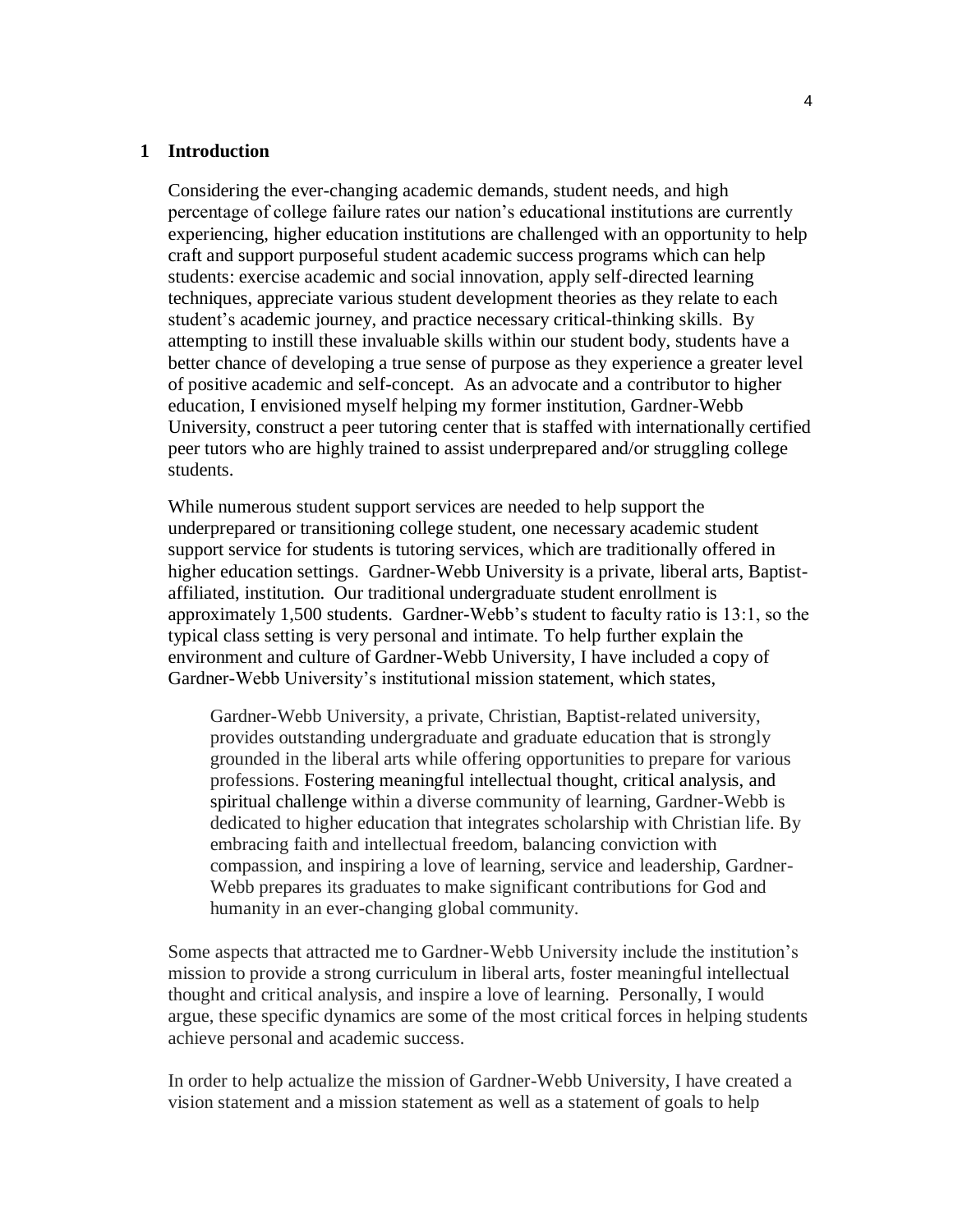demonstrate the Learning Enrichment and Assistance Program's (LEAP) dedication to our institutional mission and, most importantly, our commitment to supporting student success. By creating this vision, mission, and statement of goals, it is my hope that LEAP will have a strong foundation which will help guide the program toward its overall purpose.

#### **1.1 Project Purpose**

As the former Director of LEAP (Peer Tutoring) at Gardner-Webb University, I regularly encountered and dealt with a vast array of student issues surrounding academic underpreparedness which seems to encompass a large population of Gardner-Webb University college students. Before leaving my position at GWU, LEAP at Gardner-Webb University was staffed with 18 student/peer tutors. These tutors helped students who identified a need for tutoring assistance with basic course concepts and college study skills. When I began my position as LEAP Director, approximately 4 years ago, I observed the need for an inclusive, calculated, and holistic peer tutoring training program to help equip GWU tutors and tutees with the tools they needed to actualize academic success and ultimately matriculation.

According to Radcliffe and Bos (2013), "Trends among adolescents continue to be discouraging in terms of career and college readiness based on National Assessment of Educational Progress (NAEP) achievement reports and high school graduation rate data" (p.13). College underpreparedness is not new issue for higher education institutions. Sheets (1994) stated,

Under preparedness for college is not a new phenomenon in higher education in the United States, and many administrators and even academic support professionals may be unaware that the need for tutoring has existed thought the history of our educational institutions. (p.21)

To further support my concern for a comprehensive plan for strategic student support through tutoring services, Maxwell (1997) noted, "even the elite schools considered their students to be ill prepared for college; in 1907, over half the students enrolled in Harvard, Yale, Princeton, and Columbia had failed to meet college entrance requirements" (p.14). I worked for an institution that formally accepts and enrolls what some may label as "underprepared college students." If, indeed, Gardner-Webb University is choosing to identify a population of their students as "underprepared" and the institution accepts these students for enrollment, it is imperative the institution provide a variety of intentional support services/programs to help these students matriculate as well as develop academically and personally.

Gaertner and McClarty (2015) stated,

It is unfortunate that the first diagnosis of college readiness most students will receive—cumulative GPAs and SAT or ACT scores—arrive toward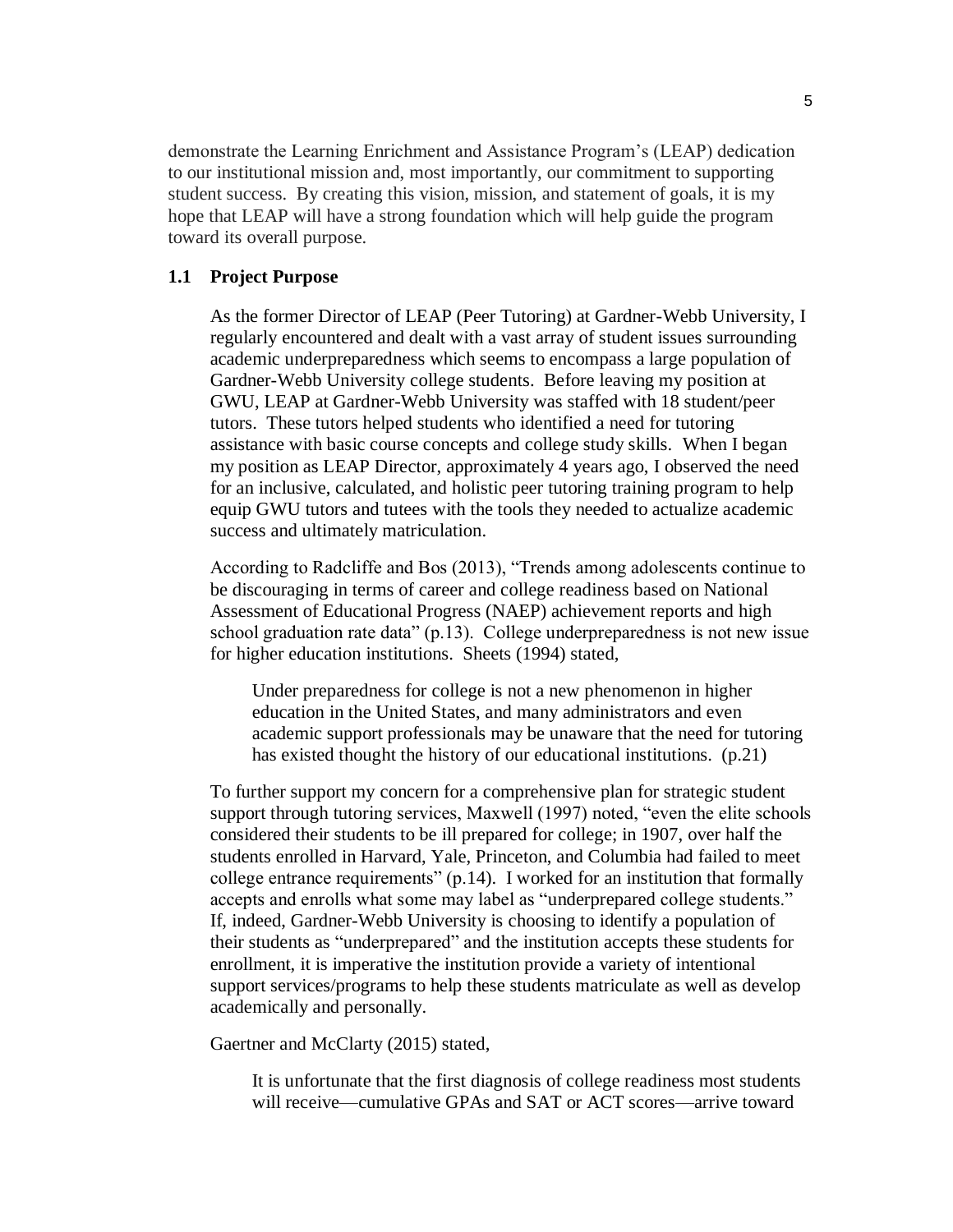the end of eleventh grade. At this point, there is little time for students to correct course, catch up, and graduate ready for life after high school. Moreover, grades and test scores are measures of academic achievement; they are generally not designed to capture other characteristics such as motivation, behavior, and social engagement that may be integral to laterlife [success]. (p.18)

As a result of internationally certifying LEAP at Gardner-Webb University, tutors and tutees are now exposed to best tutoring practices which are proven to sustain student success.

#### **1.2 Associated Documents**

There are no associated documents.

#### **1.3 Project Plan Maintenance**

The project was completed 1 year earlier than expected. The only major change that occurred was my decision to resign from Gardner-Webb University in November 2018. At that point, the College Readiness and Learning Association (CRLA) application for level three certification was pending approval. After communicating with Gardner-Webb University about the status of the application, I was informed the application was approved for CRLA level three international certification. I am unsure as to how/if Gardner-Webb University will continue to implement training sessions for current peer tutors.

#### **2 Project Scope**

Obtain level three international tutoring certification through CRLA in 3 years. The start day of the project was August 2015.

#### **2.1 Outline of Partnering Organization's Objectives**

#### **2.1.1 Objectives**

- 1. Create and implement level one CRLA peer tutoring training at Gardner-Webb University by December 2016.
- 2. Create and implement level two CRLA peer tutoring training at Gardner-Webb University by August 2017.
- 3. Create, implement, and obtain level three CRLA Peer Tutor Certification at Gardner-Webb University by August 2018.

#### **2.1.2 Success Criteria**

Success of this project was evaluated in terms of receiving approval of Gardner-Webb University's application for level three international tutor certification from the CRLA.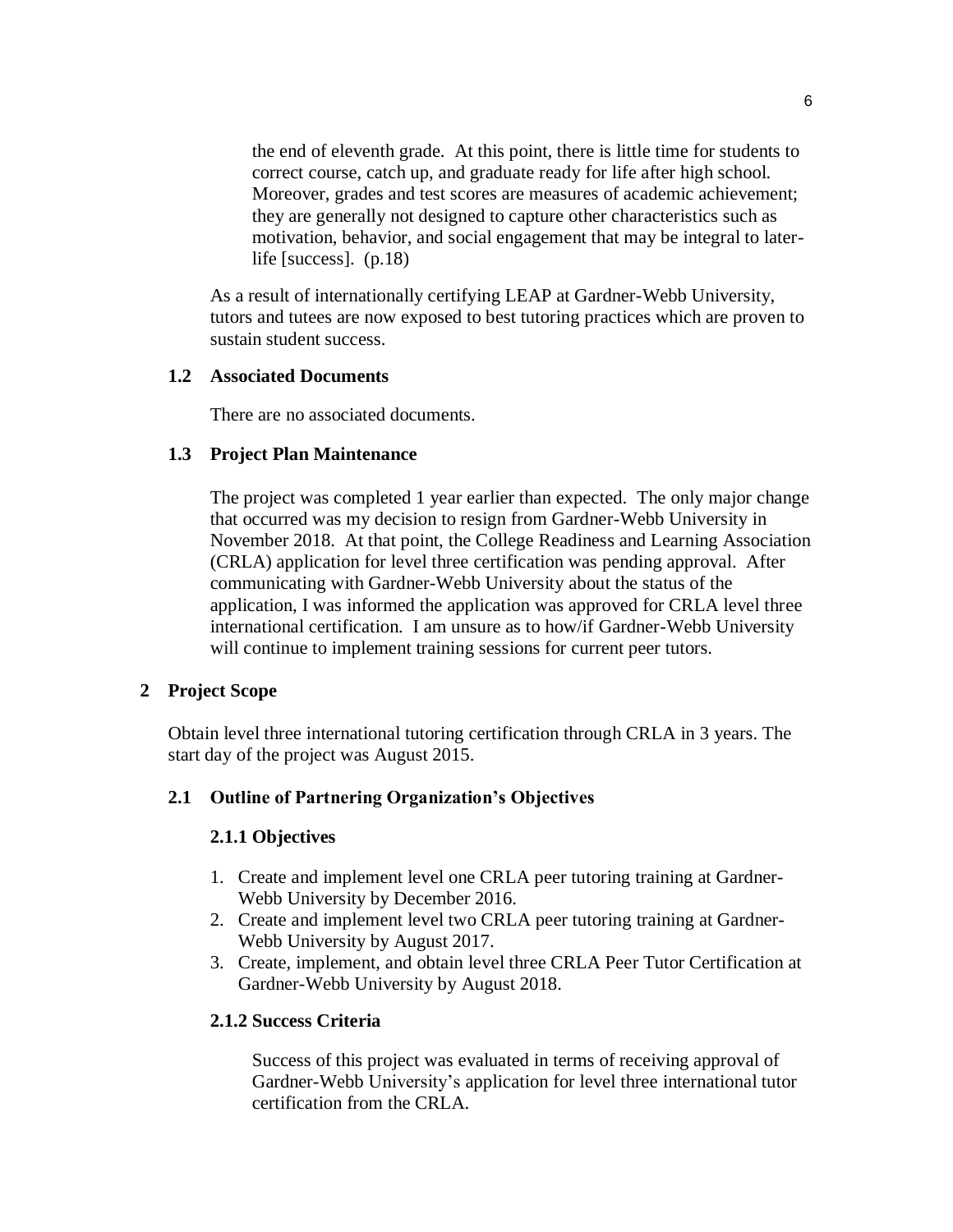#### **2.1.3 Risks**

Very few risks were associated with achieving CRLA level three international tutor certification. When considering the risks at stake, I recognized the tutoring center is not dependent on CRLA certification to thrive; however, I am certain the quality of tutoring services would be greatly comprised if CRLA certification was not achieved. If LEAP was unable to obtain CRLA certification, LEAP could consider other tutoring training programs in hopes of ensuring quality services.

#### **Anticipated Risks**

- 1. Internal risk Application for CRLA certification is not approved. a. Quality of tutoring services will be comprised or delayed.
	- b. Tutors may not learning and applying best tutoring practices.
- 2. Internal risk CRLA training is not utilized by tutors.
- 3. Internal risk Delivery of CRLA training is poor.
- 4. External risk Funding for certification or recertification is compromised or extracted.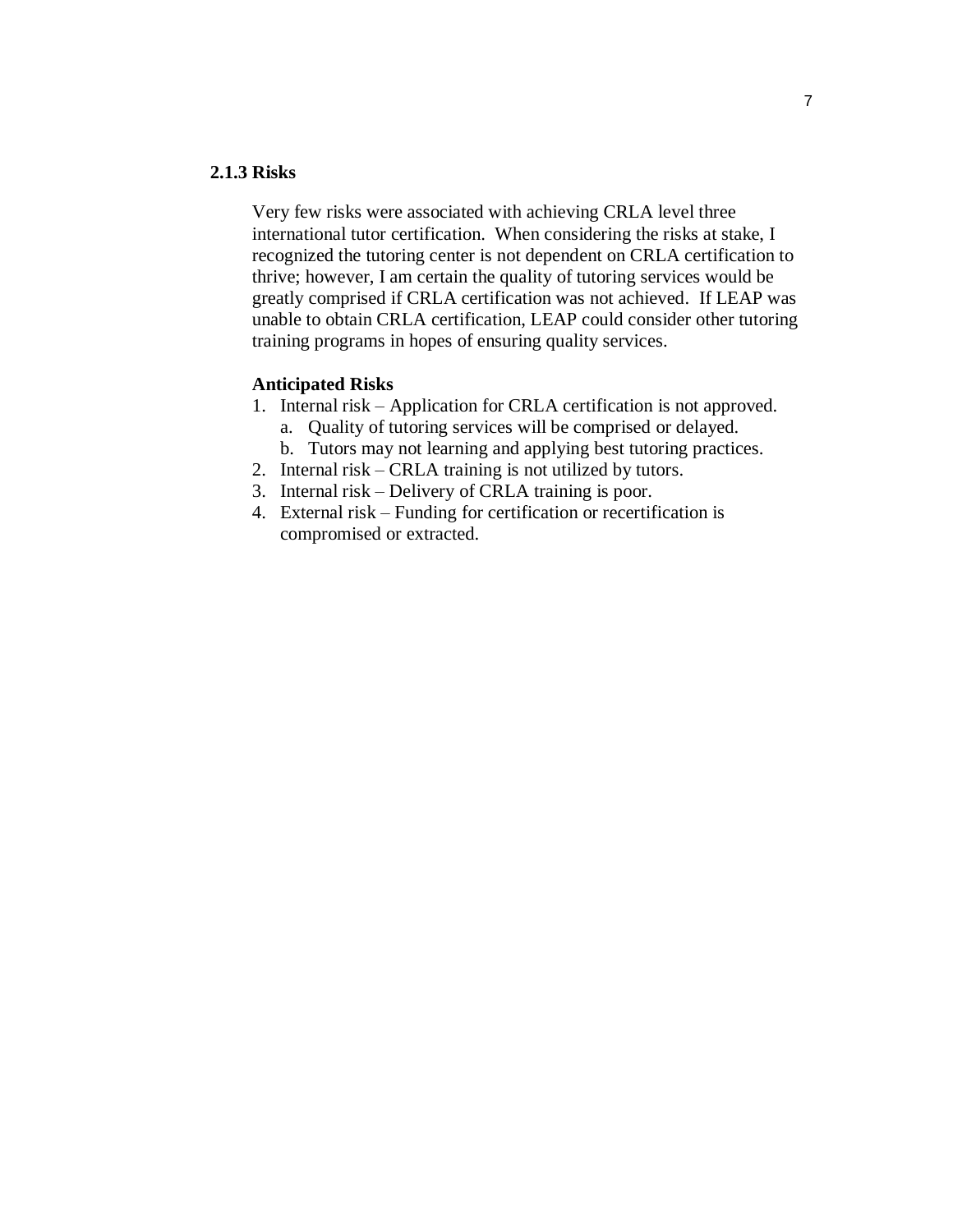#### **Risk Assessment Tool**

| <b>IMPACT</b>                                                                                                                                                                    | <b>LIKELIHOOD</b>                                  |
|----------------------------------------------------------------------------------------------------------------------------------------------------------------------------------|----------------------------------------------------|
| Insignificant -insignificant impact on                                                                                                                                           | Low- very unlikely to happen in the near           |
| operations, reputation, or financial condition                                                                                                                                   | future; and no immediate action needed             |
| Mild-minimal impact on operations,                                                                                                                                               | <b>Low-Medium-</b> unlikely to happen in near      |
| reputation, or financial condition                                                                                                                                               | future; minimal action needed                      |
| <b>Moderate-</b> could delay operations, effect short                                                                                                                            | <b>Medium</b> -likely to occur and actions should  |
| -term programs, require moderate management                                                                                                                                      | be taken to reduce or control the risk             |
| effort, may draw publicity                                                                                                                                                       |                                                    |
| <b>Significant-</b> significant effect on long-term                                                                                                                              | <b>Medium-High-</b> more than likely to occur      |
| programs, significant financial loss, negative                                                                                                                                   | and management should begin to mitigate            |
| publicity                                                                                                                                                                        |                                                    |
| Catastrophic-long-term, serious effects on                                                                                                                                       | <b>High-</b> high probability the risk will occur; |
| operations, need financial support,                                                                                                                                              | immediate action plans required                    |
| compromise                                                                                                                                                                       |                                                    |
| reputation                                                                                                                                                                       |                                                    |
| $\mathbf{I} \cap \mathbf{I}$ and $\mathbf{I} \cap \mathbf{I} \cap \mathbf{I}$ and $\mathbf{I} \cap \mathbf{I}$ and $\mathbf{I} \cap \mathbf{I}$ and $\mathbf{I} \cap \mathbf{I}$ |                                                    |

*Figure 1.* Risk Assessment Tool Definitions Adapted from (risk.oregonstate.edu).

## **Risk Assessment Analysis**

| <b>Risk</b>                                                      | <b>Impact</b>      | Likelihood |
|------------------------------------------------------------------|--------------------|------------|
| CRLA application not<br>approved                                 | Moderate (Medium)  | Low-Medium |
| <b>CRLA</b> certification not<br>utilized by tutors              | Significant (High) | Low-Medium |
| Poor delivery of CRLA<br>material                                | Significant (High) | Low        |
| Funding for CRLA<br>certification is<br>compromised or extracted | Significant (High) | Low        |

*Figure 2.* Risk Assessment Analysis.

## **2.2 Outline of Student's Objectives**

## **2.2.1 Objectives**

- GWU tutors new and veteran peer tutors will undergo official training procedures as outlined in CRLA Handbook for Training Peer Tutors and Mentors.
- Tutors will receive appropriate level of tutor certification based on training completion.
- All tutors will be required to obtain level three certification (participate in a total of 30 hours of tutor training) upon hiring.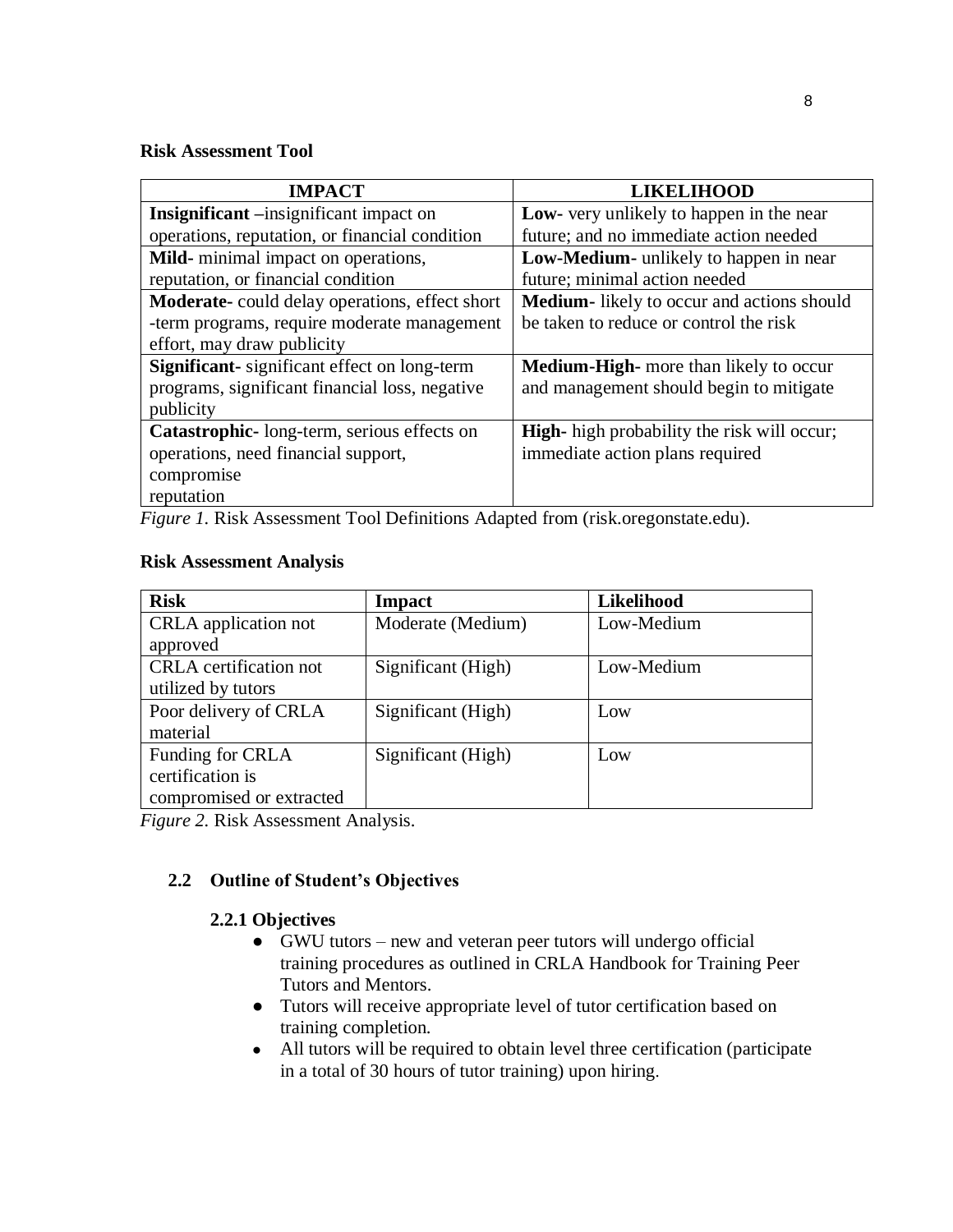#### **2.2.2 Success Criteria**

Success was measured based on tutor certification approval received from CRLA (it was approved). In addition, a pre/posttest questionnaire was created for LEAP tutors that compared tutor time management skills before after CRLA level one tutor training on time management. The chisquare test for independence was applied to a research project regarding tutoring session time management of CRLA level one trained tutors as well as untrained tutors **(see supported document for full report)**. The two variables used for the chi-square for independence test were CRLA level one trained tutors and untrained tutors. Surveys were voluntarily given to tutees of trained and untrained tutors, and tutees were asked about how well their tutor managed their session time. Survey data were organized, and the chi-square test statistic was calculated to determine if the two variables were independent or dependent from each other. Chisquare test results revealed a dependent relationship between the variables.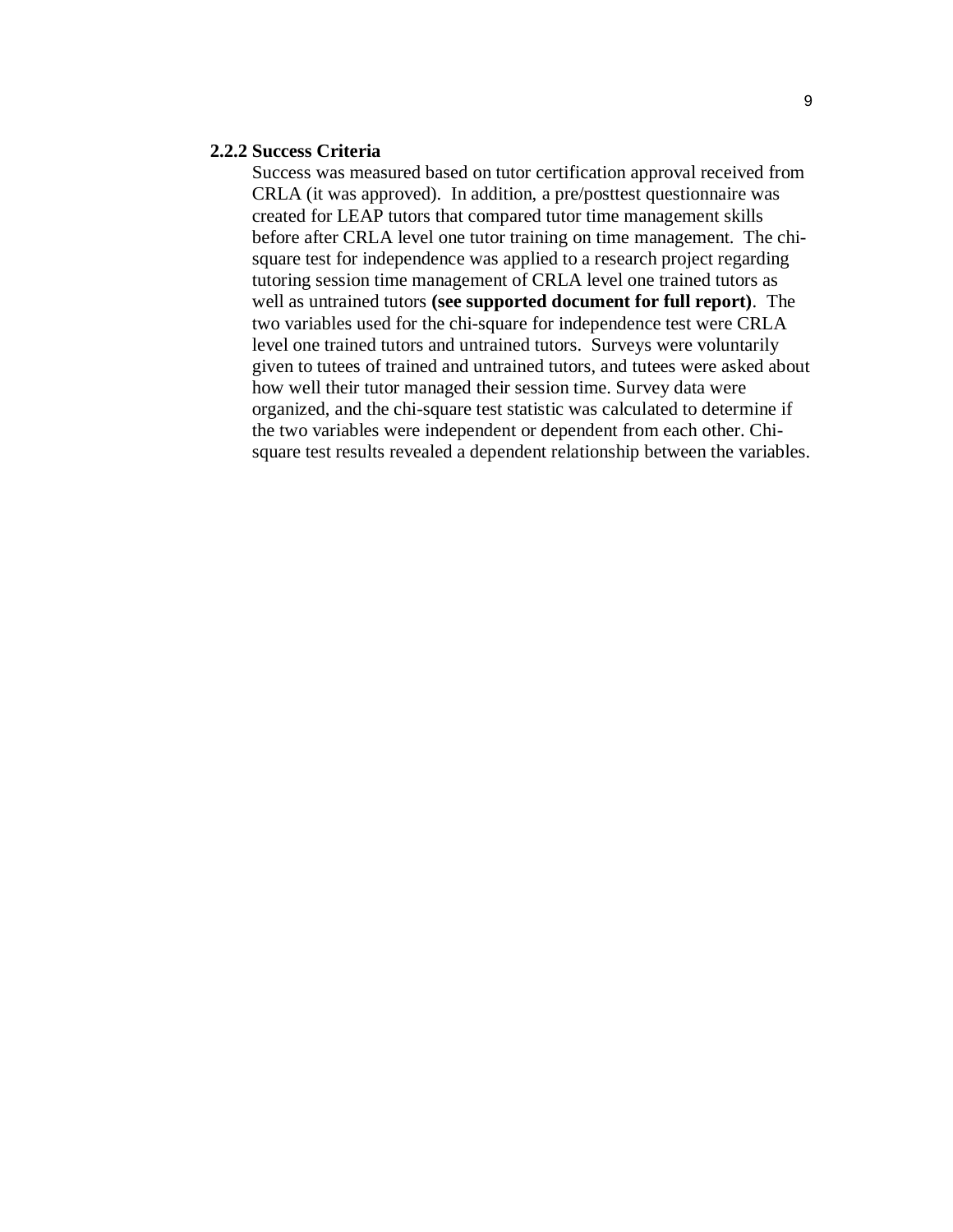**2.2.3 Risks**

| <b>Risk</b>                                                   | Plan                                                                                                                                                                                                                                                           | <b>Resources Needed</b>                                                                                                                                                                                                                                                                            |
|---------------------------------------------------------------|----------------------------------------------------------------------------------------------------------------------------------------------------------------------------------------------------------------------------------------------------------------|----------------------------------------------------------------------------------------------------------------------------------------------------------------------------------------------------------------------------------------------------------------------------------------------------|
| CRLA application not approved                                 | 1. Receive and apply feedback<br>from CRLA certification support<br>staff<br>2. Re-apply for certification                                                                                                                                                     | 1. Time<br>2. Ensure budget allots for re-<br>application fee                                                                                                                                                                                                                                      |
| CRLA certification not utilized<br>by tutors                  | 1. Create tutor observation rubric<br>and evaluate tutor during sessions<br>for CRLA practices<br>2. Provide immediate feedback<br>for tutors who do not meet CRLA<br>guidelines.<br>3. Document and determine if<br>tutor will be considered for re-<br>hire. | 1. Time<br>2. Tutor observation rubric                                                                                                                                                                                                                                                             |
| Poor delivery of CRLA training<br>material                    | 1. Provide tutors with the<br>opportunity to submit a written<br>reflection on each training<br>session.<br>2. Consider suggestions from<br>reflection to enhance training<br>sessions.                                                                        | 1.Time<br>2. Use the square, circle, triangle<br>reflection tool<br>3. Use alternate training<br>modalities                                                                                                                                                                                        |
| Funding for CRLA certification is<br>compromised or extracted | 1. Advocate for funds. This<br>could be done by requesting<br>funds from Student Success, or<br>other departments, be transferred<br>to LEAP budget to provide funds<br>needed for certification.<br>2. Create a "home-grown" tutor<br>training program        | 1. Time<br>2. Write a proposal advocating<br>that funds be reallocated to LEAP<br>budget for CRLA certification.<br>3. Utilize online tutor training<br>resources, contact other<br>Universities for training<br>information, utilize library<br>resources (books) for tutor<br>training purposes. |

*Figure 3.* Risk Mitigation Plan.

## **2.3 Definitive Scope Statement**

Upon successful creation and implementation of CRLA level three training. The training curriculum was approved for level-three international tutor certification.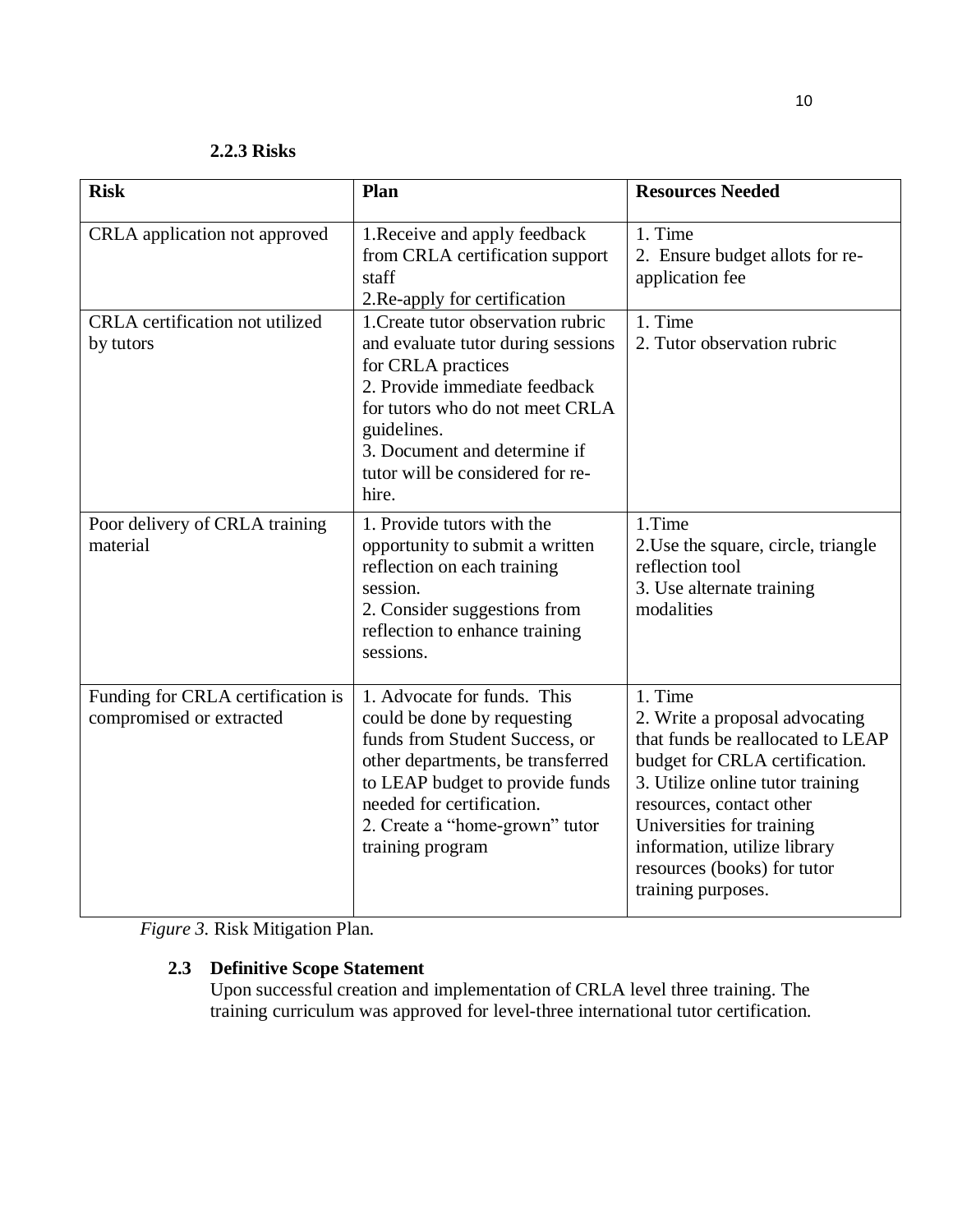## **3 Deliverables**

## **3.1 To Partnering Organization**

- 1. GWU Faculty enhanced tutoring efforts may reduce the time students are spending with professors asking specific course related questions.
- 2. GWU Tutees students who are tutored by trained tutors will have exposure to holistic and intentional tutoring training which may increase their academic confidence and college retention.
- 3. GWU Office of Retention due to the intentionality of the tutoring program, the Office of Retention may experience lower student attrition rates due to enhanced academic support offered through the tutoring certification process.
- 4. GWU First-Year Program all new students will be informed of LEAP's services to students which will contribute to the program's mission to student success.
- 5. GWU Enrollment Management tutoring certification may be used as a potential recruitment tool for new incoming students or parents.
- 6. Academic Advising Team can refer students to the tutoring center for academic assistance.

## **3.2 From Student**

- Tutors will feel more confident when facilitating tutoring sessions.
- Tutors can use tutor certification at other institutions (if transferring).
- Tutors can put certification on their resume.
- Tutors will receive a pay increase for each level of certification obtained.

#### **4 Project Approach**

#### **4.1 Project Lifecycle Processes**

|                 | Spring 2016                                                       | <b>Fall 2016</b>                                                                                                 | <b>Spring</b><br>2017                                                                                                                                              | <b>Fall 2017</b>                                                                                                                                                                | Spring 2018                                                                                                                                                                            | <b>Fall 2018</b>                                                                     |
|-----------------|-------------------------------------------------------------------|------------------------------------------------------------------------------------------------------------------|--------------------------------------------------------------------------------------------------------------------------------------------------------------------|---------------------------------------------------------------------------------------------------------------------------------------------------------------------------------|----------------------------------------------------------------------------------------------------------------------------------------------------------------------------------------|--------------------------------------------------------------------------------------|
| <b>Planning</b> | Began creating<br><b>CRLA</b> level<br>one training<br>curriculum | Complete<br><b>CRLA</b><br>level one<br>curriculum<br>creation<br>Create<br>Spring<br>2017<br>training<br>agenda | Implement<br><b>CRLA</b><br>level one<br>training<br>(January)<br>13, 2017)<br>Create<br><b>CRLA</b><br>level two<br>training<br>curriculum<br>(August 1,<br>2017) | Implement<br><b>CRLA</b> level<br>one and CRLA<br>level two<br>training<br>session<br>(August 22,<br>and August 23,<br>2017)<br><b>Create CRLA</b><br>level three<br>curriculum | Implement<br>CRLA level 1,<br>$2$ , and $3$<br>training<br>sessions<br>(January 8 and<br>9, 2018)<br>Apply for<br><b>CLRA</b> level<br>three<br>certification<br>(January 15,<br>2018) | Received<br>notification<br>of CRLA<br>level three<br>approval<br>(December<br>2018) |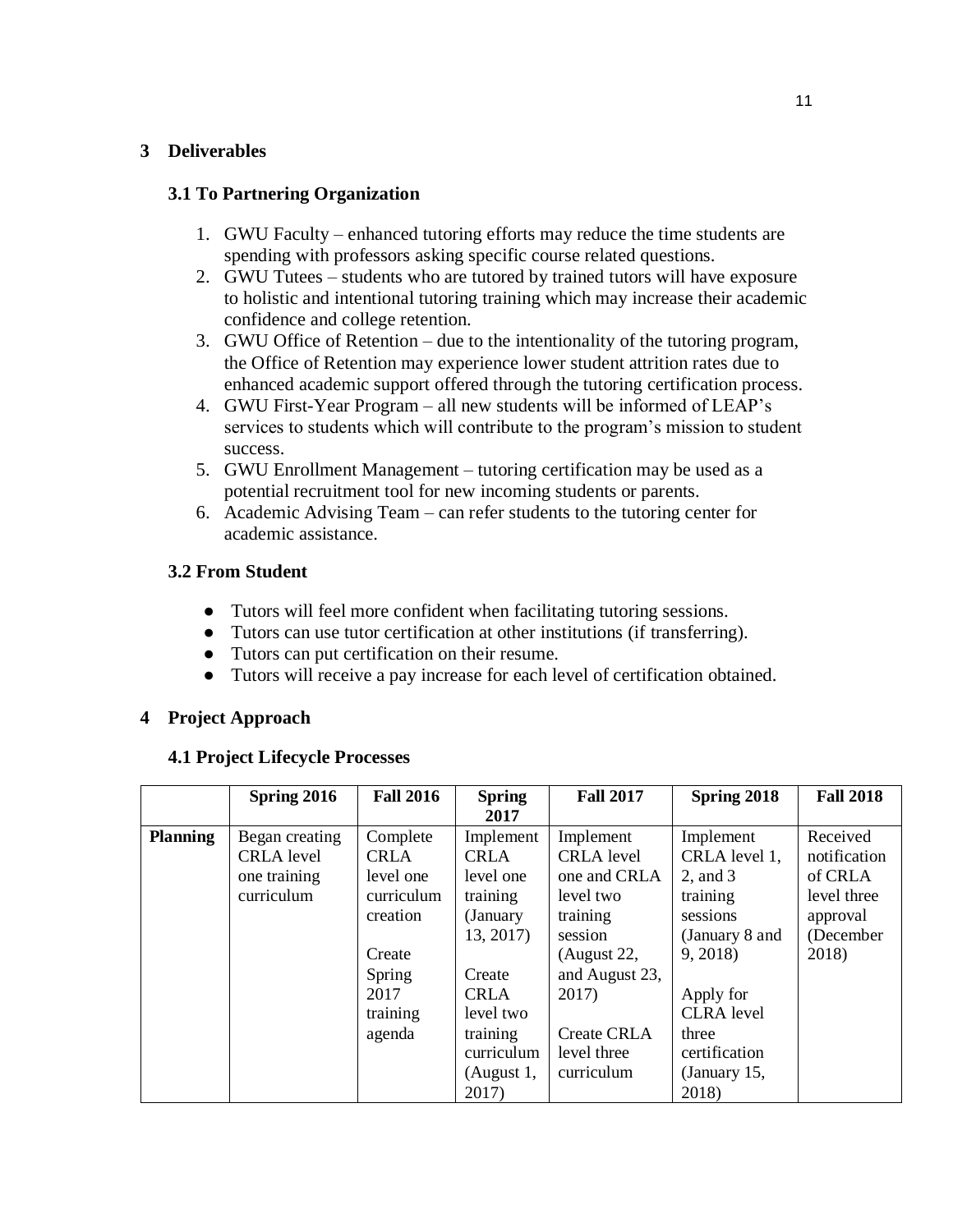| ______<br>11<br>$\sim$ $\circ$ |  |
|--------------------------------|--|
|--------------------------------|--|

*Figure 4.* Project Planning Timeline.

#### **4.2 Project Management Processes**

The project was managed by following recommended CRLA guidelines for creating and implementing tutor training. During new tutor orientation, there was a prescribed agenda for implementation of face-to-face tutor training. Some of the tutor training was completed in a created Blackboard course where tutors would watch a PowerPoint video on the training material and answer questions to ensure understanding of training concepts. Completion of online tutor training modules was monitored by grading each completed module. The tutor had to earn a 100% on the module to receive credit for the training. Each fall and spring semester, tutor training was divided into level one, level two, or level three training modules. The training was similar to a "conference" style training. These data were collected on an excel spreadsheet and were submitted on the tutor certification application.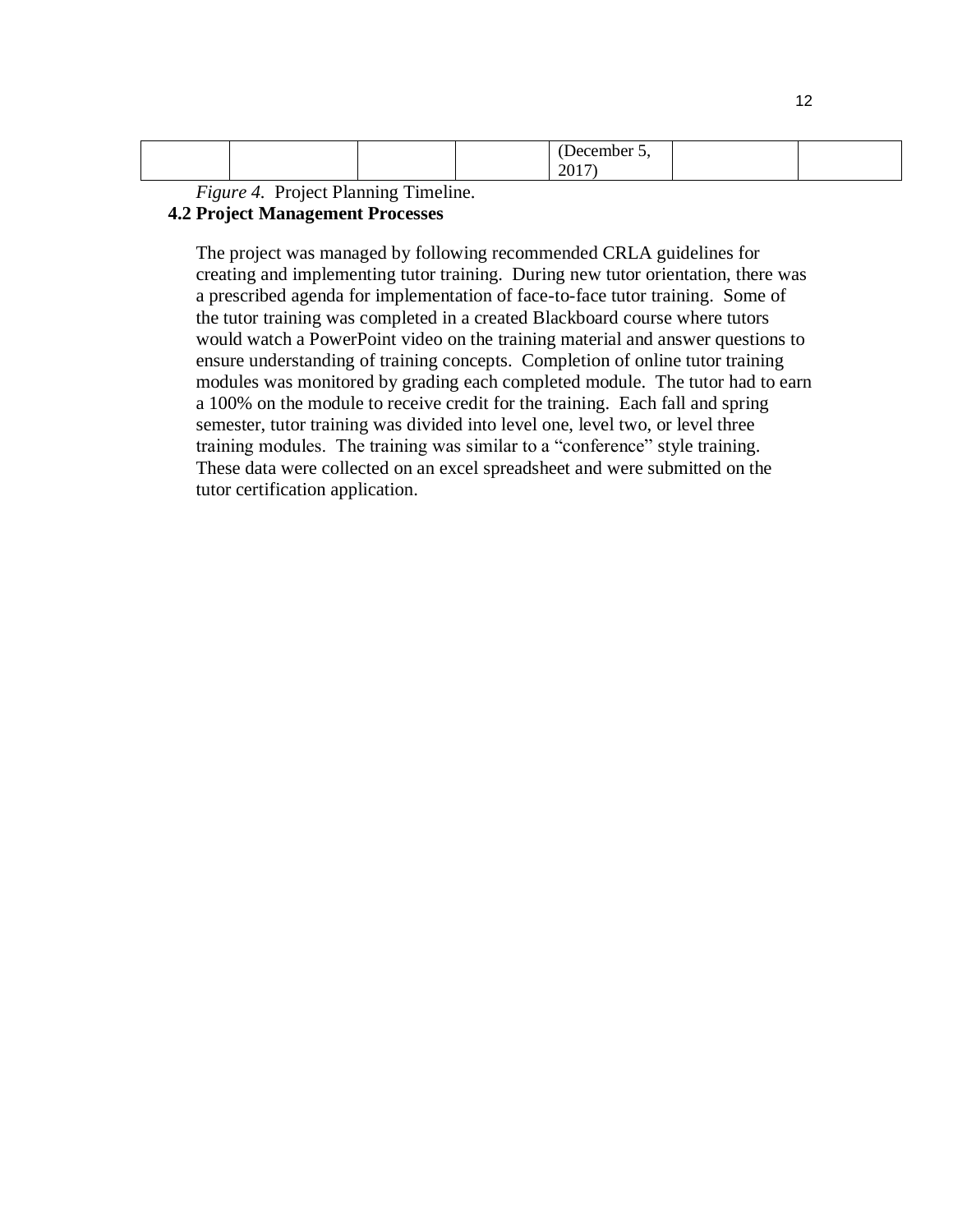| <b>Agenda</b>                       | <b>Mode(s) of Delivery</b> | <b>CRLA Requirement</b><br><b>Met</b> |
|-------------------------------------|----------------------------|---------------------------------------|
|                                     |                            |                                       |
| $8:30-9:15$ - About                 | Face-to-face, PowerPoint   |                                       |
| <b>LEAP</b>                         |                            |                                       |
| 9:30-10:30- Define                  | Face-to-face, PowerPoint,  | Define Tutoring-Level 1               |
| Tutoring                            | and discussion             |                                       |
| <b>Break</b>                        |                            |                                       |
| 10:45-11:45-Tutor                   | Face-to-face, PowerPoint,  | Tutor Do's and Don'ts-                |
| Do's and Don'ts                     | and discussion             | Level 1                               |
| <b>Lunch Break (Lunch provided)</b> |                            |                                       |
| 12:00-1:00-Tips for                 | Face-to-face, PowerPoint,  | Tips for Beginning and                |
| <b>Successfully Ending</b>          | and discussion             | <b>Ending a Tutoring</b>              |
| and Beginning a                     |                            | <b>Session-Level 1</b>                |
| <b>Tutoring Session</b>             |                            |                                       |
| $1:15 - 2:15$ - Study               | Face-to-face, PowerPoint,  | Study Skills-Level 1                  |
| <b>Skills</b>                       | and discussion             |                                       |
| <b>Break</b>                        |                            |                                       |
| 2:30-3:30- Adult                    | Face-to-face, PowerPoint,  | <b>Adult Learners and</b>             |
| Learners and Learning               | and discussion             | Learning Styles-Level 1               |
| <b>Styles</b>                       |                            |                                       |
| <b>Break</b>                        |                            |                                       |
| $3:45 - 4:45$                       | Face-to-face, PowerPoint,  | Assertiveness and                     |
| Assertiveness and                   | and discussion             | <b>Handling Difficult</b>             |
| <b>Handling Difficult</b>           |                            | <b>Students-Level 1</b>               |
| <b>Students</b>                     |                            |                                       |

*Figure 5*. Example of CRLA training agenda.

## **4.3 Project Support Processes**

At the end of each semester, tutors would complete a face-to-face performance evaluation in which CRLA training was discussed. If the tutor did not complete the required training components, the tutor was not hired back for the next semester **(see supported documents for tutor performance evaluation).**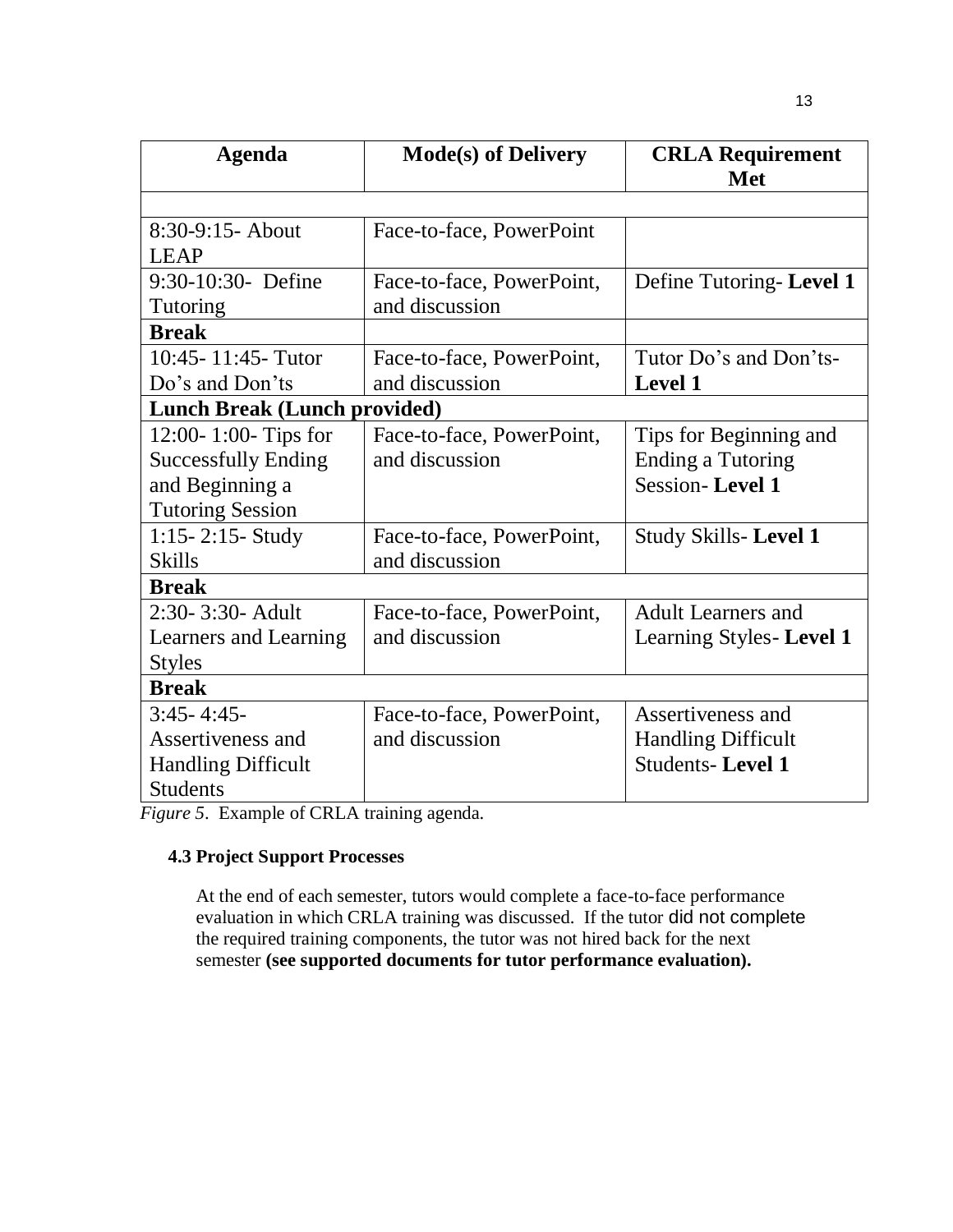#### **4.4 Organization**

|                 | Spring 2016                                                       | <b>Fall 2016</b>                                                                   | <b>Spring</b>                                                                        | <b>Fall 2017</b>                                                                                                | <b>Spring</b>                                                                                                   | <b>Fall 2018</b>                                                               |
|-----------------|-------------------------------------------------------------------|------------------------------------------------------------------------------------|--------------------------------------------------------------------------------------|-----------------------------------------------------------------------------------------------------------------|-----------------------------------------------------------------------------------------------------------------|--------------------------------------------------------------------------------|
| <b>Planning</b> | Began creating<br><b>CRLA</b> level<br>one training<br>curriculum | Complete<br><b>CRLA</b><br>level one<br>curriculum<br>creation<br>Create<br>Spring | 2017<br>Implement<br>CRLA<br>level one<br>training<br>(January<br>13, 2017<br>Create | Implement<br><b>CRLA</b> level<br>one and<br>CRLA level<br>two training<br>session<br>(August 22,<br>and August | 2018<br>Implement<br><b>CRLA</b><br>level $1, 2$ ,<br>and 3<br>training<br>sessions<br>(January 8)<br>and $9$ , | Received<br>notification of<br>CRLA level three<br>approval<br>(December 2018) |
|                 |                                                                   | 2017<br>training<br>agenda                                                         | <b>CRLA</b><br>level two<br>training<br>curriculum<br>(August 1,<br>2017)            | 23, 2017)<br>Create<br><b>CRLA</b> level<br>three<br>curriculum<br>(December<br>5, 2017)                        | 2018)<br>Apply for<br><b>CLRA</b><br>level three<br>certificatio<br>n (January<br>15, 2018)                     |                                                                                |

*Figure 6*. Organization Phases.

## **4.4.1 Project Team**

- 1. GWU Tutors new and veteran peer tutors will undergo official training procedures as outlined in CRLA Handbook for Training Peer Tutors and Mentors.
- 2. GWU Associate Provost and Provosts Office will be made aware of certification levels that are achieved during the certification process.
- 3. GWU Faculty enhanced tutoring efforts may reduce the time students are spending with professors asking specific course related questions.
- 4. GWU Tutees students who are tutored by trained tutors will have exposure to holistic and intentional tutoring training which may increase their academic confidence and college retention.
- 5. GWU Payroll currently, tutors are paid \$8.25 an hour, with each level of certification they receive (up to level three certification) the tutor will receive a \$1.00 pay increase. This will create new tutor payment processes when hiring and rehiring new tutors.
- 6. GWU Office of Retention due to the intentionally of the tutoring program, the Office of Retention may experience lower student attrition rates due to enhanced academic support offered through the tutoring certification process.
- 7. GWU First-Year Program all new students will be informed of LEAP's services to students which will contribute to the programs mission to student success.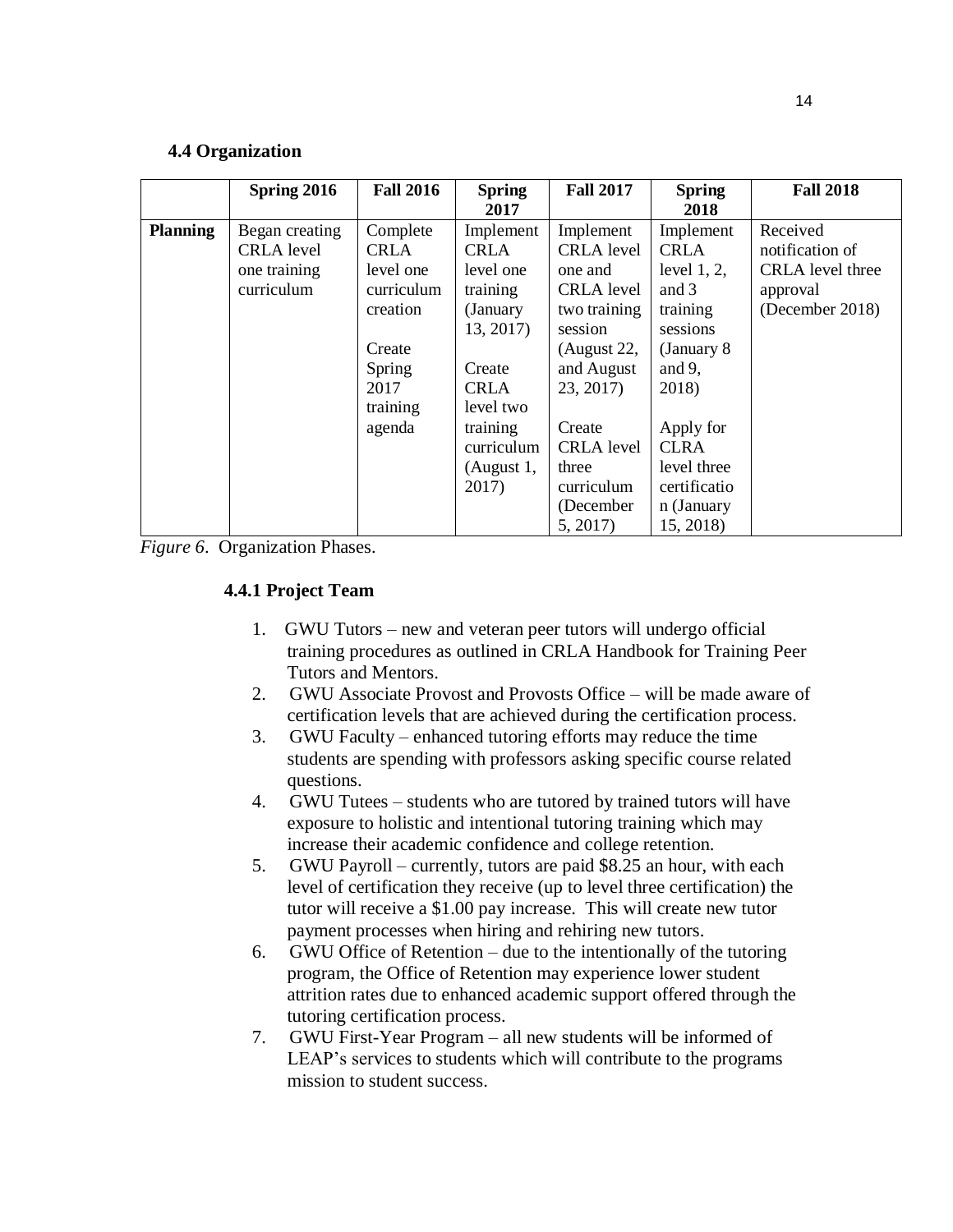- 8. GWU Enrollment Management tutoring certification may be used as a potential recruitment tool for new incoming students or parents.
- 9. Academic Advising Team can refer students to the tutoring center for academic assistance.



## **4.4.2 Mapping Between Organization and Student**

*Figure 7.* Mapping the Organization.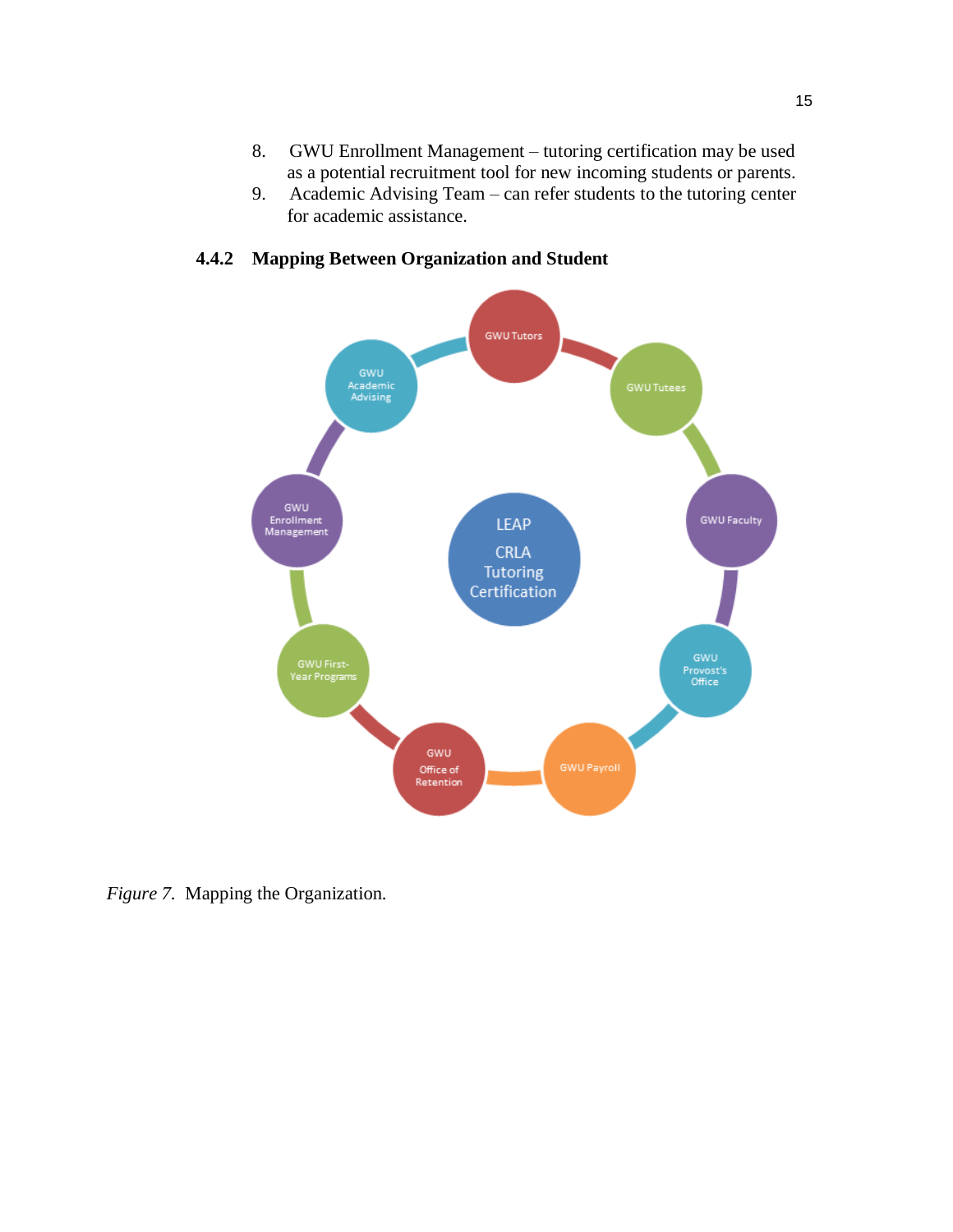## **5 Communications Plan**

## **Internal Communication Plan**

|                                                                                                                             | <b>Spring</b>                                                                                                                                                        | <b>Fall 2016</b>                                                                                                                                                                                                                                                         | Spring 2017                                                                                                                                                                                                                                                                                  | <b>Fall 2017</b>                                                                                                                                                                                                                                                                                                                                                    | Spring 2018                                                                                                                                                                                                                                                                                                                                                  |
|-----------------------------------------------------------------------------------------------------------------------------|----------------------------------------------------------------------------------------------------------------------------------------------------------------------|--------------------------------------------------------------------------------------------------------------------------------------------------------------------------------------------------------------------------------------------------------------------------|----------------------------------------------------------------------------------------------------------------------------------------------------------------------------------------------------------------------------------------------------------------------------------------------|---------------------------------------------------------------------------------------------------------------------------------------------------------------------------------------------------------------------------------------------------------------------------------------------------------------------------------------------------------------------|--------------------------------------------------------------------------------------------------------------------------------------------------------------------------------------------------------------------------------------------------------------------------------------------------------------------------------------------------------------|
| Communication<br><b>Plan Efforts</b><br><b>Emails</b><br>$\bullet$<br><b>Monthly</b><br>$\bullet$<br>peer tutor<br>meetings | 2016<br>Let tutors<br>know about<br>curriculum<br>creation to<br>anticipate<br>training<br>dates<br>Let Dr.<br>Doug Bryan<br>and Dr. Ben<br>Leslie about<br>progress | Remind<br>tutors about<br>upcoming<br>training via<br>email and in<br>meetings<br>(throughout<br>semester)<br>Provide<br>tutors with<br>training<br>schedule<br>and agenda<br>(November<br>20, 2016)<br>Let Dr.<br>Doug Bryan<br>and Dr. Ben<br>Leslie about<br>progress | Remind tutors to<br>complete CRLA<br>level one<br>training<br>requirements<br>(throughout<br>semester)<br>Remind tutors<br>about upcoming<br>CRLA level 1<br>and level 2<br>training and give<br>agenda (April<br>20, 2017)<br>Let Dr. Doug<br>Bryan and Dr.<br>Ben Leslie about<br>progress | <b>Remind tutors</b><br>to complete<br><b>CRLA</b> level<br>one and level<br>two training<br>requirements<br>(throughout<br>semester)<br><b>Remind tutors</b><br>about<br>upcoming<br><b>CRLA</b> Level<br>1, 2, and 3<br>training events<br>and give<br>agenda by<br>November 20,<br>2017)<br>Let Dr. Doug<br>Bryan and Dr.<br><b>Ben Leslie</b><br>about progress | <b>Remind tutors</b><br>to complete<br><b>CRLA</b> level<br>one, level two,<br>and level three<br>training<br>requirements<br>(throughout<br>the semester)<br><b>Remind tutors</b><br>about<br>upcoming<br><b>CRLA Level</b><br>1, 2, and 3<br>training events<br>and give<br>agenda<br>Let Dr. Doug<br>Bryan and Dr.<br><b>Ben Leslie</b><br>about progress |

*Figure 8*. Internal Communication Plan.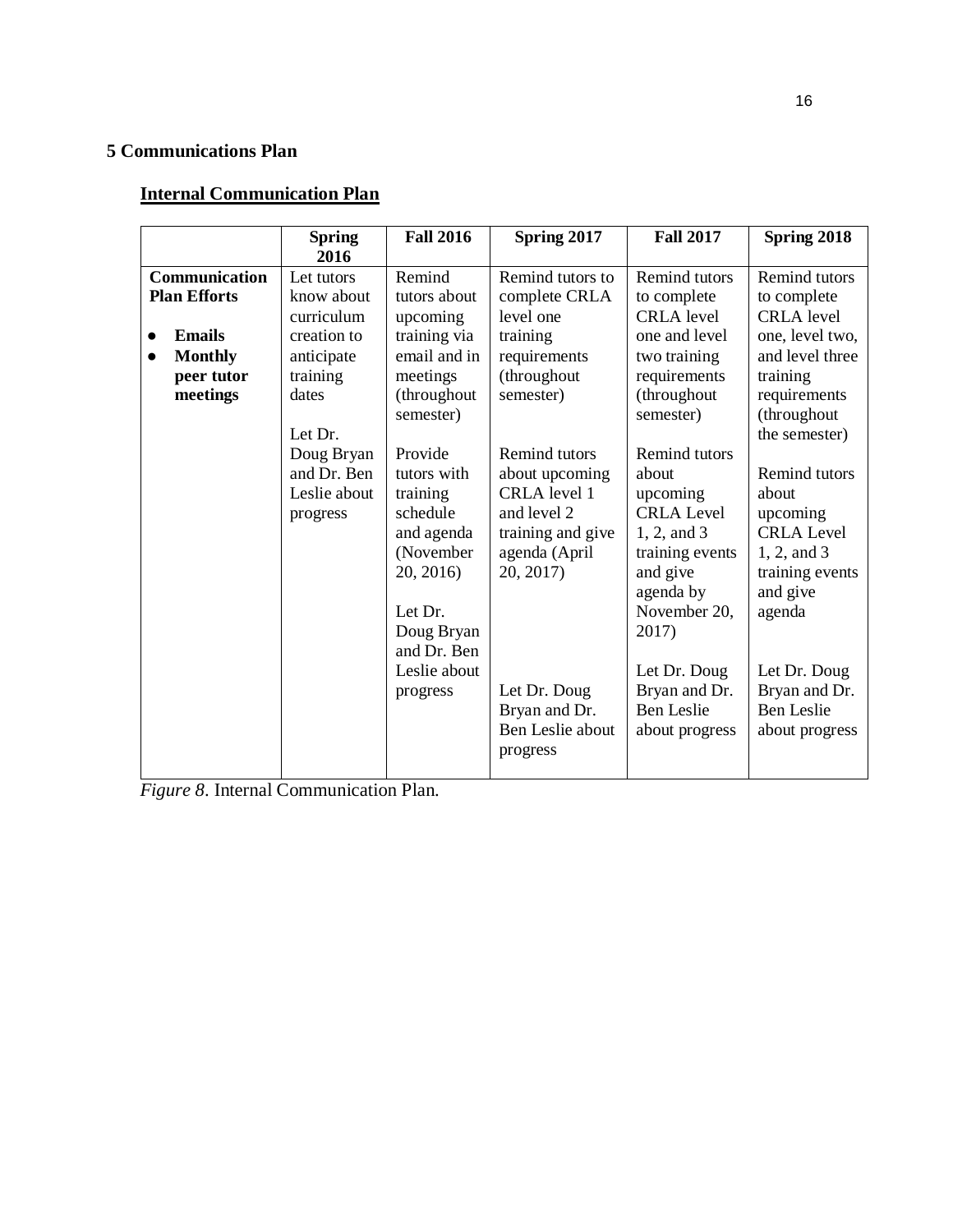# **External Communication Plan**

|                     | <b>Fall 2018</b>                                                                       |  |  |  |  |  |  |
|---------------------|----------------------------------------------------------------------------------------|--|--|--|--|--|--|
| Communication       | Announce level three CRLA certification (all to be completed after                     |  |  |  |  |  |  |
| <b>Plan Efforts</b> | certification is finally approved (application for approval to be                      |  |  |  |  |  |  |
|                     | submitted January 15, 2018)                                                            |  |  |  |  |  |  |
|                     | 1. Post CRLA level three certification on LEAP Facebook page                           |  |  |  |  |  |  |
|                     | 2. Post CRLA level three certification on LEAP webpage                                 |  |  |  |  |  |  |
|                     | 3. Post CRLA level three certification on LEAP Twitter page                            |  |  |  |  |  |  |
|                     | 4. Inform WebbWords at GWU about CRLA level three                                      |  |  |  |  |  |  |
|                     | certification                                                                          |  |  |  |  |  |  |
|                     | 5. Inform GWU Social Media about CRLA level three<br>certification                     |  |  |  |  |  |  |
|                     | 6. Add CRLA level three certification logo to LEAP brochures                           |  |  |  |  |  |  |
|                     | 7. Put CRLA level three certification certificate in LEAP lab (door<br>and inside lab) |  |  |  |  |  |  |
|                     | 8. Order CRLA certification graduation apparel for LEAP tutors                         |  |  |  |  |  |  |
|                     | 9. Give LEAP tutors appropriate CRLA level certification                               |  |  |  |  |  |  |
|                     | certificates                                                                           |  |  |  |  |  |  |
|                     | 10. Add CRLA certification to business cards                                           |  |  |  |  |  |  |

*Figure 9.* External Communication Plan

## **6. Work Plan**

| <b>Work Plan</b> | Spring 2016                                                          | <b>Fall 2016</b>                                               | Spring 2017                                                                   | <b>Fall 2017</b>                                                                                                                                                                                                                                                     |
|------------------|----------------------------------------------------------------------|----------------------------------------------------------------|-------------------------------------------------------------------------------|----------------------------------------------------------------------------------------------------------------------------------------------------------------------------------------------------------------------------------------------------------------------|
|                  | Began<br>creating<br><b>CRLA</b> level<br>one training<br>curriculum | Complete<br><b>CRLA</b> level<br>one<br>curriculum<br>creation | Implement<br>CRLA level one<br>training (January<br>13, 2017)                 | Implement<br>CRLA level one and CRLA<br>level two training session<br>(August 22, and August 23,<br>2017)                                                                                                                                                            |
|                  |                                                                      | Create<br>Spring 2017<br>training<br>agenda                    | <b>Create CRLA</b><br>level two<br>training<br>curriculum<br>(August 1, 2017) | Create CRLA level three<br>curriculum and apply for<br><b>CRLA</b> level three<br>Certification (submit)<br>payment request for \$350<br>application fee/certification<br>on October 31, 2017)<br>Wait for<br>application/certification<br>approval (up to 6 months) |

*Figure 10.* Work Plan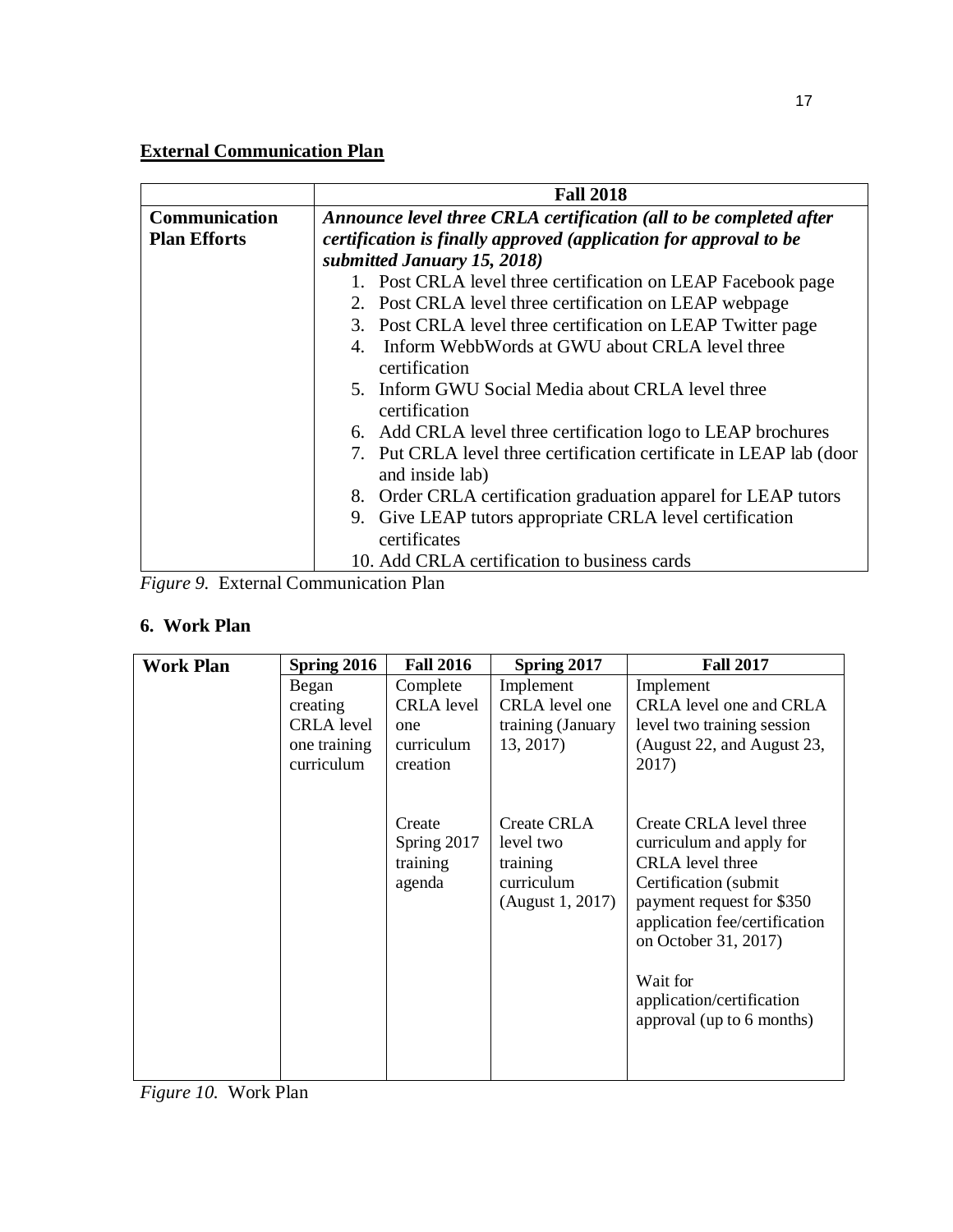## **6.1 Work Breakdown Structure**

See Appendix for Work Breakdown Structure

## **7. Milestones**

|                 | <b>Spring</b><br>2016 | <b>Fall 2016</b> | Spring 2017        | <b>Fall 2017</b>                        |
|-----------------|-----------------------|------------------|--------------------|-----------------------------------------|
| <b>Planning</b> | Began                 | Complete         | Implement          | Implement                               |
|                 |                       | <b>CRLA</b>      | <b>CRLA</b> level  | <b>CRLA level one and CRLA level</b>    |
|                 | creating              |                  |                    |                                         |
|                 | <b>CRLA</b>           | level one        | one training       | <b>two training session</b> (August 22, |
|                 | level one             | curriculum       | ( <b>January</b>   | and August 23, 2017)                    |
|                 | training              | creation         | 13,2017)           |                                         |
|                 | curriculu             |                  |                    | Received approval of level three        |
|                 | m                     | Create           | <b>Create CRLA</b> | certification application (December     |
|                 |                       | <b>Spring</b>    | level two and      | 2017)                                   |
|                 |                       | 2017             | level three        |                                         |
|                 |                       | training         | training           | Program now under management of         |
|                 |                       | agenda           | curriculum         | Jessica Herndon-Director of LEAP        |
|                 |                       |                  | (July 2017)        |                                         |
|                 |                       |                  |                    |                                         |
|                 |                       |                  |                    |                                         |
|                 |                       |                  | Apply for          |                                         |
|                 |                       |                  | <b>CRLA</b> level  |                                         |
|                 |                       |                  | three              |                                         |
|                 |                       |                  | certification      |                                         |
|                 |                       |                  | (August 1,         |                                         |
|                 |                       |                  | 2017)              |                                         |

*Figure 11.* Milestones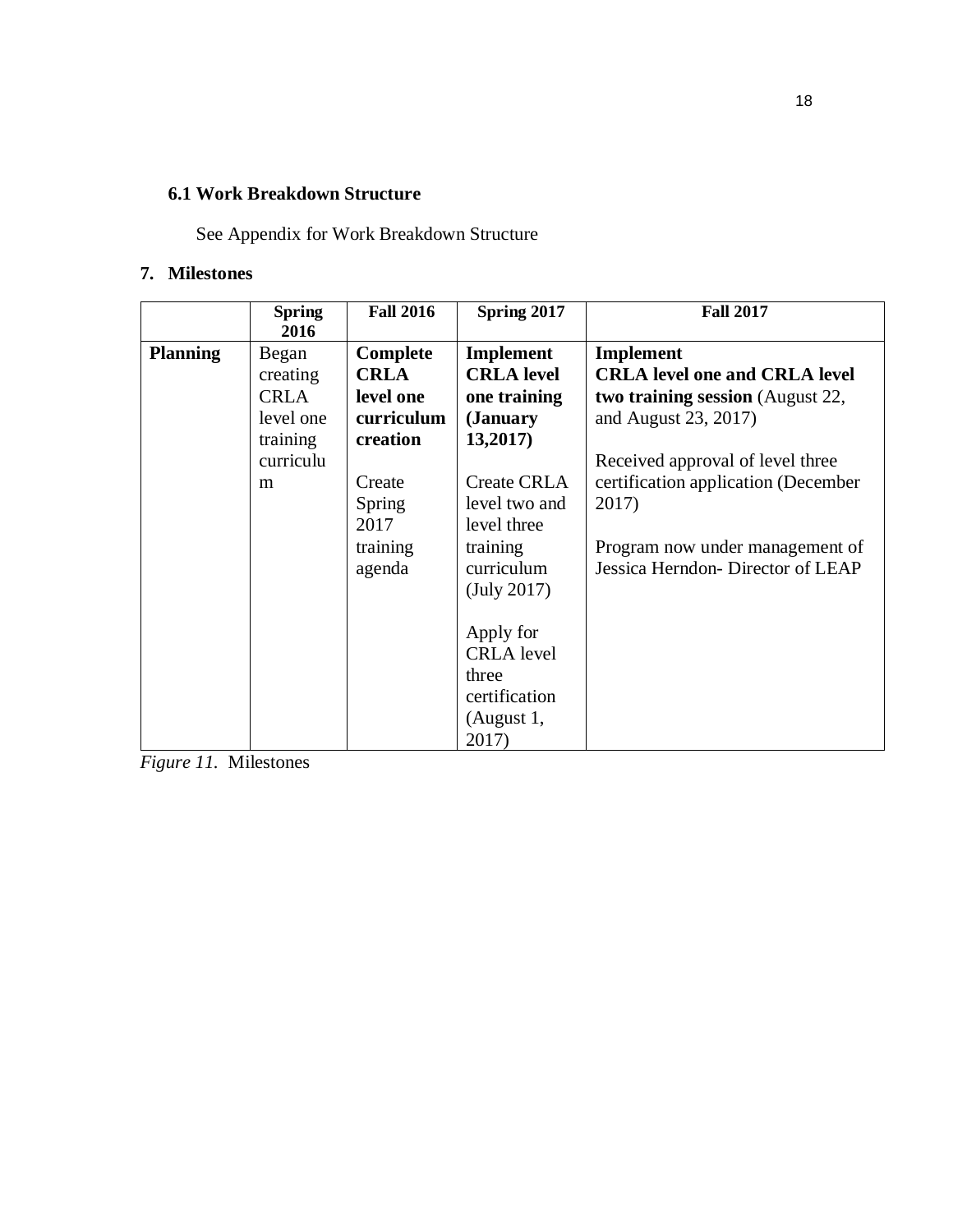#### **8. Metrics and Results**

#### *Examining Tutoring Session Time Management with CRLA Level One Trained and Untrained Tutors: Using Chi-Square Test of Independence.*

This paper discussed the uses, methodology, and implications of using a chi-square test for independence when examining statistical data. The chi-square test for independence was applied to a research project regarding tutoring session time management of CRLA level one trained tutors as well as untrained tutors. The two variables used for the chi-square for independence test were CRLA level one trained tutors and untrained tutors. Surveys were voluntarily given to tutees of trained and untrained tutors, and tutees were asked about how well their tutor managed their session time. Survey data was organized and the chi-square test statistic was calculated to determine if the two variables were independent or dependent from each other. Chi-square test results revealed a dependent relationship between the variables.

Due to the depth of the training topics, I decided to focus on one specific element of the training. I focused my research on exploring how "well" tutors manage their session time with their tutees. In order to determine how "well" tutors were managing their tutoring session times with their tutees, I collected data from a tutee survey that asked the tutee if their tutor managed their session time productively. This Likert scale survey is offered to tutees each time they complete a tutoring session with a tutor. The tutee can answer the question referring to how their session time was managed by selecting one of five answers on the survey. The available answers to select are: strongly agree (5), agree (4), neutral (3), disagree (2), strongly disagree (1).

Prior to the fall 2016 semester, there were no LEAP tutors who had received formal training regarding how to productively manage the time spent during their tutoring sessions. Before tutoring began during the fall 2017 semester, all LEAP tutors received 6 hours of face-to-face CRLA training. The training included specific CRLA elements that taught tutors how to productively manage their tutoring session times. Based on these two variables (populations), I decided to isolate data from each population (both variables) to explore the potential impact/relationship the training had how tutors managed their tutoring session time.

Survey data containing the question about how session time was managed was isolated for the tutees who received tutoring assistance from untrained tutors (spring 2016) and for tutees who received tutoring assistance from trained tutors (fall 2017).

Because I was interested in finding out if the two specific variables (trained tutors vs. untrained tutors) were independent from each other, I consulted with Dr. Jeff Hamilton to determine the most appropriate statistical test to explore the relationship between these variables. After consulting with Dr. Hamilton, we determined the most fitting test for the project would be to use the chi-square test for independence.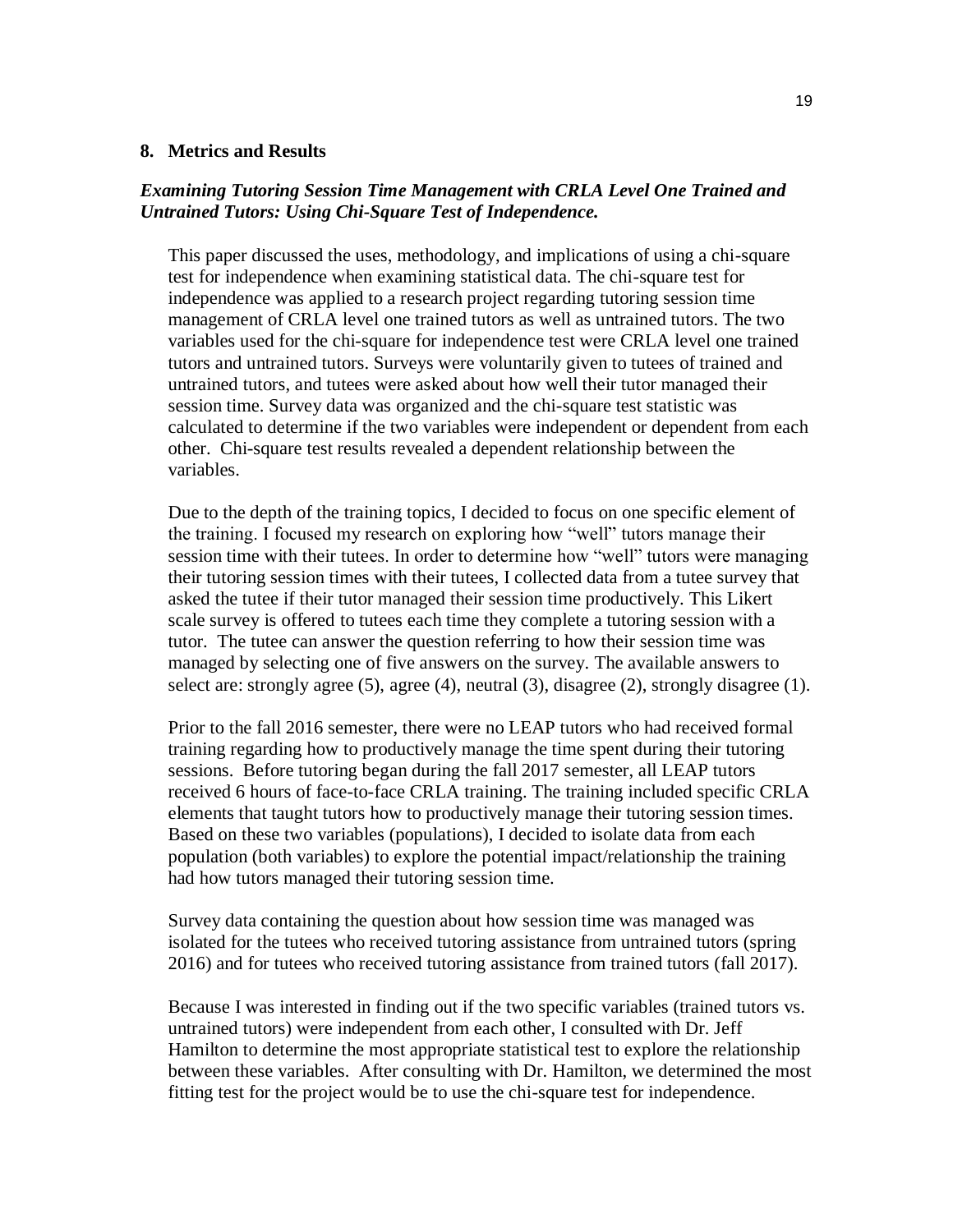To begin my test for independence, I needed to determine and state my null hypothesis and my alternative hypothesis. My null hypothesis (H<sub>0</sub>) stated there was no difference between session time management survey responses between trained and untrained tutors. My alternative hypothesis (Ha) stated there was a difference between session time management survey responses between trained and untrained tutors.

After determining my null and alternative hypothesis, I gathered and organized my data starting with observed frequencies for my non-treatment group (untrained tutors) and my treatment group (trained tutors).

|                      | эΑ |     | Ν | שכ | <b>Total</b> |
|----------------------|----|-----|---|----|--------------|
| <b>Non-Treatment</b> | 85 | . . |   |    | 119          |
| <b>Treatment</b>     | 92 | 10  |   |    | 103          |
| <b>Total</b>         |    | . . |   |    |              |

Table 1. Observed frequencies of survey responses. Trained (treatment) and untrained (non-treatment) tutors.

After collecting my observed frequencies, I calculated my expected frequency values for both populations. The expected frequency was calculated for each cell by taking the row total and multiplying it by the column total and dividing it by the grand total of all cells.

| <b>Non-Treatement</b> | <b>Observed</b> | <b>Expected</b> |
|-----------------------|-----------------|-----------------|
|                       | 85              | 94.878          |
|                       | 27              | 19.833          |
|                       | 6               | 3.752           |
|                       | 0               | 0.000           |
|                       | 1               | 0.536           |
|                       |                 |                 |
| <b>Treatment</b>      | <b>Observed</b> | <b>Expected</b> |
|                       | 92              | 82.122          |
|                       | 10              | 17.167          |
|                       | 1               | 3.248           |
|                       | 0               | 0.000           |

Table 2. Observed and expected frequencies of survey responses. Trained (treatment) untrained (non-treatment) group.

If the treatment and non-treatment group were two independent variables, I could expect there to be little difference between the observed and expected frequencies; however, if the observed and expected difference between the variables are significant, I could expect the variables to be considered dependent.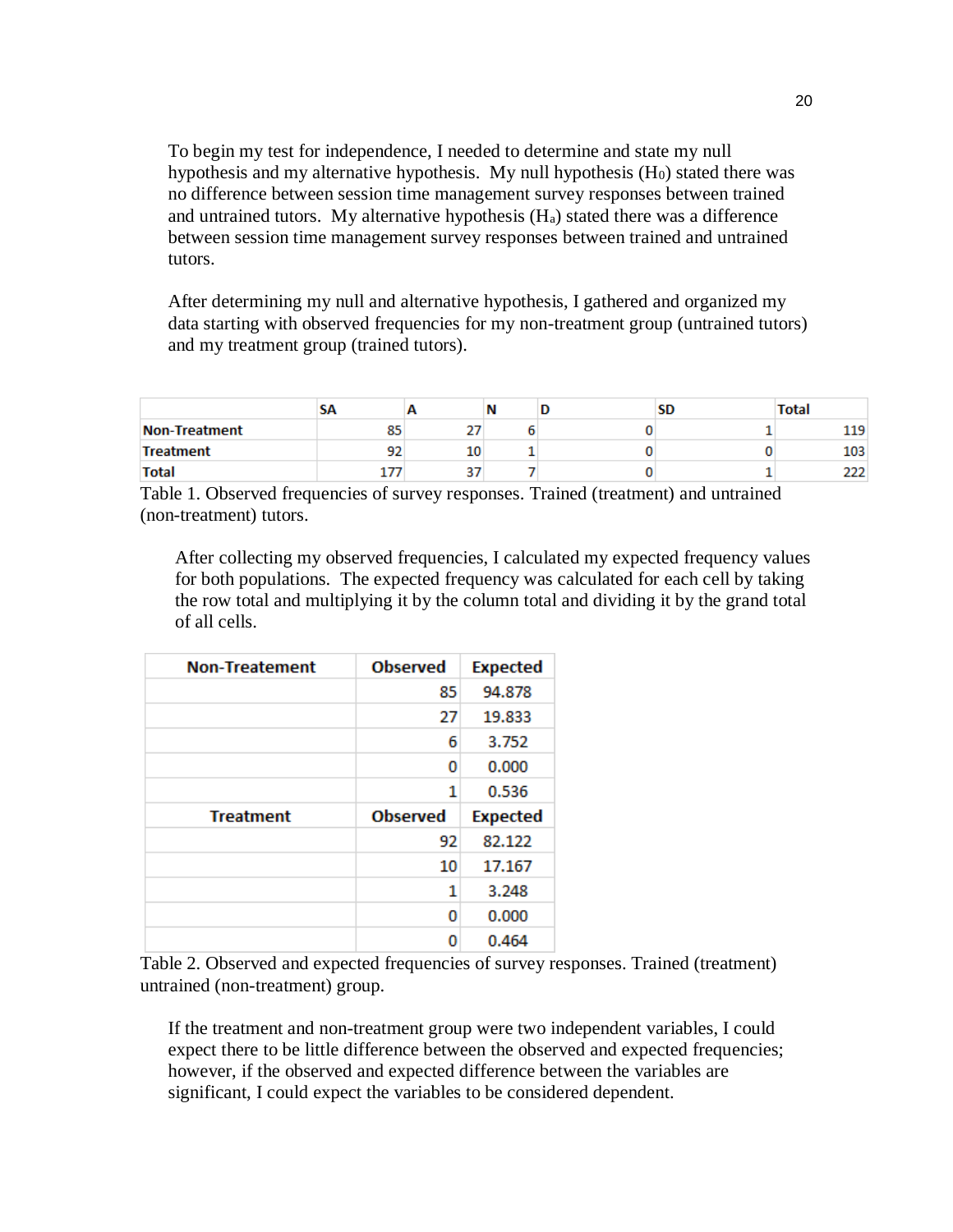The next step I took was to determine the level of significance  $(\alpha)$ . I used the standard level of significance, 0.05. I then determined my degrees of freedom (r-1)x(c-1) which equaled (2-1) x (5-1)=4. Next, I determined my critical value by using the universal chi-square critical value table. With 4 degrees of freedom and a 0.05α, my critical value was 9.488. After determining my critical value, I determined my rejection region, meaning if my chi-square value was greater than 9.488, I could reject my null hypothesis; and if my obtained chi-square value was less than 9.488, I would accept my null hypothesis.

| O-F      | $(O-E)^{n}2$      | $(O-E)^2/E$ |
|----------|-------------------|-------------|
| -9.878   | 97.582            | 1.028499444 |
| 7.167    | 51.361            | 2.589635854 |
| 2.248    | 5.052             | 1.346489947 |
| 0.000    | 0.000             | 0           |
| 0.464    | 0.215             | 0.401582255 |
| O-E      | $(O-E)^{n}2$      | $(O-E)^2/E$ |
| 9.878    | 97.582            | 1.188266348 |
| $-7.167$ | 51.361            | 2.991909385 |
| $-2.248$ | 5.052             | 1           |
| 0.000    | 0.000             | o           |
| $-0.464$ | 0.215             | 0           |
|          | Chi-Square (X^2)= | 10.54638323 |

My next step was to calculate the test statistic. This was done by following the chisquare test of independence formula:

Table 3. Calculating chi-square test statistic value.

Next, I made the decision to reject my null and accept my alternative hypothesis because my obtained chi-square value exceeded by critical value of 9.488. My obtained chi-square value was 10.55.

In conclusion, I am happy to accept my alternative hypothesis, in that there was difference in survey responses regarding how session time was managed between tutors who were trained and tutors who were not trained; however, I cannot accurately claim that the reason for the difference is a direct result of tutor training. Before I began this study, I searched extensively to find empirical data supporting the effectiveness of CRLA training. Unfortunately, I never yielded any results from my search. I am proud to have conducted this study, as I now have an empirical answer to a sought question.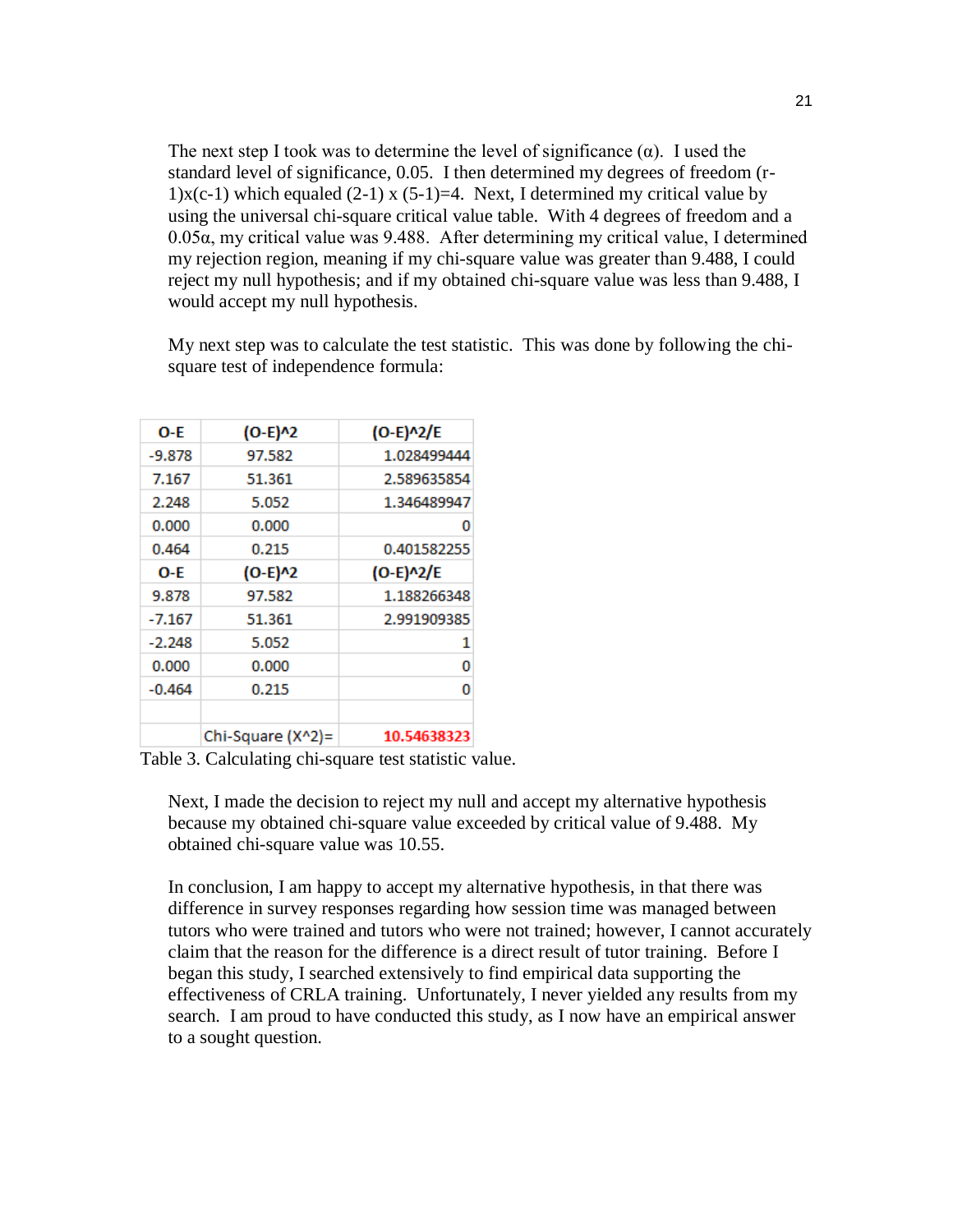#### **9 Risks, Constraints, Assumptions**

#### **9.1 Risks**

While preparing this risk assessment, I detected few risks associated with my consultancy project. When considering the risks at stake, I recognized the tutoring center is not dependent on CRLA certification to thrive; however, I am certain the quality of tutoring services would be greatly comprised if CRLA certification was not achieved. If LEAP was unable to obtain CRLA certification, LEAP could consider other tutoring training programs in hopes of ensuring quality services. **Anticipated Risks**

- 1. Internal risk Application for CRLA certification is not approved.
	- a. Quality of tutoring services will be comprised.
	- b. Tutors may not be in line with best tutoring practices.
- 2. Internal risk CRLA training is not utilized by tutors.
- 3. Internal risk Delivery of CRLA training is poor.
- 4. External risk Funding for certification or recertification is compromised or extracted.

| <b>Risk Assessment Tool</b> |  |  |  |  |
|-----------------------------|--|--|--|--|
|-----------------------------|--|--|--|--|

| <b>IMPACT</b>                                   | <b>LIKELIHOOD</b>                             |
|-------------------------------------------------|-----------------------------------------------|
| Insignificant -insignificant impact on          | Low- very unlikely to happen in the near      |
| operations, reputation, or financial            | future; and no immediate action needed        |
| condition                                       |                                               |
| Mild-minimal impact on operations,              | Low-Medium- unlikely to happen in             |
| reputation, or financial condition              | near future; minimal action needed            |
| <b>Moderate-</b> could delay operations, affect | <b>Medium-</b> likely to occur and actions    |
| short-term programs, require moderate           | should be taken to reduce or control the      |
| management effort, may draw publicity           | risk                                          |
| <b>Significant</b> -significant effect on long- | <b>Medium-High-</b> more than likely to occur |
| term programs, significant financial loss,      | and management should begin to mitigate       |
| negative publicity                              |                                               |
| Catastrophic-long-term, serious effects         | <b>High-</b> high probability the risk will   |
| on operations, need financial support,          | occur; Immediate action plans required        |
| compromise reputation                           |                                               |
|                                                 |                                               |

*Figure 12.* Risk Assessment Tool.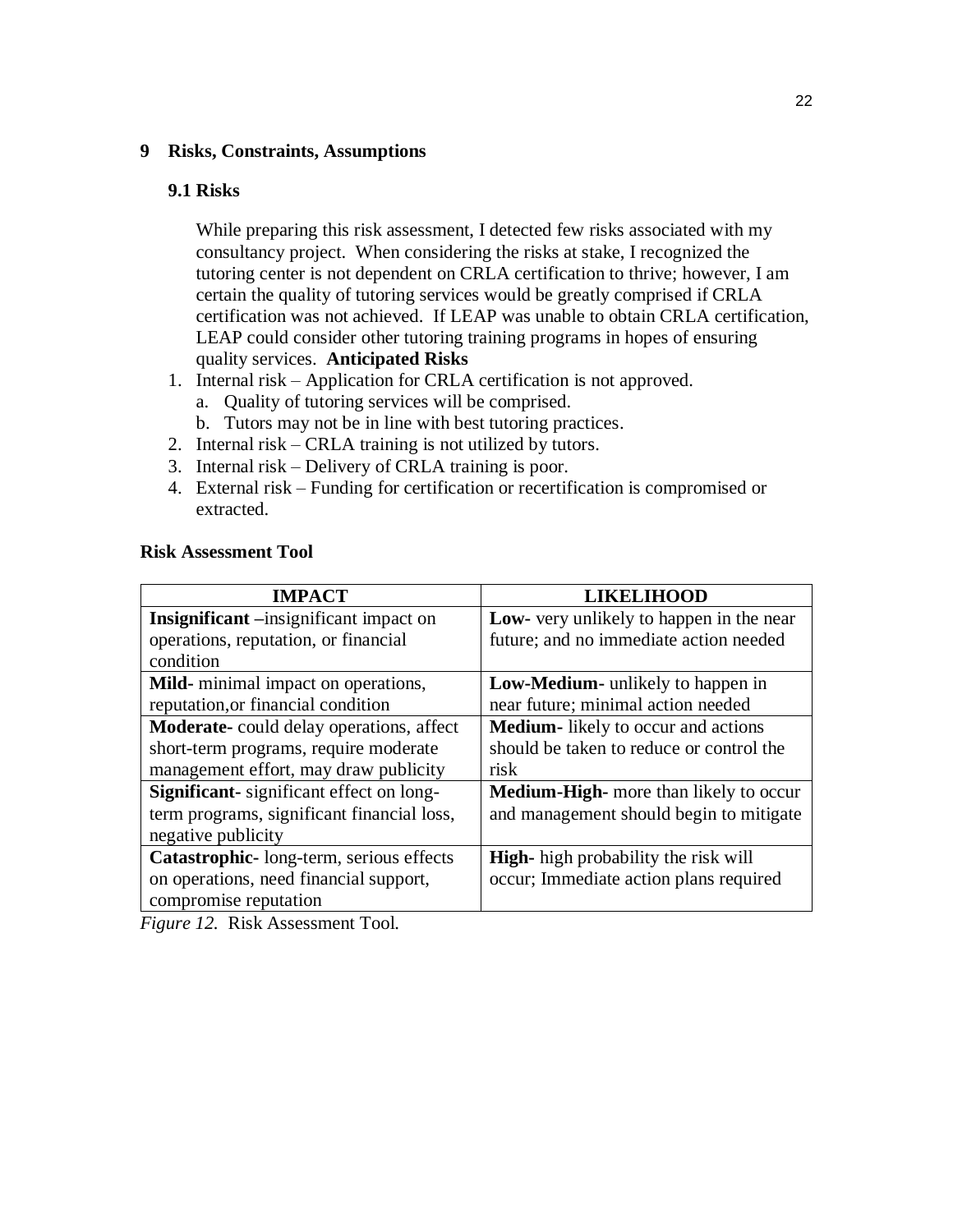# **Risk Assessment Analysis**

| <b>Risk</b>                                                                       | <b>Impact</b>      | Likelihood |
|-----------------------------------------------------------------------------------|--------------------|------------|
| CRLA application not                                                              | Moderate (Medium)  | Low-Medium |
| approved                                                                          |                    |            |
| <b>CRLA</b> certification not                                                     | Significant (High) | Low-Medium |
| utilized by tutors                                                                |                    |            |
| Poor delivery of CRLA                                                             | Significant (High) | Low        |
| material                                                                          |                    |            |
| Funding for CRLA                                                                  | Significant (High) | Low        |
| certification is                                                                  |                    |            |
| compromised or extracted                                                          |                    |            |
| $\mathbf{10}$ $\mathbf{0}$ $\mathbf{11}$ $\mathbf{1}$<br>$\overline{\phantom{a}}$ |                    |            |

*Figure 13.* Risk Assessment Analysis

# **Managing the Risks- Mitigation Plan**

| <b>Risk</b>                                                                             | Plan                                                                                                                                                                                                            | <b>Resources Needed</b>                                                                                                |
|-----------------------------------------------------------------------------------------|-----------------------------------------------------------------------------------------------------------------------------------------------------------------------------------------------------------------|------------------------------------------------------------------------------------------------------------------------|
| CRLA application not<br>approved<br><b>CRLA</b> certification not<br>utilized by tutors | 1. Receive and apply<br>feedback from CRLA<br>certification support staff<br>2. Re-apply for certification<br>1. Create tutor observation<br>rubric and evaluate tutor<br>during sessions for CRLA<br>practices | 1. Time<br>2. Ensure budget allots for<br>re-application fee<br>1. Time<br>2. Tutor observation rubric                 |
|                                                                                         | 2. Provide immediate<br>feedback for tutors who do<br>not meet CRLA guidelines.<br>3. Document and<br>determine if tutor will be<br>considered for re-hire.                                                     |                                                                                                                        |
| Poor delivery of CRLA<br>training material                                              | 1. Provide tutors with the<br>opportunity to submit a<br>written reflection on each<br>training session.<br>2. Consider suggestions<br>from reflection to enhance<br>training sessions.                         | 1.Time<br>2. Use the square, circle,<br>triangle reflection tool<br>3. Use alternate training<br>modalities            |
| Funding for CRLA<br>certification is<br>compromised or extracted                        | 1. Advocate for funds.<br>This could be done by<br>requesting funds from<br>Student Success, or other<br>departments, be transferred<br>to LEAP budget to provide                                               | 1. Time<br>2. Write a proposal<br>advocating that funds be<br>reallocated to LEAP<br>budget for CRLA<br>certification. |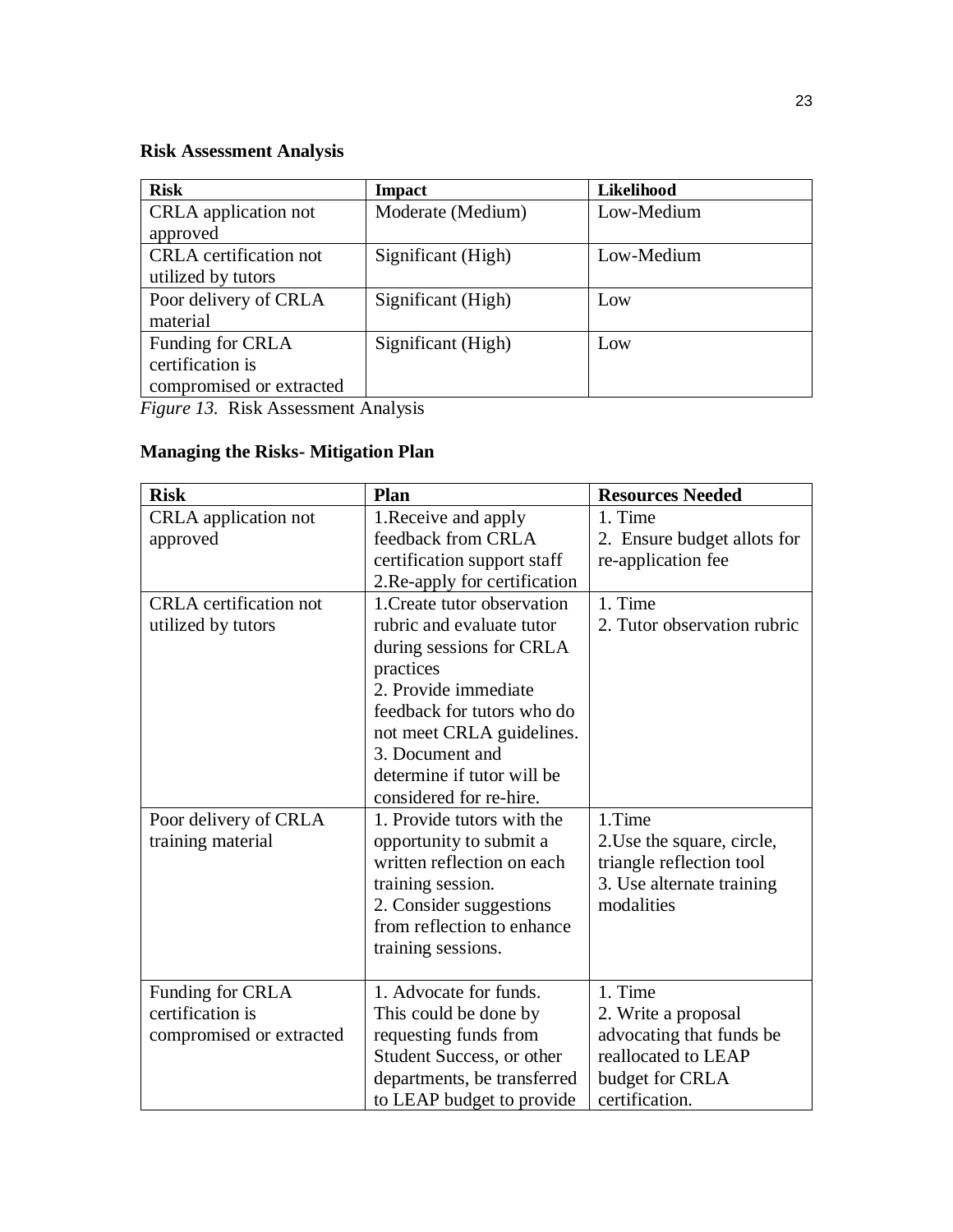| funds needed for         | 3. Utilize online tutor     |
|--------------------------|-----------------------------|
| certification.           | training resources, contact |
| 2. Create a "home-grown" | other Universities for      |
| tutor training program   | training information,       |
|                          | utilize library resources   |
|                          | (books) for tutor training  |
|                          | purposes.                   |

*Figure 14.* Mitigation Plan

## **9.2 Constraints**

- 1. GWU must achieve level three certification in order to align its tutoring services with best tutoring practices.
- 2. GWU will use the CRLA international tutor certification program (as opposed to other tutor certification programs) to certify the GWU tutoring center.
- 3. The GWU tutoring center will be CRLA certified by August 2018.

Based on the identified restraints and constrictions, if GWU does not align the tutoring center with best tutoring practices, students in need of tutoring assistance will not be working with a professionally trained tutor, which could negatively impact GWU retention rates. Should GWU decide not to certify the tutoring center through CRLA, the National Tutoring Association Certification Program should be considered. If the tutoring center at GWU is not CRLA certified by August of 2018, the tutoring center director should construct a plan to ensure the program is certified by August of 2019.

## **9.3 Assumptions**

- 1. In addition to subject/academic content expertise, tutors need professional development/training to align with best tutoring practices.
- 2. CRLA provides institutions with up-to-date, formal, and peer-reviewed requirements needed to create a reputable and holistic tutoring program.
- 3. Tutoring attributes to student success at Gardner-Webb University.
- 4. Tutoring is valued at Gardner-Webb University.
- 5. Gardner-Webb University will continue to fund and provide tutoring services.
- 6. When LEAP applies for CRLA level three certification, the application will be approved.

## **Validation of Assumptions:**

1. There are various national and international tutoring organizations (CRLA, National Tutoring Association) that are currently and historically providing higher education institutions with the opportunity to understand and adhere to best tutoring practices. These organizations are staffed with experts in the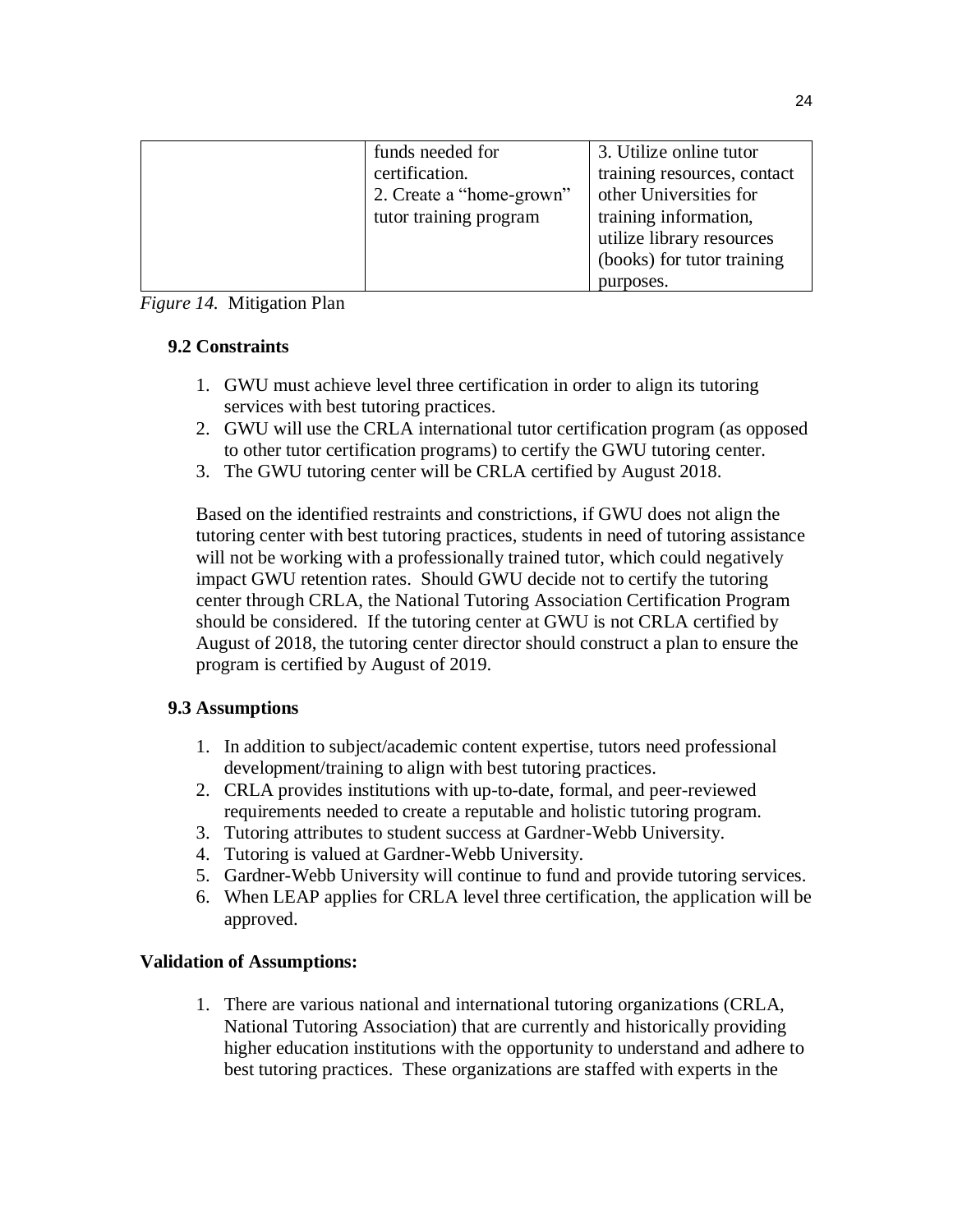tutoring community. This demonstrates the global awareness of holistic tutoring methods.

- 2. CRLA has been certifying tutoring programs since 1989, and over 1,000 institutions have CRLA certified tutoring centers. Based on the outstanding reputation and longevity of this program, university tutoring centers can remain confident in the organizations credibility and expertise.
- 3. Based on retention data collected through LEAP, retention rates of students who attend tutoring sessions at GWU are higher than the average GWU student retention rate. This data shows the positive impact tutoring can have on student success.
- 4. Gardner-Webb has provided a tutoring program for GWU students for over 10 years, demonstrating the program value.
- 5. As of May 2017, the tutoring program at GWU is still adequately funded and available to students. The budget for the tutoring program has increased, not decreased, over time.
- 6. The LEAP director is following all CRLA recommendations regarding application requirements found on the CRLA webpage. In addition, the LEAP director has contacted CRLA representatives to ensure LEAP is meeting CRLA application criteria. This helps the director plan and prepare for any possible discrepancies with the created CRLA curriculum.

#### **10. Financial Plan**

#### **Expense Estimate**

Based on key assumptions, LEAP assumed we would have adequate funding to apply for CRLA certification. LEAP (tutoring program) at GWU was adequately funded to pay the application fee of \$350 for the 2017-2018 academic year. Below, you will find a table that includes the anticipated application expenses of becoming and remaining a CRLA certified tutoring center for 9 years:

| Spring 2018                            | Spring 2019                                 | Spring 2022                                 | Spring 2027                                                  | <b>Total Expense from</b><br>Spring 2018 to<br>Spring 2027 |
|----------------------------------------|---------------------------------------------|---------------------------------------------|--------------------------------------------------------------|------------------------------------------------------------|
| Apply for level<br>three certification | Reapply for<br>level three<br>certification | Reapply for<br>level three<br>certification | Reapply for<br>level three<br>certification<br>every 5 years | \$155.56 per year for 9<br>years)                          |
| \$350                                  | \$350                                       | \$350                                       | \$350                                                        | \$1,400                                                    |

*Figure 15.* Nine Year Certification Expenses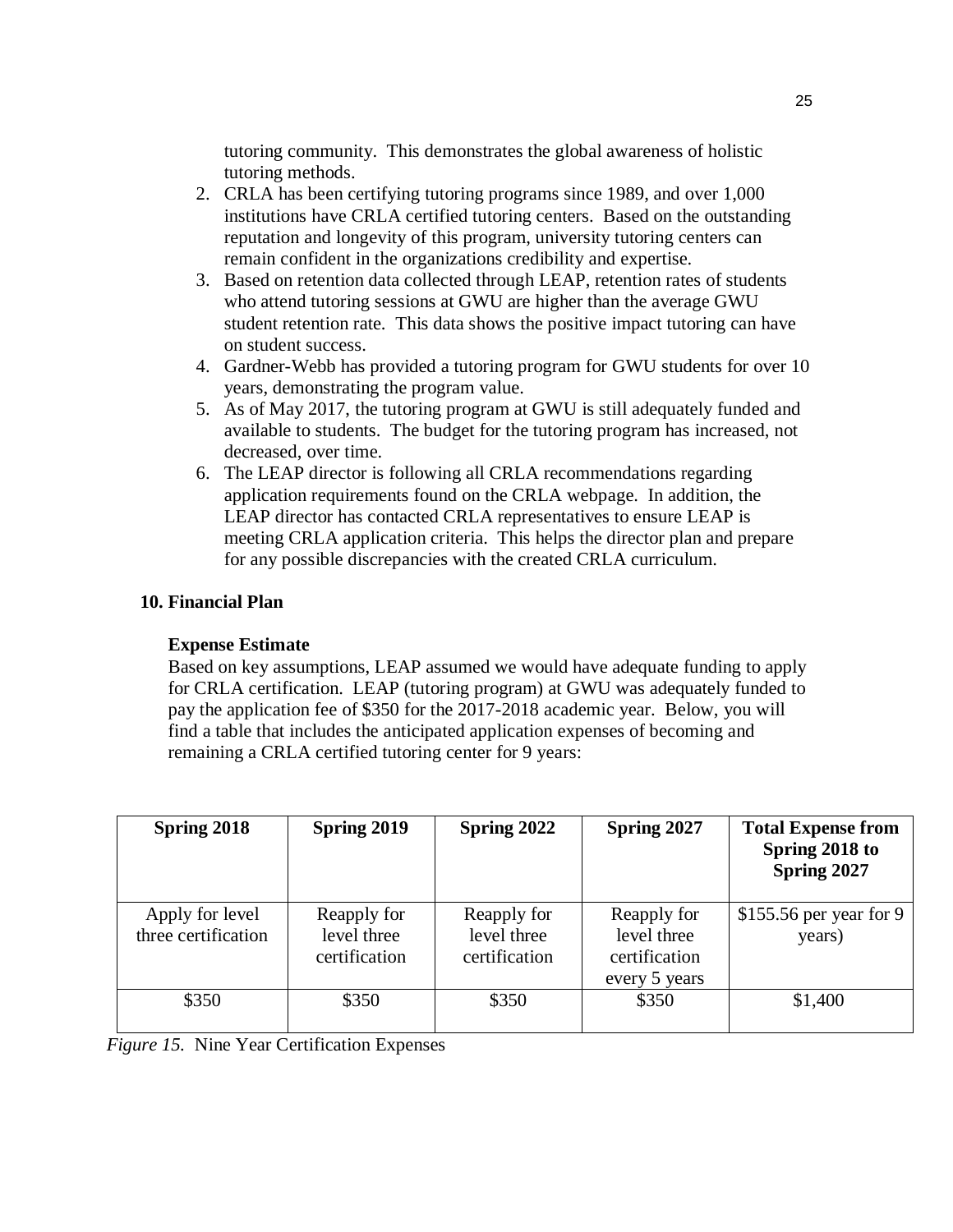# **11. Quality Assurance Plan**

| <b>Define Goals:</b>  | Create CRLA level one, two, and three tutor training curriculum and apply for |                                             |                                |                                                                                  |  |
|-----------------------|-------------------------------------------------------------------------------|---------------------------------------------|--------------------------------|----------------------------------------------------------------------------------|--|
|                       | CRLA level three certification.                                               |                                             |                                |                                                                                  |  |
|                       |                                                                               |                                             |                                |                                                                                  |  |
| Plan, Measure,        | Spring 2016                                                                   | <b>Fall 2016</b>                            | Spring 2017                    | <b>Fall 2017</b>                                                                 |  |
| and Allocate          | Began                                                                         | Complete                                    | Implement                      | Implement                                                                        |  |
| <b>Resources:</b>     | creating                                                                      | <b>CRLA</b> level                           | CRLA level one                 | CRLA level one and CRLA                                                          |  |
|                       | <b>CRLA</b> level                                                             | one                                         | training (January              | level two training session                                                       |  |
|                       | one training                                                                  | curriculum                                  | 13, 2017)                      | (August 22 and August 23,                                                        |  |
|                       | curriculum                                                                    | creation                                    |                                | 2017)                                                                            |  |
|                       |                                                                               |                                             |                                |                                                                                  |  |
|                       |                                                                               |                                             |                                |                                                                                  |  |
|                       |                                                                               | Create                                      | <b>Create CRLA</b>             | Create CRLA level three                                                          |  |
|                       |                                                                               | Spring 2017                                 | level two                      | curriculum and apply for                                                         |  |
|                       |                                                                               | training                                    | training                       | <b>CRLA</b> level three                                                          |  |
|                       |                                                                               | agenda                                      | curriculum<br>(August 1, 2017) | Certification (submit<br>payment request for \$350                               |  |
|                       |                                                                               |                                             |                                | application fee/certification                                                    |  |
|                       |                                                                               |                                             |                                | on October 31, 2017)                                                             |  |
|                       |                                                                               |                                             |                                |                                                                                  |  |
|                       |                                                                               |                                             |                                | Wait for                                                                         |  |
|                       |                                                                               |                                             |                                | application/certification                                                        |  |
|                       |                                                                               |                                             |                                | approval (up to 6 months)                                                        |  |
|                       |                                                                               |                                             |                                |                                                                                  |  |
|                       |                                                                               |                                             |                                |                                                                                  |  |
| Implement,            |                                                                               |                                             |                                | Resigned from GWU as Director of LEAP on November 2, 2017; however, my           |  |
| <b>Evaluate</b> , and |                                                                               |                                             |                                | goal to apply for CRLA level three certification was completed. While I will     |  |
| <b>Analyze</b>        |                                                                               |                                             |                                | not get to see if the center will actually become certified, I have successfully |  |
| <b>Achievement:</b>   |                                                                               |                                             |                                | completed the CRLA level three application which provides GWU with               |  |
|                       |                                                                               |                                             |                                | everything they need to certify and train tutors according to CRLA level three   |  |
|                       |                                                                               |                                             |                                | requirements. While I would have liked to see the center become certified, I     |  |
|                       |                                                                               |                                             |                                | had to do what was best for me personally, and that was to resign from GWU.      |  |
|                       | I am very proud and satisfied with the work I put into this process, and I am |                                             |                                |                                                                                  |  |
|                       | 100% confident that GWU's tutoring center and students will greatly benefit   |                                             |                                |                                                                                  |  |
|                       |                                                                               | from the work I have put into this project. |                                |                                                                                  |  |
| <b>Feedback:</b>      |                                                                               |                                             |                                | Based on CRLA specific requirements, I am certain the feedback received will     |  |
|                       | be positive.                                                                  |                                             |                                |                                                                                  |  |
|                       |                                                                               |                                             |                                |                                                                                  |  |
|                       |                                                                               |                                             |                                | At this point, I need to work with my Consultancy Project Advisor, Jeff          |  |
|                       |                                                                               |                                             |                                | Hamilton, regarding how to move forward with the feedback process. Perhaps,      |  |
|                       |                                                                               |                                             |                                | I will still contact my former boss (Dr. Doug Bryan) to assist with the level    |  |
|                       |                                                                               |                                             |                                | three certification process in order to help the center achieve certification.   |  |
| <b>Report:</b>        |                                                                               |                                             |                                | I am proud to report the CRLA level three application was submitted with all     |  |
|                       | the created curriculum.                                                       |                                             |                                |                                                                                  |  |

*Figure 16.* Quality Assurance Plan.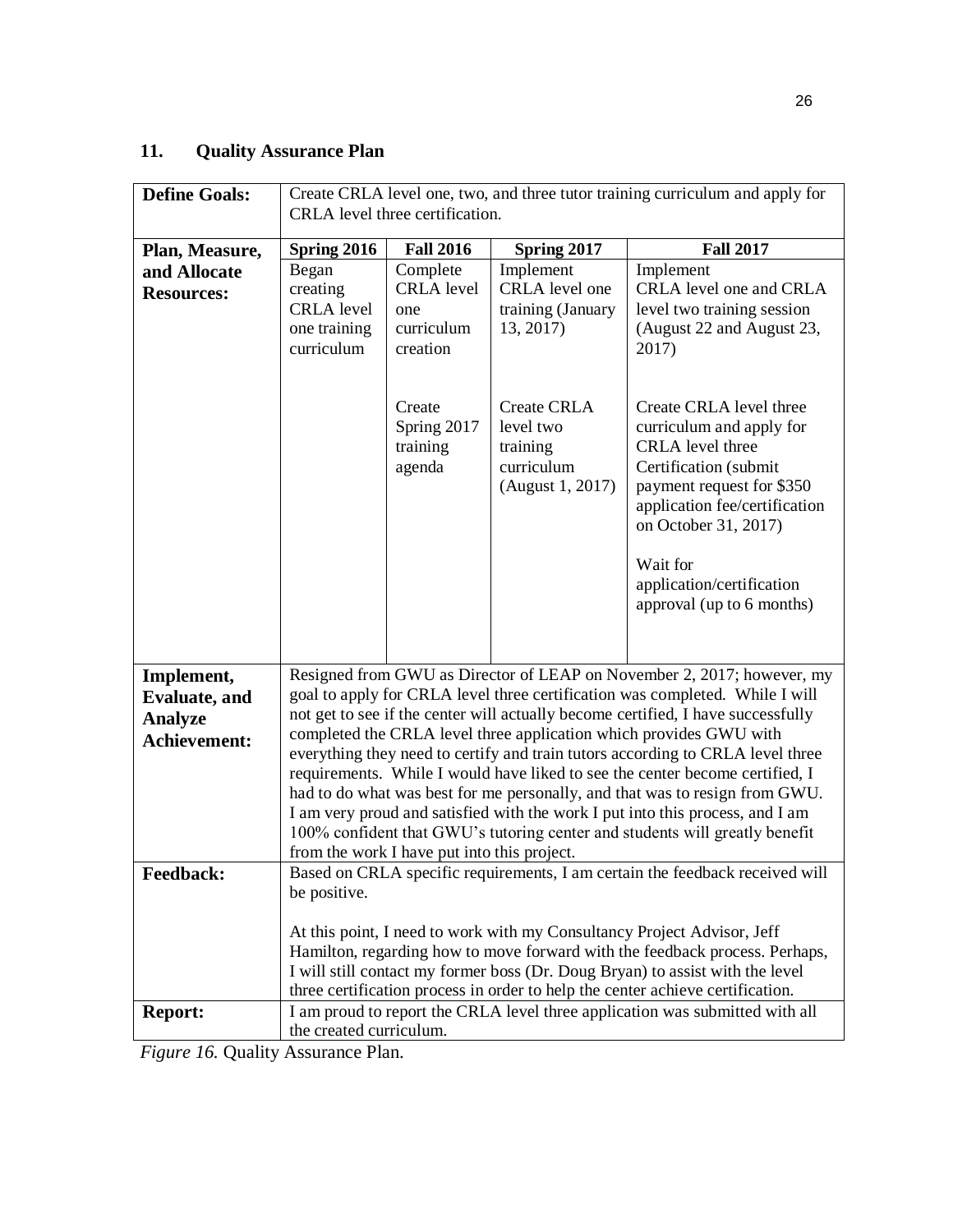#### **References**

- Barr, L. T. (2012). Cross-cultural communication. In Agee, K & Hodges, R. (Eds.), *Handbook for training peer tutors and peer mentors* (p. 122-124). Mason, OH: Cengage.
- Coulillard, E. K., & Higbee, J. L. (2012). Applying recent student development theories to tutoring and mentoring. In Agee, K. & Hodges, R. (2012) (Eds), *CRLA handbook for training peer tutors and mentors*. Mason, OH: Cengage.
- Ens, A. H. (2012). Communicating across cultures. In Agee, K . & Hodges, R. (Eds.), *Handbook for training peer tutors and peer mentors* (p. 117-120). Mason, OH. Cengage.
- Franke, T. M., Ho, T., & Christie, C. A. (2012). The chi-square test: Often used and more often misinterpreted. *American Journal of Evaluation, 33*(3), 448-458.
- Gaertner, M. N., & McClarty, K. L. (2015). Performance, perseverance, and the full picture of college readiness. *Educational Measurement: Issues and Practice, 34*(2), 20-33. doi:10.1111/emip.12066
- Grove, G. T. (n.d). Pocket guide to probing questions. Retrieved from http://schoolreforminitiative.org/doc/probing questions guide.pdf
- Hofstede, G. (1996). *Cultures and organizations, software of the mind: Intercultural cooperation and its importance for survival.* New York: McGraw-Hill.
- Holschuch, J. P. (2012). Understanding the role of epistemological beliefs in student learning. In Agee, K. & Hodges, R. (2012) (Eds), *CRLA handbook for training peer tutors and mentors.* Mason, OH: Cengage.
- Key, J. P. (1997). Research design in occupational education: Module s7-chi square. Retrieved from <https://www.okstate.edu/ag/agedcm4h/academic/aged5980a/5980/newpage28.htm>
- Larson, L. S., & Schotka, R. T. (2012). Tutoring Do's and Don'ts. In Agee, K. & Hodges, R. (2012) (Eds), *CRLA handbook for training peer tutors and mentors.* Mason, OH: Cengage.
- Larson, R., & Farber, E. (2012). *Elementary statistics: Picturing the world*. Boston: Pearson Prentice Hall.
- Maxwell, M. (1997). *Improving student learning skills: A new edition.* Clearwater, FL: H&H.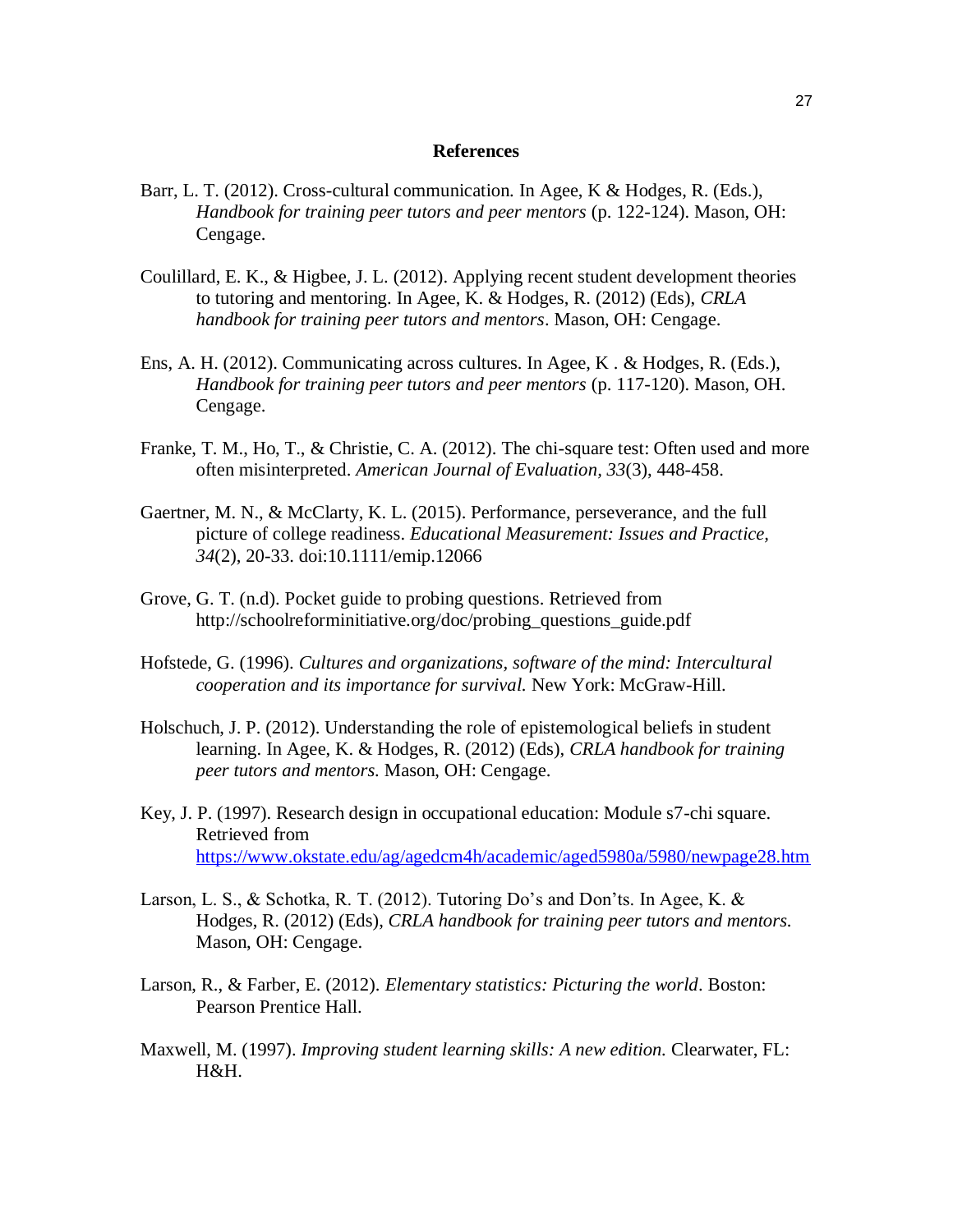- McHugh, M. L. (2013). The chi-square test of independence. *Biochemia Medica, 23*(2), 143-149. Nonparametric between subjects test for nominal data: Chi-square (2013). Retrieved from: [http://jungminded.weebly.com/statistics/non-paramtric](http://jungminded.weebly.com/statistics/non-paramtric-between-subjects-test-)[between-subjects-test-f](http://jungminded.weebly.com/statistics/non-paramtric-between-subjects-test-)or-nominal-data-chi-square
- Mulkey, A. (2012). Scaffolding understandings of students identifying as LGBTQ. In Agee, K. & Hodges, R. (Eds)., *Handbook for training peer tutors and peer mentors* (p. 229-231). Mason, OH: Cengage.
- Nielsen, J. A., Zielinski, B. A., Ferguson, M. A., Lainhart, J. E., & Anderson, J. S. (2018). [An evaluation of the left-brain vs. right brain hypothesis with resting state](http://journals.plos.org/plosone/article?id=10.1371/journal.pone.0071275)  [functional connectivity magnetic resonance imaging.](http://journals.plos.org/plosone/article?id=10.1371/journal.pone.0071275) PLOS One; 2013. Retrieved from https://www.verywell.com/left-brain-vs-right-brain-2795005
- Overgaard, S. M. (2015). Examining the computation of the chi-square statistical test. Retrieved from <http://bok.ahima.org/doc?oid=301495#.WPY1h4jyvIU>
- Radcliffe, R. A., & Bos, B. (2013). Strategies to prepare middle school and high school students for college and career readiness. *The Clearing House, 86*(4), 136. Retrieved from<http://search.proquest.com/docview/1367697801>
- Rochlin, M. (2005). Heterosexual questionnaire. Retrieved from [file:///C:/Users/mpgarrett/OneDrive%20-%20Gardner-](about:blank)[We](about:blank)bb%20University/LEAP/Director%20of%20LEAP%20Training%20Informati on/CRLA/CRLA%20Certification%202/Cultural%20Awareness%2003/Heterose xual\_Questionnaire.pdf
- Salkind, N. J. (2014). *Statistics for people who (think they) hate statistics* (5th ed.). Thousand Oaks, CA: SAGE Publications, Inc.
- Smilkstien, R. (2012). The brain's natural learning process. In Agee, K. & Hodges, R. (Eds.), *Hhandbook for training peer tutors and peer mentors* (p. 43-45). Mason, OH: Cengage.
- Wright, R. R. (2012). What everyone needs to know about sex: Gendered communication styles. In Agee, K. & Hodges, R. (Eds.), *Handbook for training peer tutors and mentors* (p. 141-143). Mason, OH: Cengage.
- Weinstein, C. E., Acee, T. W., Jung, J., Krause, J. M., Dacy, B. S., Leach, J. K. (2012). Strategic learning: helping students become more active participants in their learning. In Agee, K. & Hodges, R. (Eds)., *Handbook for training peer tutors and peer mentors* (p. 30-32). Mason, OH. Cengage.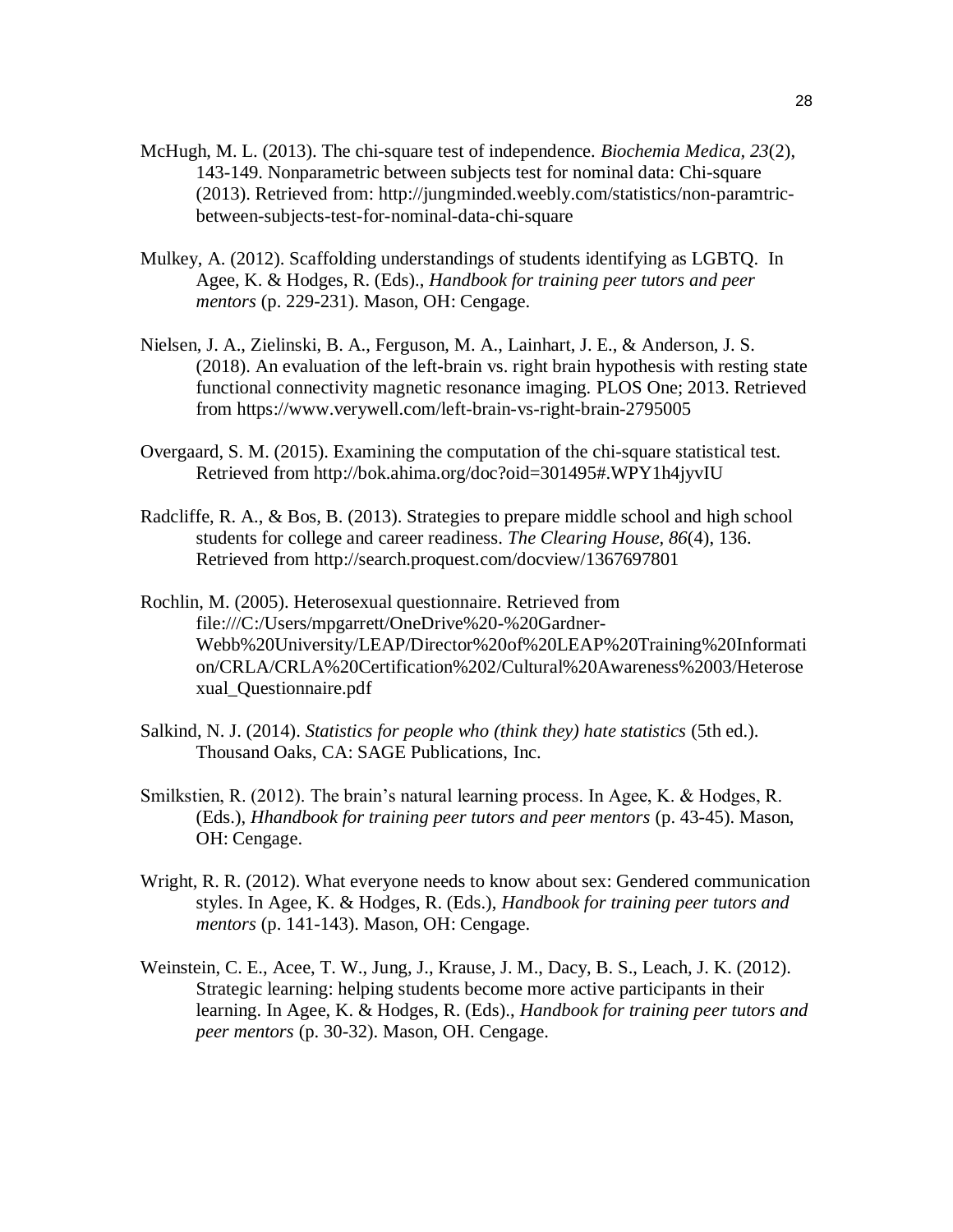#### **Appendix**

#### **Work Breakdown Schedule**

#### **CRLA Level One Training Curriculum Outcomes and Assessments**

Below you will find information regarding the curriculum created by LEAP Director, Meredith Garrett, concerning the following tutor training topics which were covered to complete CRLA level one certification requirements. Six of the ten hours of CRLA recommended training took place on January 13<sup>th</sup>, 2017 during an all-day new tutor orientation. The orientation training started at 8:00 am and ended at 5:00 pm. Breaks and lunch were provided. The training conducted as interactive/group/lecture/discussion based training.

The remaining four hours of CRLA recommended level-one training modules were made available to LEAP tutors via online format. At the conclusion of each online training module, the tutor had to complete a corresponding online quiz and earn a grade of 100% to complete the module.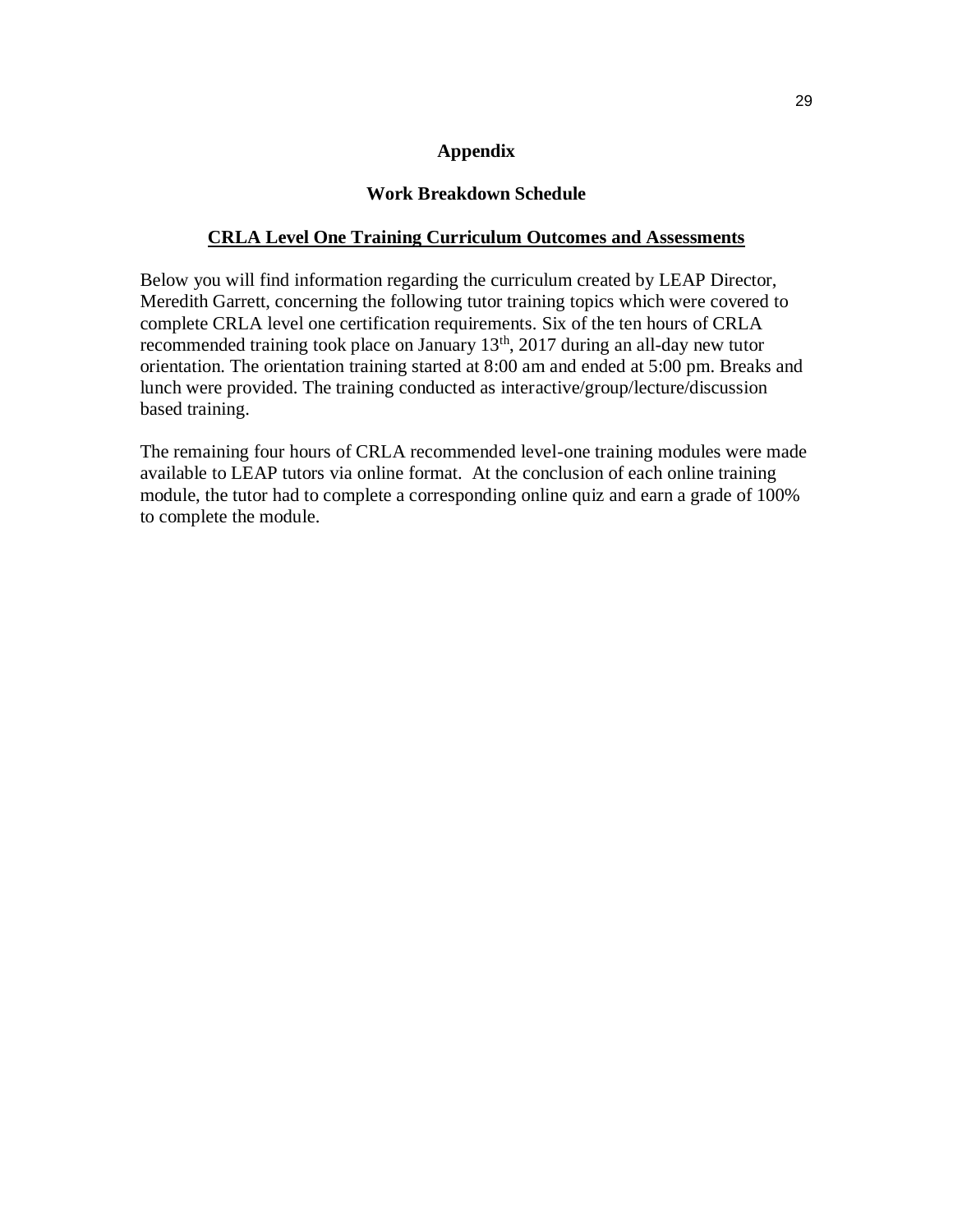## **1.CRLA Level One (Tutor Responsibilities) and About LEAP Length of Training: 1 hour**

*Standard:* tutor understands LEAP's purpose (vision, mission, goals), how to make a tutoring appointment, CRLA training requirements, hiring/rehiring process, payroll process, emergency preparedness plan, and organizational structure

*Outcome:* during tutoring sessions, tutors will adhere to LEAP vision, mission, and goals. In addition, tutors will understand the CRLA training requirements they are to fulfill each semester, the process for hiring and rehiring tutors, how to access their payroll information and submit accurate payroll records. Lastly, the tutor will understand the organizational structure as it relates to interaction with key stakeholders.

*Training Details and Tutor Assessment:* the LEAP Director used the following tools for assessment: CRLA training handbook, PowerPoint presentation, LEAP informational handbook, end-of-semester evaluation, and group discussion. Via PowerPoint presentation, the LEAP Director conducted a face-to-face training session that included the following dynamics (in sequential order): about the LEAP Director (personal/background info given), LEAP vision, mission, goals are discussed and LEAP webpage is shown, LEAP organization chart/structure is presented (showing who LEAP Director reports to, who the tutors report to, and how LEAP is housed in the academic setting ), how to make a tutoring appointment, CRLA training requirements (discussed and shown handbook), re-hiring process (discussed and referred to handbook- tutors must be re-hired each semester), tutor evaluation process (tutee evaluations of tutors, end-ofsemester evaluation requirements, and Director observations of tutors are discussed), and payroll operating system and responsibilities, and the tutors are given the LEAP handbook. Additional topics in the LEAP handbook are discussed and questions are accepted. After the training. LEAP Director covered emergency preparedness during the session by reviewing campus emergency plan. After the training session, tutors are given a quiz on the information covered and errors in answers are corrected during training session.

## **2.CRLA Level One Required Topic- Definition of Tutoring Length of Training: 1 hour**

**Standard:** tutors are exposed to various definitions of tutoring, and tutor is made aware of LEAP's definition of tutoring. Tutors will explore positive tutor characteristics, learn about the differences between teaching and tutoring, and learn about the benefits of receiving, and providing tutoring services.

*Outcome:* tutor will be able to articulate his/her own definition of tutoring, apply LEAP's definition of tutoring, and express the benefits of receiving and administering tutoring.

*Training Details and Assessment:* the LEAP Director used the following tools for assessment: CRLA training handbook, PowerPoint presentation, LEAP informational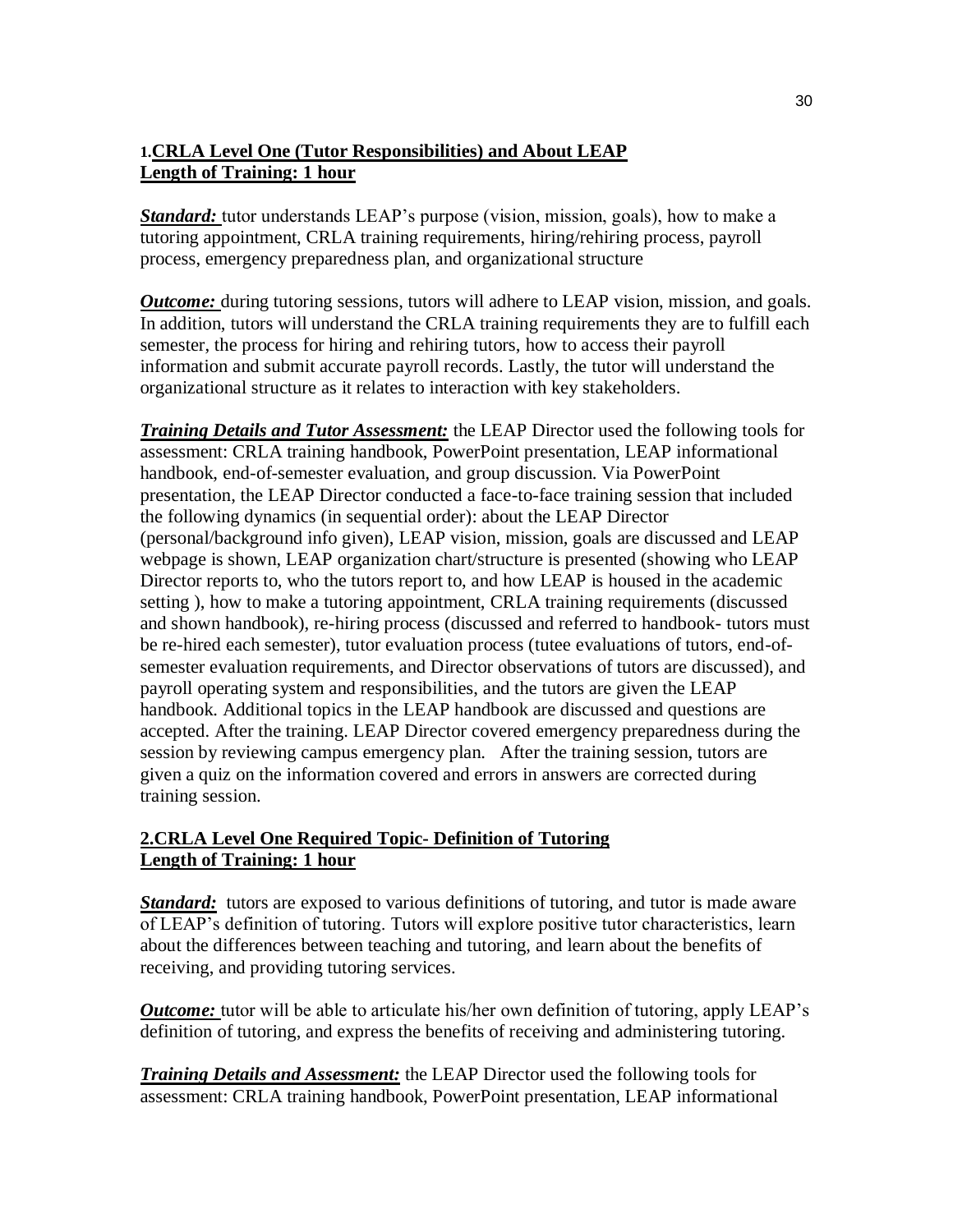handbook, end-of-semester evaluation, YouTube videos, and group discussion. Via PowerPoint presentation, the LEAP Director conducted a face-to-face training session on defining tutoring. During this training, tutors were asked to define tutoring, determine the purpose of tutoring, list the benefits of tutoring, list the benefits of tutoring a student, list who benefits at GWU from having tutoring services (5 minute activity). Answers are passed in, and the director makes a chart on whiteboard with responses. The LEAP Director then showed a video regarding tutoring definitions. Difference found in tutoring definitions are presented. Tutors are asked to speak about the differences in tutoring definitions. LEAP's definition of tutoring is presented. Tutors are asked to describe the differences between tutoring and teaching. The difference between tutoring and teaching is discussed. The purpose of tutoring is discussed as a group, the benefits of a tutee receiving tutoring are discussed, the tutor benefits of tutoring are discussed, benefits of providing tutoring at GWU are discussed (helps faculty, student success, provides jobs, etc). Positive tutor qualities are discussed, "tutors are not….," is discussed (not instructors, homework machines, etc).

## **3.CRLA Level One Required Topic- Tutor Do's and Don'ts) Length of Training: 1 hour**

**Standard:** tutors understand expected tutor behaviors and practices (appropriate and inappropriate behaviors), NTA tutoring ethics, and other basic tutoring do's and don'ts*.* 

*Outcome:* as a result of this training module, tutors will demonstrate expected tutor behaviors and meet their job requirements and follow centers policies and procedures.

*Training Details and Assessment:* the LEAP Director used the following tools for assessment: CRLA training handbook, PowerPoint presentation, LEAP informational handbook, end-of-semester evaluation, YouTube videos, NTA tutor code of ethics, and group discussion.

Via PowerPoint presentation, the LEAP Director began the session with a YouTube video showing improper tutoring techniques (tutor don'ts) used in a tutoring session. The tutors were asked to take note of the poor tutoring techniques used by the tutor in the video. The director facilitates a group discussion on the poor techniques used. The tutors then watch the positive tutor interactions (tutor do's) video and discuss positive techniques used in the video. The tutors are then asked to get in groups of two and make a list of tutor do's and don'ts regarding the following topics: tutee confidentially, ethical behavior, and communication. The LEAP Director then provides tutees with a list of general tutor do's and don'ts. Next, the LEAP Director goes over the tutor performance log (documentation system for inappropriate tutor behavior), and NTA code of ethics (see LEAP handbook). The LEAP director has two experienced tutors talk about their personal tutoring do's and don'ts. During each tutor's semester observation, the LEAP Director ensures tutor follow basic do's as outline in training. Corrections and praise are made during observation meeting with LEAP Director.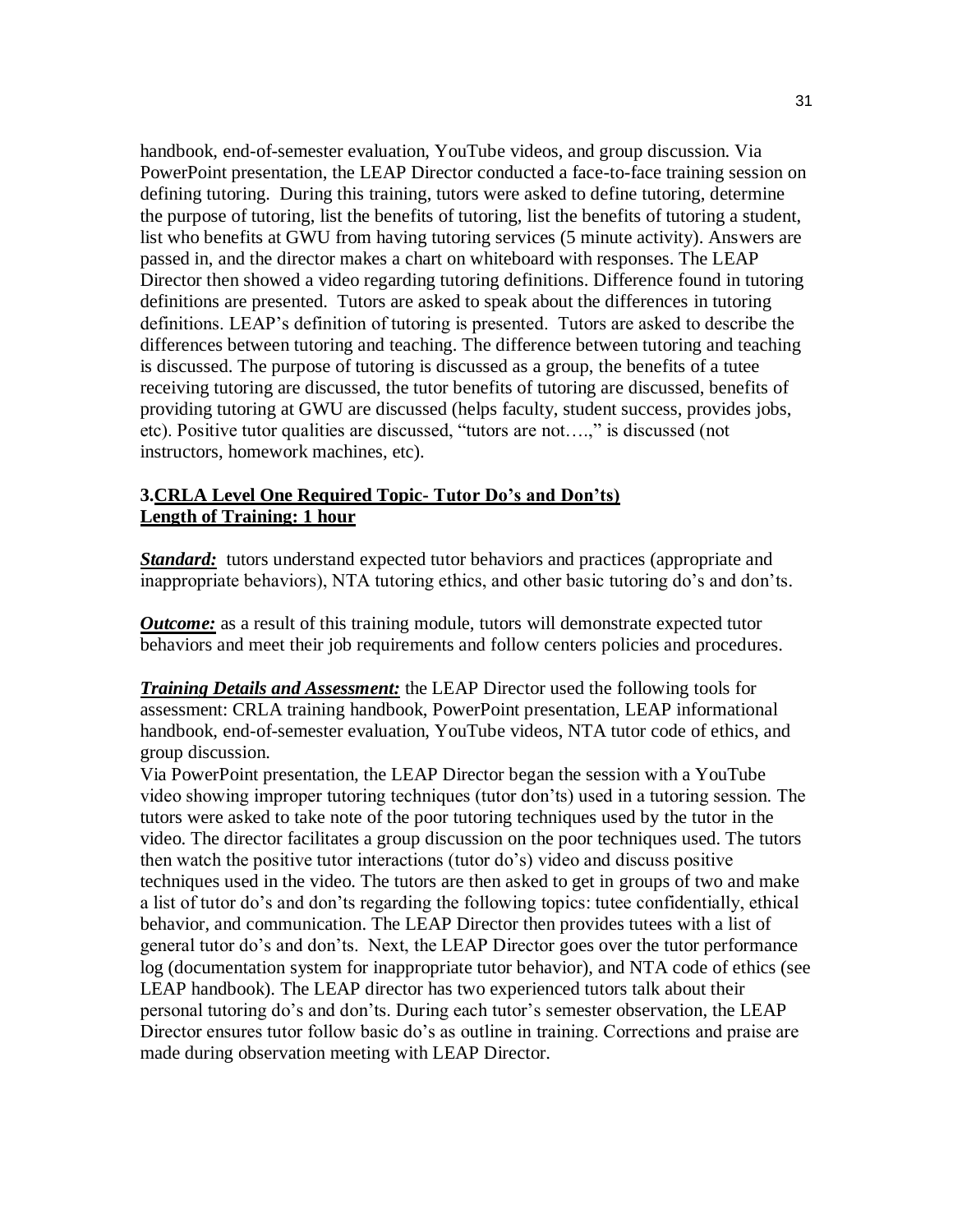## **CRLA Level One Required Topic- Beginning and Ending a Tutoring Session Length of Training: 1 hour**

*4.Standard:* tutors understand proper techniques for beginning and ending a tutoring session.

*Outcome:* as a result of completing this training module, the tutor will be able to incorporate all the necessary elements for beginning and ending a tutoring session which include providing excellent customer service, applying a structured tutoring strategy, providing constructive criticism and encouragement, identifying tutee goals and needs, summarizing session, and setting up new tutoring appointments.

*Training Details and Assessment:* The LEAP Director used the following tools for assessment: CRLA training handbook, PowerPoint presentation, LEAP informational handbook, end-of-semester evaluation, YouTube videos, and group discussion*. V*ia PowerPoint presentation, the LEAP Director conducted a face-to-face training discussing 12 step tutoring cycle that can be applied when conducting a tutoring session. Step 1 greeting and climate

( general customer service tips), step 2 (identify tutee needs), step 3- break task into parts, step 4- identify thought processes that underlie task (here the director show a video on Bloom's Taxonomy, and tutors are given a handout on Bloom's and tutors are asked to provide examples of how this could be applied during a tutoring session), step 5-set the agenda for the session, step 6- addressing the task, step 7- have student summarize task, step 8- student summarizes underlying process, step 9- confirmation of summary, step 10- what's next, step 11- set up next appointment, step 12- proper closing, and tutor evaluation. At the end of the session, tutors pair up and conduct a "mock tutoring sessions" (applying the learned strategies) the Director assists tutors during this process.

## **5.CRLA Level One Required Topic- Basic Study Skills and Setting Goals Length of Training: 2 hours**

*Standard:* tutors are exposed to various study techniques which can be applied during tutoring sessions to enhance the tutoring session.

*Outcome:* as a result of completing this training module, the tutor should be able to articulate and model various study skills into his/her tutoring session.

*Training Details and Assessment:* the LEAP Director used the following tools for assessment: CRLA training handbook, PowerPoint presentation, LEAP informational handbook, end-of-semester evaluation, YouTube videos, NTA tutor code of ethics, and group discussion. Via PowerPoint presentation, the LEAP Director conducted a face-toface training discussing the following topics: basic study tips, time management strategies, goal setting strategies, reading strategies, test taking strategies, and note taking strategies. At the beginning of the presentation, tutors are asked to take 5 minutes and write down their most effective techniques for each of the above listed area. A video on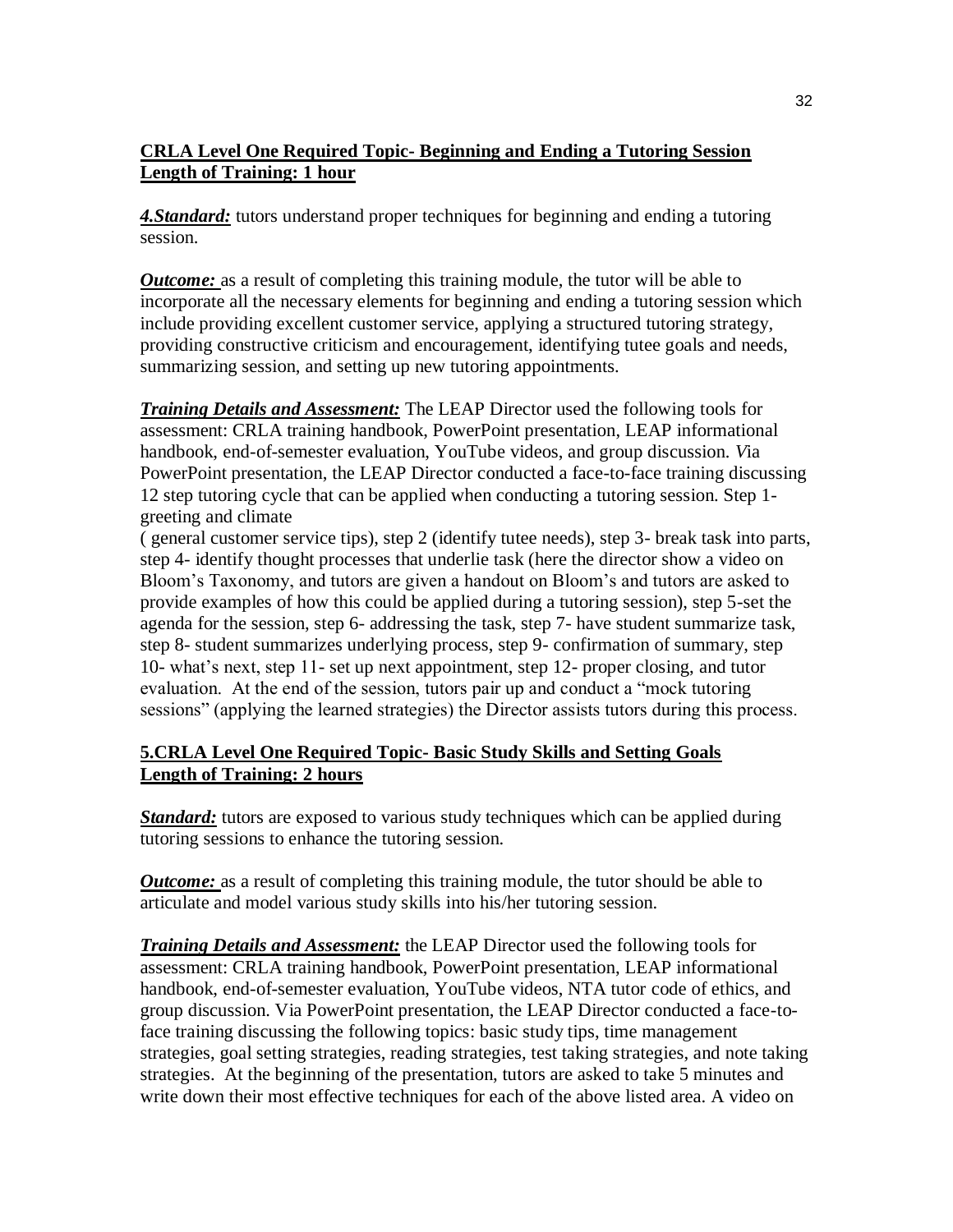study tips is shown and tips are discussed with group. The next activity was designed to help tutors think about goal setting. In this activity, tutors are asked to take 15 minutes to draw a road map of their life from high school graduation to 5 years after college. The tutors then discuss with another tutee their road map and discuss how goals were set. Tutors are then introduced to the SMART goal method and tutors are asked to discuss how their road map matched up with the SMART goal model. Next, tutors focus on academic balance. They are given an academic balance worksheet to complete. Results of their worksheet are discussed and tutors have this resource available to use in the lab with any of their tutees. Next, the tutor has a reading activity to complete based on a set reading strategy. Reflection and discussion follows. Tutors then watch videos on note taking strategies and test taking strategies and discussion follows. During tutor observations, the Director takes note as to if tutor incorporates effective study strategies during the session such as: time management, organization, note-taking strategies, goal setting, and test taking tips.

#### **6.CRLA Level One Required Topic- Tutoring Adult Learners Length of Training: 1 hour**

*Standard:* tutors are exposed to learning and social needs of adult tutees.

*Outcome:* as a result of training, the tutor is able to incorporate adult learning strategies into the tutoring session.

*Training Details and Assessment***:** the LEAP Director used the following tools for assessment: CRLA training handbook, PowerPoint presentation, LEAP informational handbook, end-of-semester evaluation, YouTube videos, and group discussion. Via PowerPoint presentation, the LEAP Director conducted opened up the training with an activity where the tutors sat with a partner and listed perceived adult learner needs and concerns and ways to address these areas. The director then discussed the difference in andragogy and pedagogy. Smarthinking (online tutoring for adult learners) is presented to tutors as an option for adult tutoring sessions). A discussion took place between the differences in traditional student learners and adult student learners. The director then introduced Knowles Adult Learning Theory and Mezirow's Transformational Learning Theory. Seasoned tutors then discussed their experiences with new tutors regarding working with adult learners. At the end of the training session, tutors compared and contrasted the differences in learning styles and needs between adult learners and traditional learners. Tutors are given adult learner tutoring scenarios (what would you do if an adult tutee tells you they have a hard time getting to the GWU campus based on their busy schedule and other adult tutoring scenarios are used from CRLA handbook (p. 225)) tutors are asked to present solutions).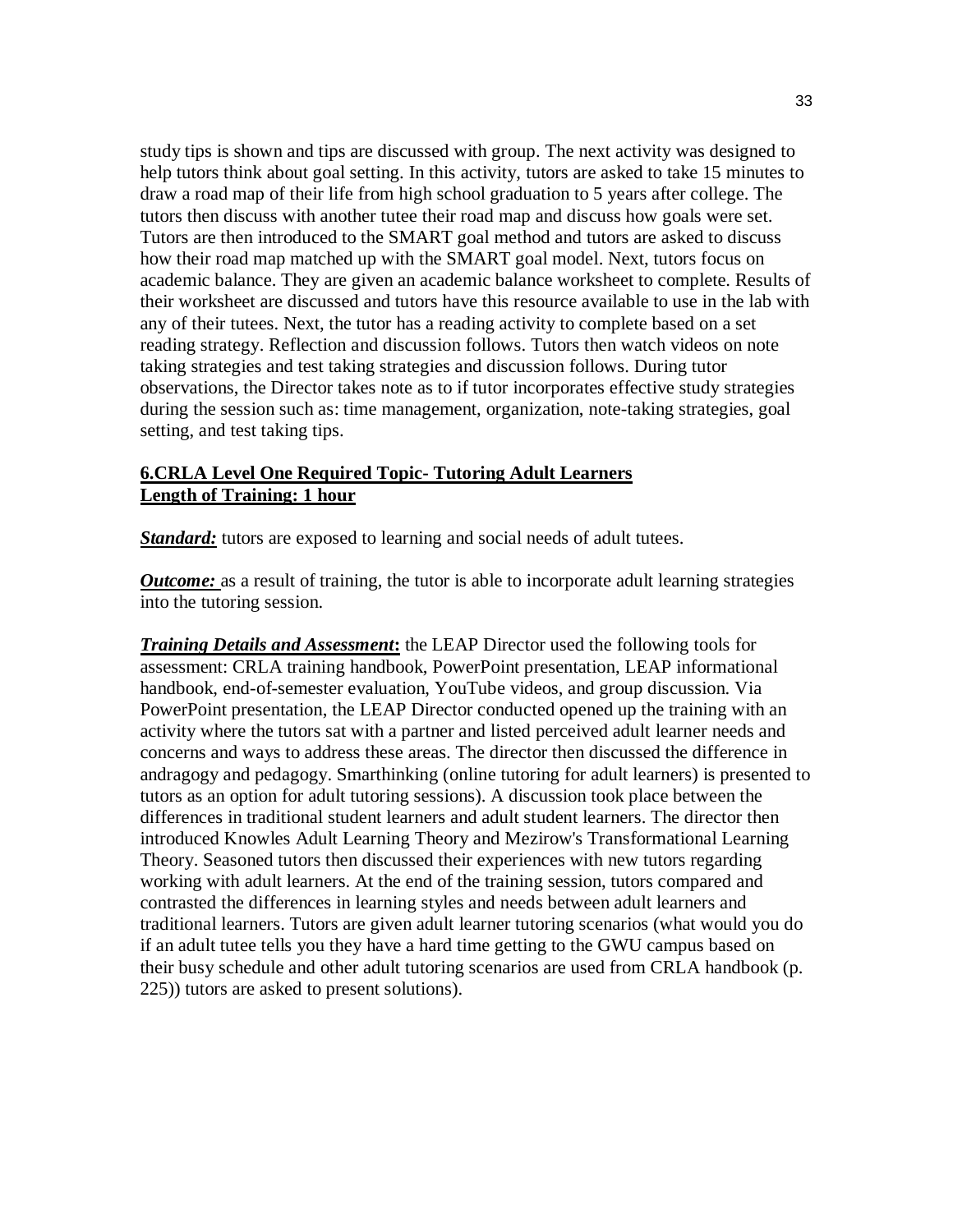## **7.CRLA Level One Required Topic- Difficult Tutoring Situations Length of Training: 1 hour**

*Standard:* tutors are provided with strategies to deal with various difficult tutoring situations.

*Outcome:* as a result of the training, the tutor is able to recognize various difficult tutoring scenarios and call upon learned strategies to deal with difficult tutoring situations.

*Training Details and Assessment:* the LEAP Director used the following tools for assessment: CRLA training handbook, PowerPoint presentation, LEAP informational handbook, end-of-semester evaluation, YouTube videos, and group discussion. Via PowerPoint presentation, the LEAP Director conducted a face-to-face training where tutors were split into pairs with specific tutoring scenarios that includes: disruptive tutees, tutee blocking, tutee confusion, tutee miracle-seeking, tutee over-enthusiasm, tutee resisting, tutee passivity, tutee evasion. The tutor pairs had to explain the scenario and come up with suggestions as to how to deal with tutees in these situations. After tutor suggestions were made, the Director went through the CRLA recommendations regarding how to deal with these situations.

## **8.CRLA Level One Required Topic- Learning Theories Length of Training: 1 hour**

**Standard:** tutors are exposed to various learning theories.

*Outcome:* as a result of this training, tutors are able to identify how student beliefs in learning and their developmental phases affect student learning, which can be directly applied to how the tutor structures the tutoring session.

*Training Details and Assessment:* the LEAP Director used the following tools for assessment: CRLA training handbook, PowerPoint presentation, LEAP informational handbook, end-of-semester evaluation, YouTube videos, and group discussion. Via PowerPoint presentation, the LEAP Director provided tutors with a online training module which covered the following topics: epistemological beliefs in learning, certainty of knowledge, simplicity of knowledge, nature of authority, speed of learning, source of ability, Chickering's Seven Vectors of College Development. At the end of the module, the tutor took a test on the learned material. He/she had to earn a 100% on the test to get paid for the hour of online training.

## **9.CRLA Level One Required Topic- Learning Styles Length of Training: 1 hour**

**Standard:** tutors are exposed to conflicting theories supporting and dismissing learning styles in student learning.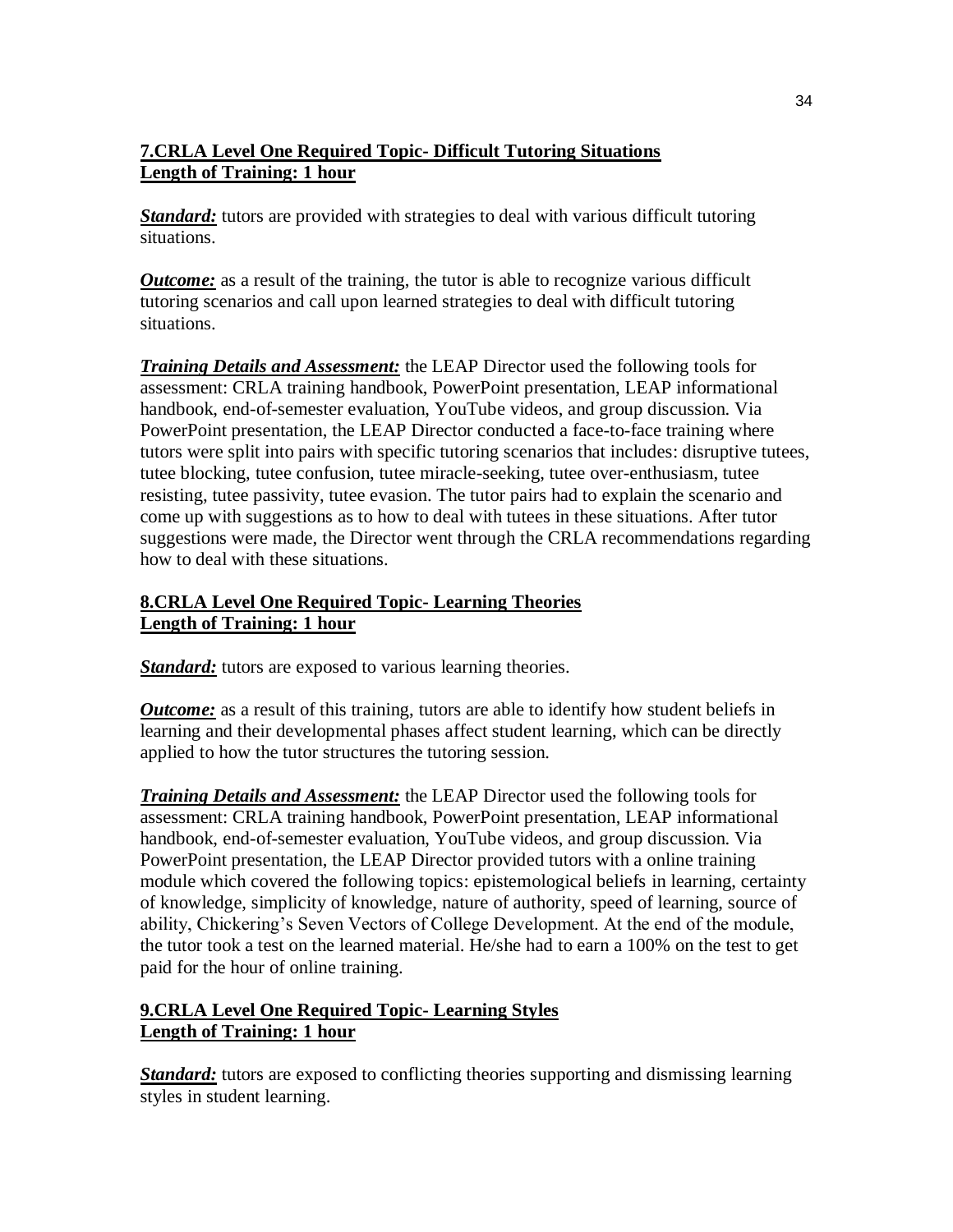*Outcome:* as a result of this training, the tutor can choose to apply learning style preference strategies to the tutoring session. In addition, the tutor is aware of the various factors that affect student learning, which can be directly applied to the tutoring session.

*Training Details and Assessment:* the LEAP Director used the following tools for assessment: CRLA training handbook, PowerPoint presentation, LEAP informational handbook, end-of-semester evaluation, YouTube videos, Ted Talks, and group discussion. *V*ia PowerPoint presentation, the LEAP Director provided tutors with an online training module discussing the following types of learning preferences, cognitive, affective, physiological factors in learnings, and VARK (adding there is no empirical data proving understanding learning styles is actually effective in student learning). At the end of the module, the tutor took a test on the learned material. He/she had to earn a 100% on the test to get paid for the hour of online training.

#### **10.CRLA Level One Required Topic- Communication Styles/Preferences Length of Training: 1 hour**

**Standard:** tutors are exposed to various student communication preferences and styles in order to enhance tutor/tutee relationship.

*Outcome:* as a result of this training, the tutor can successfully incorporate positive communication techniques in to his/her tutoring session to help develop a professional rapport with his/her tutee.

*Training Details and Assessment:* the LEAP Director used the following tools for assessment: CRLA training handbook, PowerPoint presentation, LEAP informational handbook, end-of-semester evaluation, YouTube videos, and group discussion. Via PowerPoint presentation, the LEAP Director provided tutors with an online training module discussing the following topics: nonverbal communication cues, developing rapport, using empowering language, linguistic indicators, destructive communication patterns, assistive language, manipulative language, facilitative language, empathy, language of certainty, and language of possibility. At the end of the module, the tutor took a test on the learned material. He/she had to earn a 100% on the test to get paid for the hour of online training.

## **11.CRLA Level One Required Topic- Critical Thinking Skills Length of Training: 1 hour**

*Standard:* tutors will explore the elements of critical thinking needed for student learning.

*Outcome:* as a result of training, the tutor apply critical thinking strategies and encourage critical thinking in his/her tutoring sessions to embed student learning.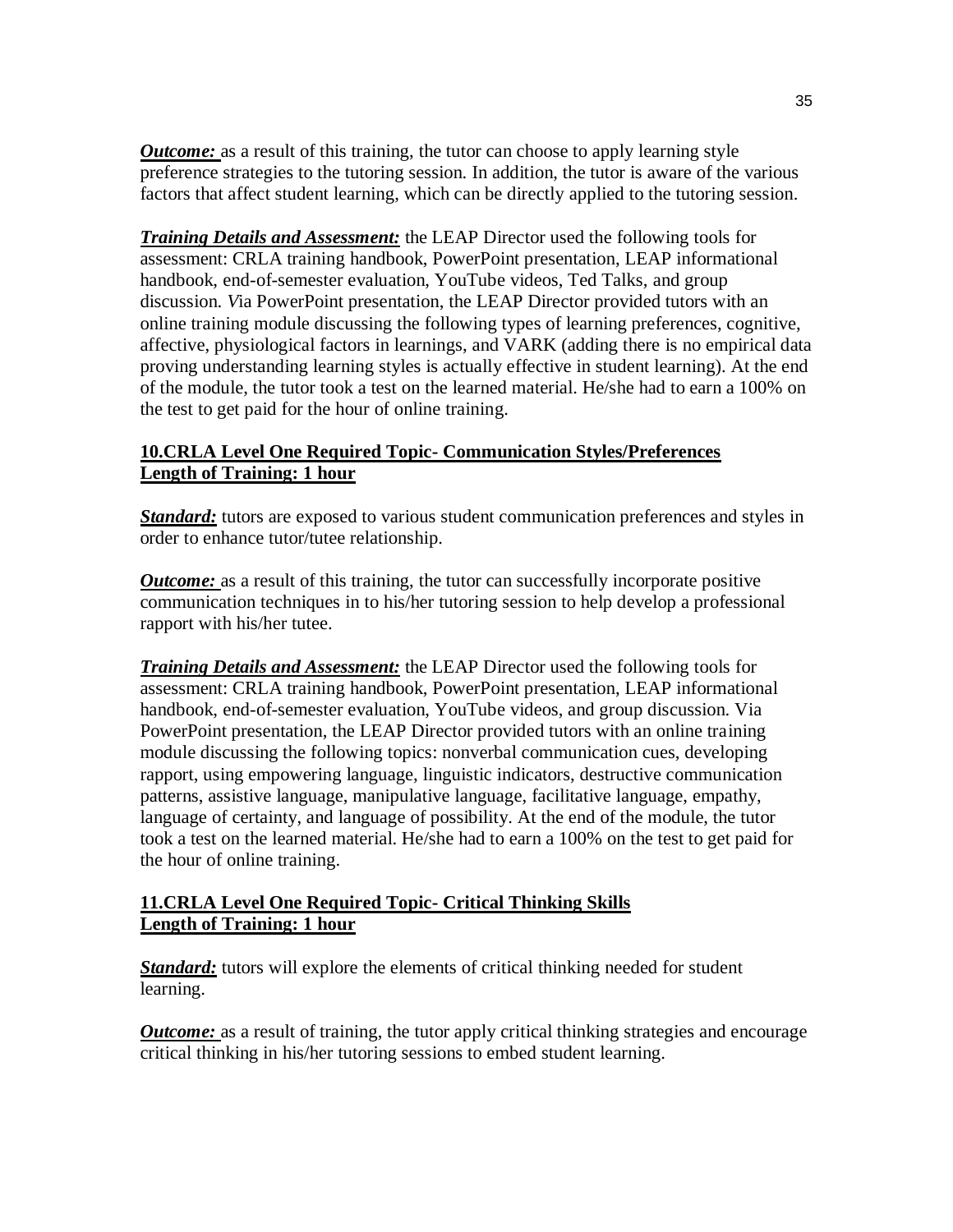*Training Details and Assessment:* the LEAP Director used the following tools for assessment: CRLA training handbook, PowerPoint presentation, LEAP informational handbook, end-of-semester evaluation, YouTube videos, and group discussion. Via PowerPoint presentation, the LEAP Director provided tutors with an online training module discussing the following topics: definitions of critical thinking, applications of critical thinking, examples of critical thinking, importance of critical thinking, using the internet in academics/application of critical thinking, and critical thinking strategies for reading. At the end of the module, the tutor took a test on the learned material. He/she had to earn a 100% on the test to get paid for the hour of online training.

#### **CRLA Level Two Training Curriculum Outcomes and Assessments**

Below you will find information regarding the curriculum created by LEAP Director, Meredith Garrett, regarding the following tutor training topics which were created to complete CRLA level two certification requirements. Six of the ten hours of CRLA recommended training will take place on August 22<sup>nd</sup>, 2017 during an all-day tutor orientation. The orientation training will start at 10:00 am and end at 5:00 pm. Breaks and lunch will be provided. The training will be conducted interactive group lecture/discussion based training.

The remaining four hours of CRLA recommended level two training modules will be made available to LEAP tutors via online format. At the conclusion of each online training module, the tutor will need to complete a corresponding online quiz and earn a grade of 100% to complete the module.

Because these training sessions have not be conducted yet- the language, activities, and content of the below agenda may be changed.

## **1. CRLA Level Two- Using Probing Questions Length of Training: 1 hour**

**Standard:** tutors understand the purpose of using probing questions to help students become self-directed (critical thinkers).

*Outcome:* as a result of this training, the tutor will apply probing question strategies during the tutoring session.

*Training Details and Assessment:* the LEAP Director used the following tools for assessment: CRLA training handbook, PowerPoint presentation. Via PowerPoint presentation- the LEAP Director conducted a face-to-face training session that began with a recommended video found in the CRLA handbook (clip from Rosencrantz and Guildenstern are Dead). The Director discussed the idea of using questions to answer questions to introduce the idea of probing questions. Next, the Director gave a brief definition of probing questions and non-probing questions. After this, the tutors were asked to provide examples of probing questions by writing them on the board. Next, the Director explained the handbook's examples of probing questions. After this, the Director provided tutors with an activity recommended in the CRLA handbook where the tutors change the selected non-probing questions into probing questions. The tutors then share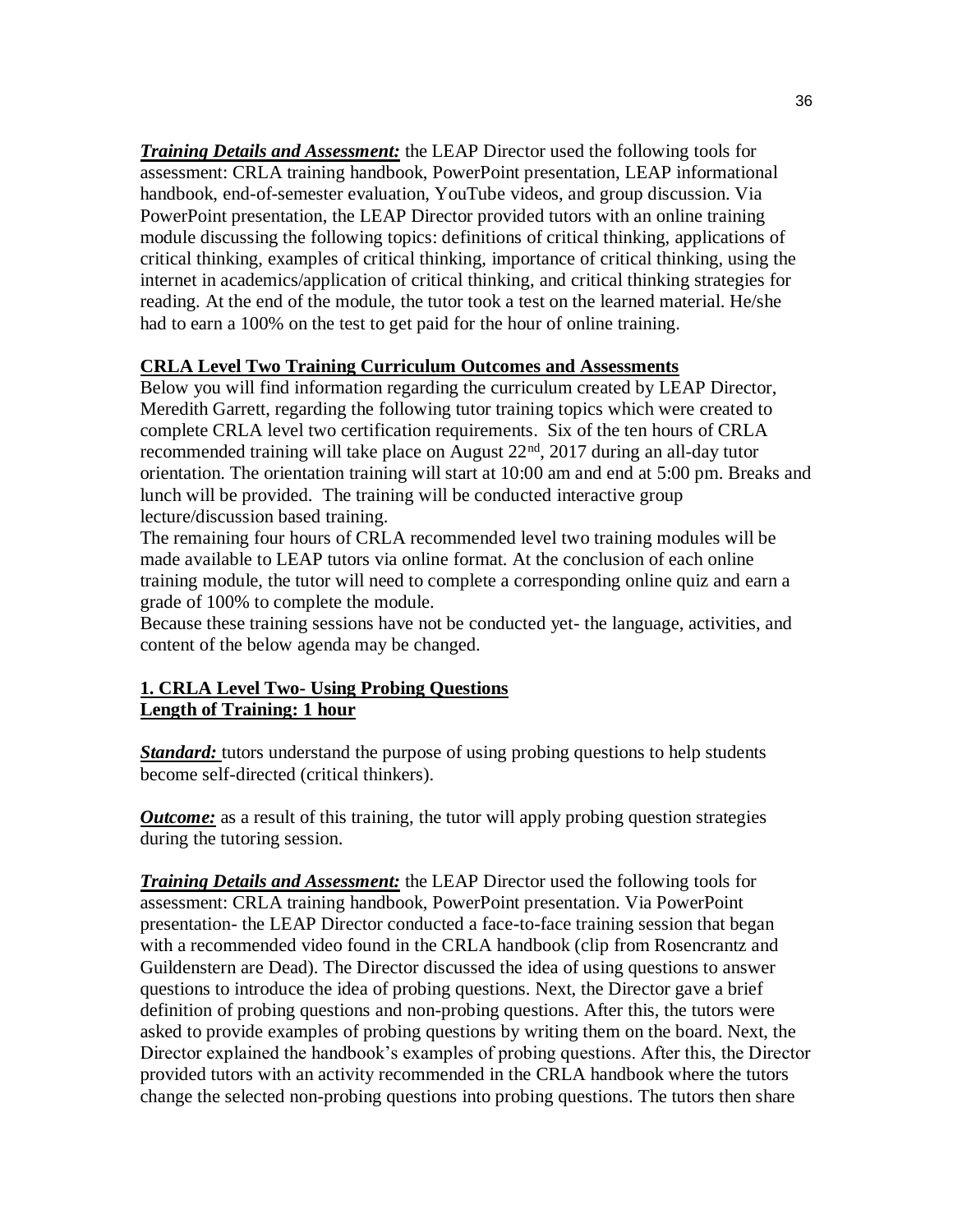their created probing questions with the rest of the tutors. Last, the tutors are invited to play in the probing question game where they sit in a circle and answer questions with questions (the winner of the game gets a prize). Discussion regarding the difficulty in answering questions with questions will be conducted and compared to tutoring scenarios. The Director also provided the tutors with a handout containing probing and non-probing questions that can be referred to during tutoring sessions.

## **2.CRLA Level Two- Brain Dominance Length of Training- 1 hour**

**Standard:** tutors will learn about the brain's natural learning process. In addition, they will learn about the conflicting views of brain dominance theory. They will then explore the possible uses of right and left brain techniques that can be applied in the tutoring session.

*Outcome:* as a result of this training, the tutor will be able to select or recommend specific tutoring activities based on knowledge of brain learning (right/left brain) preferences.

*Training Details and Assessment:* the LEAP Director used the following tools for assessment: CRLA training handbook, PowerPoint presentation, YouTube videos, Left and Right Brain Dominance Handout. Via PowerPoint presentation- the LEAP Director conducted a face-to-face training session. The Director opened the training session discussing how the brain learns. The Director explained everyone is a natural –born learn (unless they have a severe brain disability or dysfunction). The Director went through the six principles of learning with the tutors (Smilkstein, 2012). The Director then showed a video on dendrites and neurons synapses, and the importance of re-stimulation of learning information is introduced to the tutor. The Director then helped the tutor understand that they are working with tutees to help them create a neural network of foundational information in the brain. The Director emphasized the importance of restimulation of information (which may call for various tutoring appointments). Tutors were then asked to think of something they learned outside of school. They were then asked to write down how they got from not knowing how to do it to being good at it. The Director then asked them, what happened at the beginning of learning the "new thing." The Director documented what they said. The Director then asked, what happened next to help you learn to do it?, this was documented on the board. The Director continued to ask questions until there were no stages left. The director compared the number of stages tutors had to the 6 stage learning process. The Director then guided the tutors through the 6 phases of natural human learning found in Smilkstein (2012): motivation, beginning practice, advanced practice, refinement, and mastery. Tutors were given a strategy to apply during a tutoring session: ask your tutee to complete a self-assessment when they are learning something new-

- Ask the tutee to write down 1-2-3-4-5-6 on notepaper or the whiteboard
- Ask the tutee about his or her current level of understanding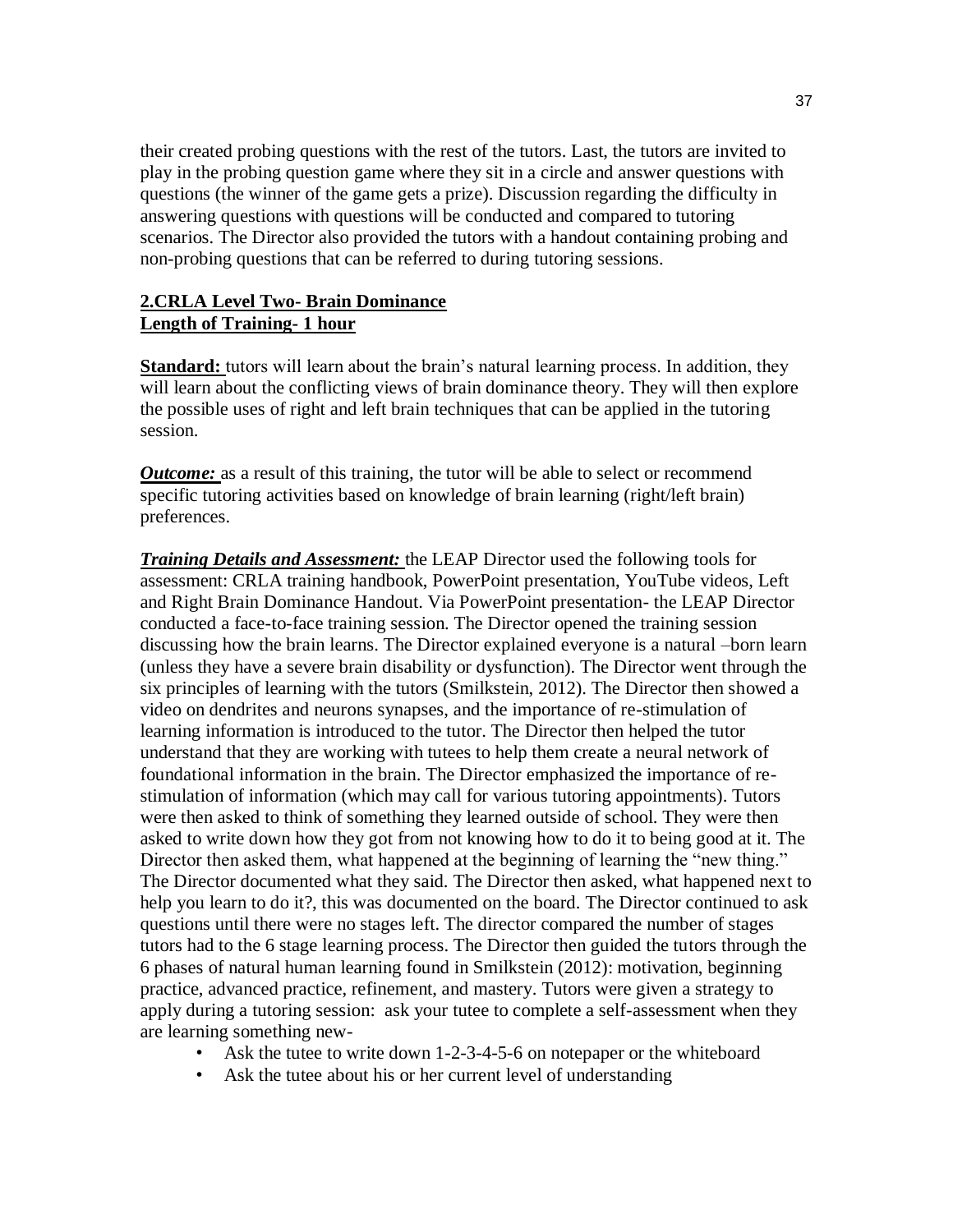- If the tutee marks a level 1, the student is letting you know they need to work on the most fundamental level of knowledge
- You can also compare this to Bloom's Taxonomy Learning Levels A review of Bloom's taxonomy was completed. Next, the Director went over the Brain Dominance theory. A YouTube video was shown on the theory. Next, the tutors took a Brain Dominance test. A discussion took place on their scores. Left and right brain learner preferences were also discussed. Tutors are were asked to have tutees take the inventory during sessions and apply their learning preferences to the session.

## **3. CRLA Level Two- Cultural Awareness and Intercultural Communications Length of Training- 1.5 hours**

**Standard:** tutors will explore the definition of culture and learn about cultural sensitivity. Tutors will be introduced to collectivistic and individualist culture norms, discuss variants in cultural communication, and discuss strategies for effectively communicating with tutees from different cultures.

*Outcome:* as a result of this training, tutors will practice cultural sensitivity during tutoring sessions as they recognize the impact culture sensitivity has on tutoring relationships and success.

*Training Details and Assessment:* the LEAP Director used the following tools for assessment: CRLA training handbook, online resources, PowerPoint presentation, YouTube videos. During the presentation the LEAP Director showed tutors a video discussing how culture can be defined. Next, the director had tutors split into groups of two to discuss "their culture." After the tutors identified their own cultural norms, tutors used the classroom whiteboard to write down terms associated with their culture. The Director then asked the tutors how these cultural norms could affect their own tutoring session. The director then added additional cultural dynamics to the list. The Director then asked how these cultural norms could affect a tutoring session. A list of cultural differences to consider when tutoring students was presented. Next, a video discussing differences between collectivistic and individualistic cultures was shown. A list of tutoring tips was presented regarding working with students from collectivistic and individualistic cultures. A list of cultural faux pas was presented to students. The director then discussed differences in sex-gendered communication styles found in the CRLA training handbook.

## **4. CRLA Level Two- Tutoring LGBTQ Students (Diversity) Length of Training- 1 hour**

**Standard:** tutors will be exposed to the social and learning needs of the LGBTQ community. Tutors will be exposed to techniques used to support social and learning needs of the LGBTQ community.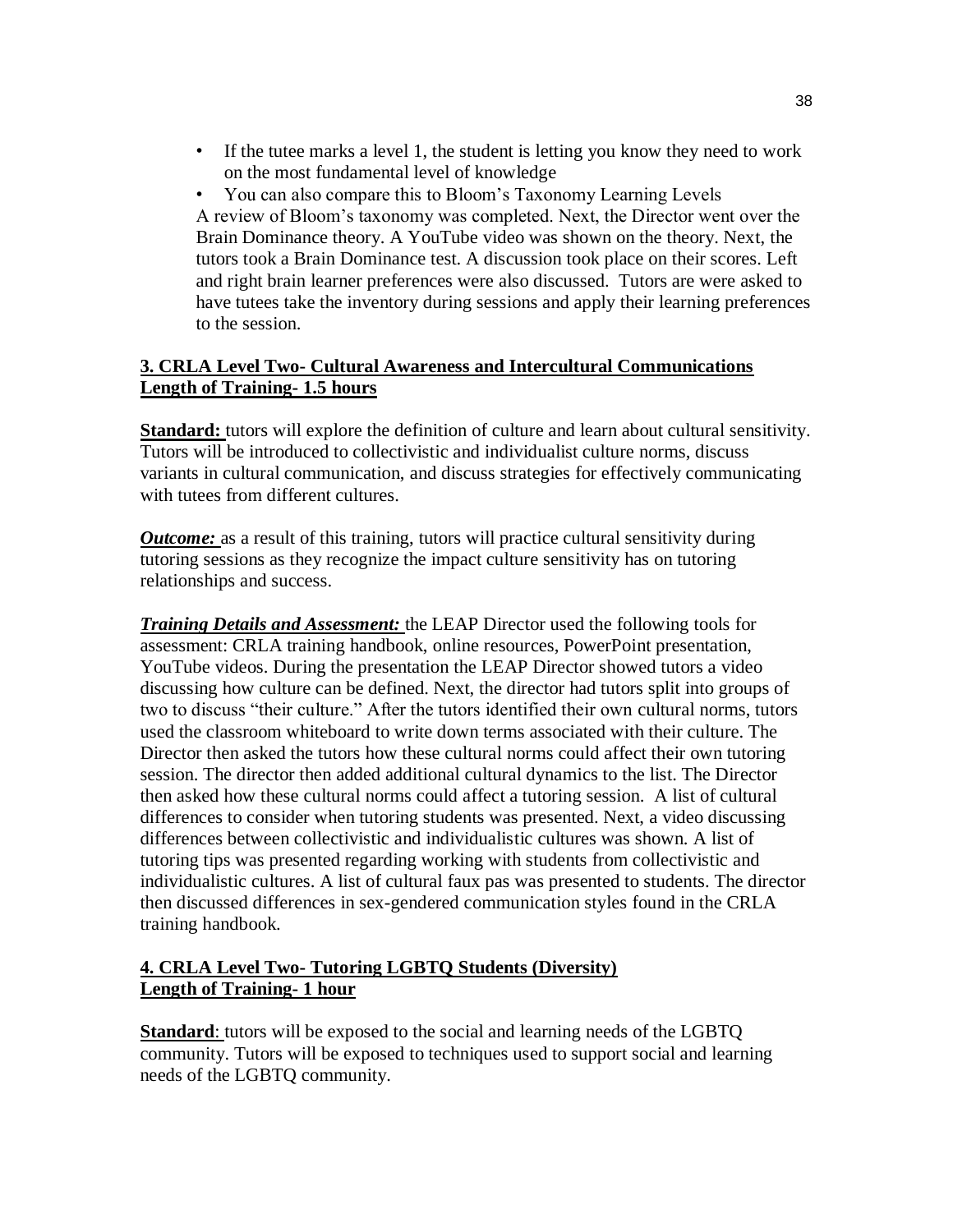*Outcome:* tutors will develop a keen awareness of the social and learning needs of LGBTQ students and apply learned techniques to tutoring sessions.

*Tutoring Details and Assessment:* the LEAP Director used the following tools for assessment: CRLA training handbook, online resources, PowerPoint presentation, YouTube videos. The director began the session by ensuring the training room would be a safe space, and that all tutors should be respectful of diverse beliefs and backgrounds presented in the training. Next, the director discussed safety statistics on college campuses as it related LGBTQ hate crimes and suicide. The director then discussed all on-campus support GWU offered LGBTQ students. The director showed a YouTube video "Ask Me" which showed several LGBTQ students discussing what they wanted their friends and professors to know about them as LGBTQ students. A video reflection was offered to tutors. Tutors then then completed a self- assessment which asked them: what they would do if someone came out to them as LGBTQ, how would you feel if your child came out as LGBTQ, have you ever laughed or made fun of a LGBTQ person, have you ever stood up for an LGBTQ person, etc. A group activity was conducted, this activity was found in the CRLA handbook. During the activity, tutors were split into pairs and they discussed several LGBTQ tutoring scenarios. They had to come up with ways to deal with these scenarios.

## **5. CRLA Level Two- Tutoring Student Athletes (Diversity) Length of Training- 30 minutes**

**Standard:** tutors will be exposed to the unique social and academic pressures studentathletes face, as well as the NCAA rules that govern what tutors can and cannot say/do with student-athletes.

*Outcome:* student develop a greater appreciation and awareness of student-athlete concerns, and apply learned strategies while adhering to NCAA rules during tutoring sessions.

*Training Details and Assessment:* Gardner-Webb University's NCAA Compliance Director, Lauren Connolly, presented on NCAA regulations as it related to studentathletes, as well as how to better understand the specific needs of student athletes. During this time, she spoke of common challenges athletes face (regarding managing time). She spoke about debunking student- athlete stereotypes, (for example, not all athletes have full-rides scholarships, and some have no scholarships). She then covered what tutors should NOT do during a tutoring session as it relates to the NCAA regulations, which include: provide any other benefit to a student-athlete that is not available to other students, type papers or other class work for student-athletes at no cost to the studentathlete, provide cost-free or reduced-rate copying services for student-athletes, complete course assignments for student-athletes, provide student-athletes the use of credit cards for personal use, provide the student-athlete with the use of an automobile, assist a student-athlete with the payment of his or her bills, parking tickets, complete course work for a prospective student-athlete.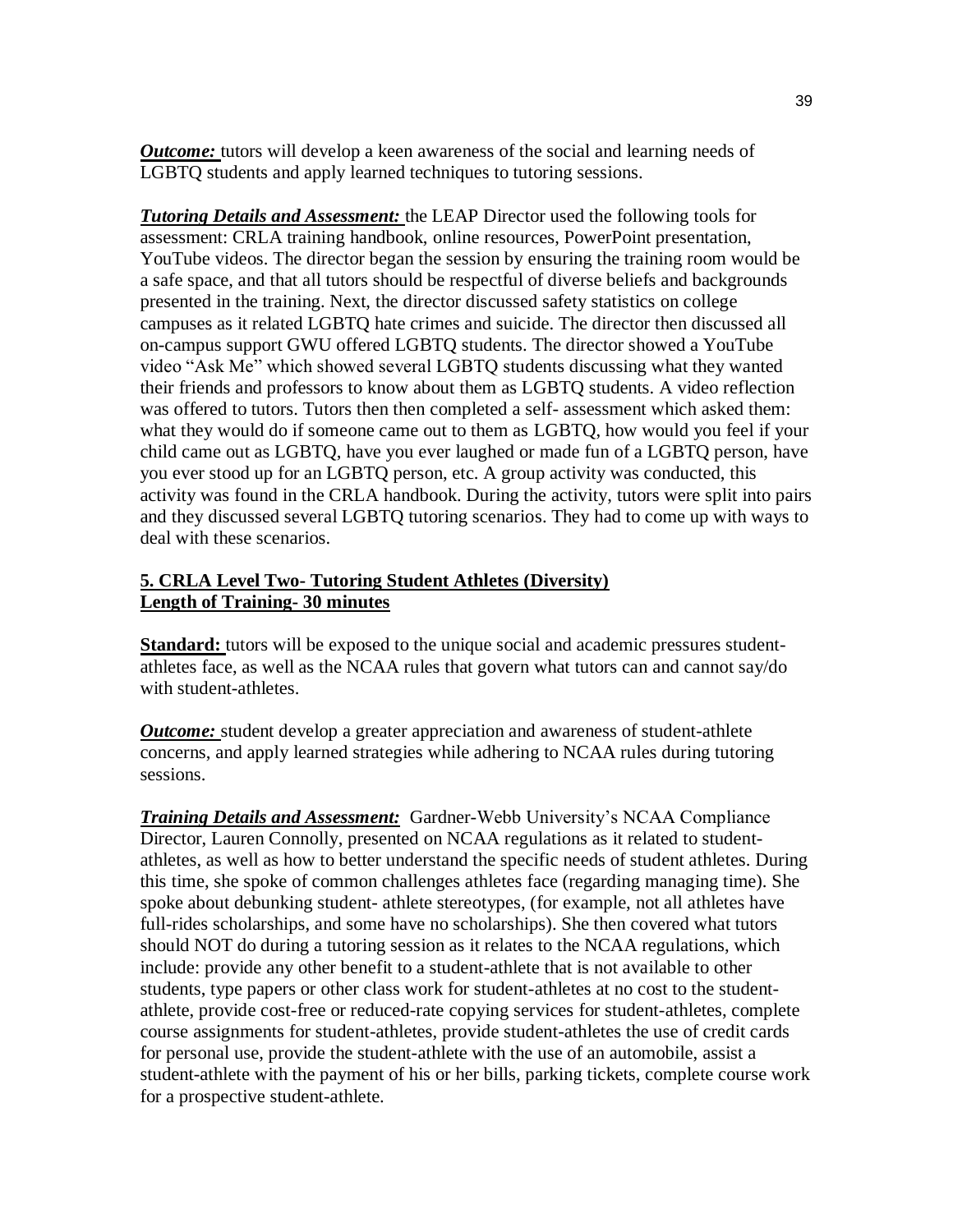## **6. CRLA Level Two- Tutoring Students with Disabilities (Diversity) Length of Training- 1 hour**

**Standard:** tutors will be made aware of GWU's Disability Center and the services they provide our students. Tutors will learn about physical and mental disabilities and specific strategies to use with students who have disabilities.

*Outcome:* tutors will apply learned strategies during a tutoring session while working with students who have disabilities. In addition, the tutors will teach students how to use the Read and Write Gold software program.

*Training Details and Assessment:* a representative from the NOEL (Center for Disability Resources) presented on this topic. During this time, she discussed the different types of disabilities that can be documented through our Center for Disability Services. She opened up the session by talking about what a "disability"' can be defined as. She discussed visual, auditory, learning, and physical disabilities. For deaf and hard of hearing students, she discussed specific ways to improve communication such as: facing the student directly when talking, tapping or waving to get a student's attention, do not feel the need to speak slower, use visual aids to support what you say, conduct sessions in a quite area, etc. For blind or low vision students the following tips were presented: meet in the same location each session, use big/bold letters when writing, consider using colored paper and pens, describe pictures and illustrations in detail, and avoid petting services dogs. Next, she discussed students on the Autism spectrum, she provided tutors with the following tips: tutor students in a quiet space, address abnormal behavior, allow time for oddities. We then discusses students with ADD or ADHD. The following suggestions were made: ensure the area is distraction free, have a structured session, information can be divided into smaller units, may need help organizing and managing study time. Lastly, we trained the tutors to use a literacy, dyslexia, accessibility software, Read and Write Gold.

## **7. Identifying and Using Resources Length of Training: 1 hour**

**Standard:** tutors are reminded of the various academic and non-academic student support services provided on-campus in order to ensure proper referrals to facilitate student wellness and success.

*Outcome:* tutors will be able to refer students to appropriate departments/representatives when faced with an issue requiring their assistance.

*Training Details and Assessment***:** during this presentation, the LEAP Director had four different student-support departments speak about how their department serves GWU students. In addition, each department provided key indicates/example scenarios as to when to refer a tutee to their department. Each department spent 10-15 minutes discussing their departments' services. Departments included: Academic Support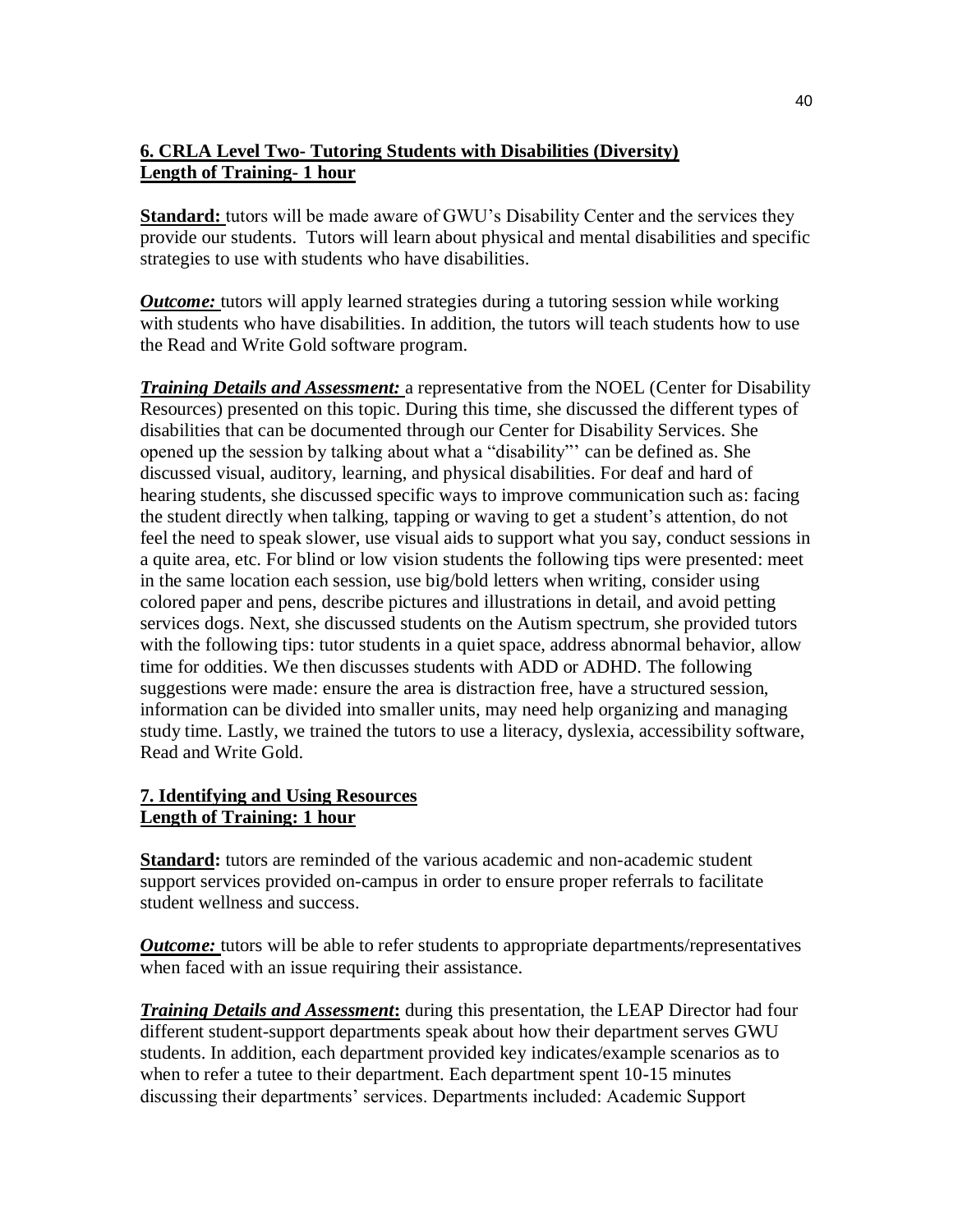Services (including Retention), Counseling Services, Office of Christian Life and Services, and the Office of International Students. Academic Advising and Retention spoke about students who indicate they want a different major or are considering transferring and when to refer. Counseling Services presented the distressed student tree that provided information as to when to refer a student to counseling services. The Office of Christian Life and Services discussed when a student experiences a significant loss or indicates they have a spiritual concern and when to refer. The Office of International Students spoke about specific International Student needs/concerns and when to refer. After the presentations, the LEAP Director gave tutors a matching exercise to help tutors determine which department/representative matched the listed tutee need. Answers were reviewed and corrected with a partner.

## **8. Tutoring Specific Skill Areas or Subject Areas Length of Training: 1 hour**

**Standard:** tutors are exposed to content-specific tutoring tips and learning strategies.

*Outcome:* tutors will apply content-specific tutoring strategies during the tutoring session.

*Training Details and Assessment***:** the LEAP Director looked at the four most requested courses for tutoring during the fall and spring semesters, and invited faculty to come and discuss content-specific study strategies for each subject/course. The subjects/courses included: Math (Statistics, Calculus, Finite Math, Pre-Calculus, and Basic Math), Science (General Biology, Human Biology, Anatomy and Physiology, Microbiology, and General Chemistry), and Spanish. Faculty members from the Math, Science, and World Language Departments came to speak to the tutors regarding subject/course- specific tips. During tutor observations, the LEAP Director will assess the subject/course being tutored to see if tutor is using recommended subject/content area strategies. If the tutor needs assistance with a subject/course-specific concept- the tutor is encouraged to meet with a faculty member to discuss/clarify their concerns.

## *For the remaining two hours of CRLA level two certification, tutors could pick from two of the four level one topics*

## **CRLA Level One Required Topic- Learning Theories Length of Training: 1 hour**

*Standard:* tutors are exposed to various learning theories.

*Outcome:* as a result of this training, tutors are able to identify how student beliefs in learning and their developmental phases affect student learning, which can be directly applied to how the tutor structures the tutoring session.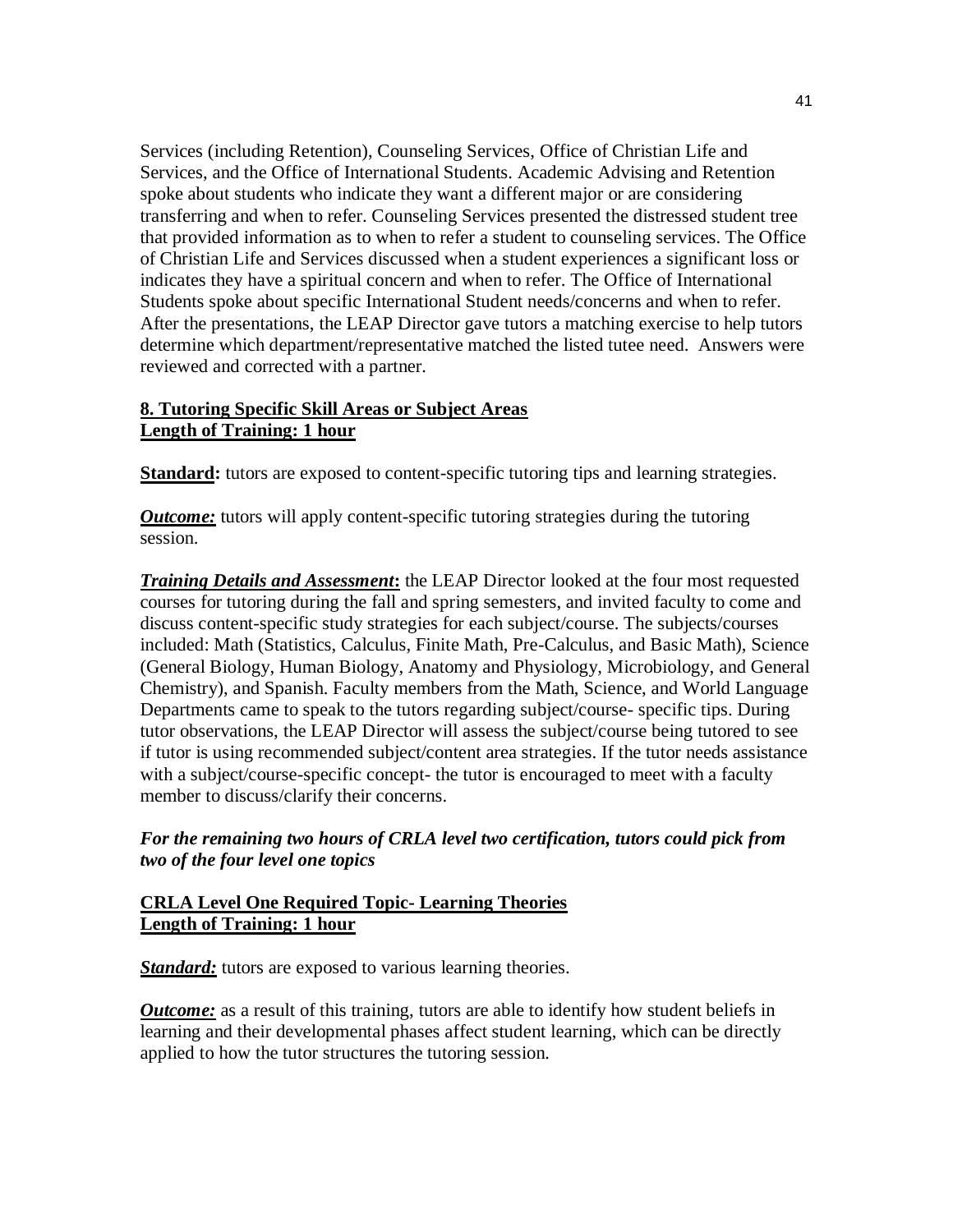*Training Details and Assessment:* the LEAP Director used the following tools for assessment: CRLA training handbook, PowerPoint presentation, LEAP informational handbook, end-of-semester evaluation, YouTube videos, and group discussion. Via PowerPoint presentation, the LEAP Director provided tutors with a online training module which covered the following topics: epistemological beliefs in learning, certainty of knowledge, simplicity of knowledge, nature of authority, speed of learning, source of ability, Chickering's Seven Vectors of College Development. At the end of the module, the tutor took a test on the learned material. He/she had to earn a 100% on the test to get paid for the hour of online training.

### **CRLA Level One Required Topic- Learning Styles Length of Training: 1 hour**

*Standard:* tutors are exposed to conflicting theories supporting and dismissing learning styles in student learning.

*Outcome:* as a result of this training, the tutor can choose to apply learning style preference strategies to the tutoring session. In addition, the tutor is aware of the various factors that affect student learning, which can be directly applied to the tutoring session

*Training Details and Assessment:* the LEAP Director used the following tools for assessment: CRLA training handbook, PowerPoint presentation, LEAP informational handbook, end-of-semester evaluation, YouTube videos, Ted Talks, and group discussion. *V*ia PowerPoint presentation, the LEAP Director provided tutors with an online training module discussing the following types of learning preferences, cognitive, affective, physiological factors in learnings, and VARK (adding there is no empirical data proving understanding learning styles is actually effective in student learning). At the end of the module, the tutor took a test on the learned material. He/she had to earn a 100% on the test to get paid for the hour of online training.

## **CRLA Level One Required Topic- Communication Styles/Preferences Length of Training: 1 hour**

*Standard:* tutors are exposed to various student communication preferences and styles in order to enhance tutor/tutee relationship.

*Outcome:* as a result of this training, the tutor can successfully incorporate positive communication techniques in to his/her tutoring session to help develop a professional rapport with his/her tutee.

*Training Details and Assessment:* the LEAP Director used the following tools for assessment: CRLA training handbook, PowerPoint presentation, LEAP informational handbook, end-of-semester evaluation, YouTube videos, and group discussion. Via PowerPoint presentation, the LEAP Director provided tutors with an online training module discussing the following topics: nonverbal communication cues, developing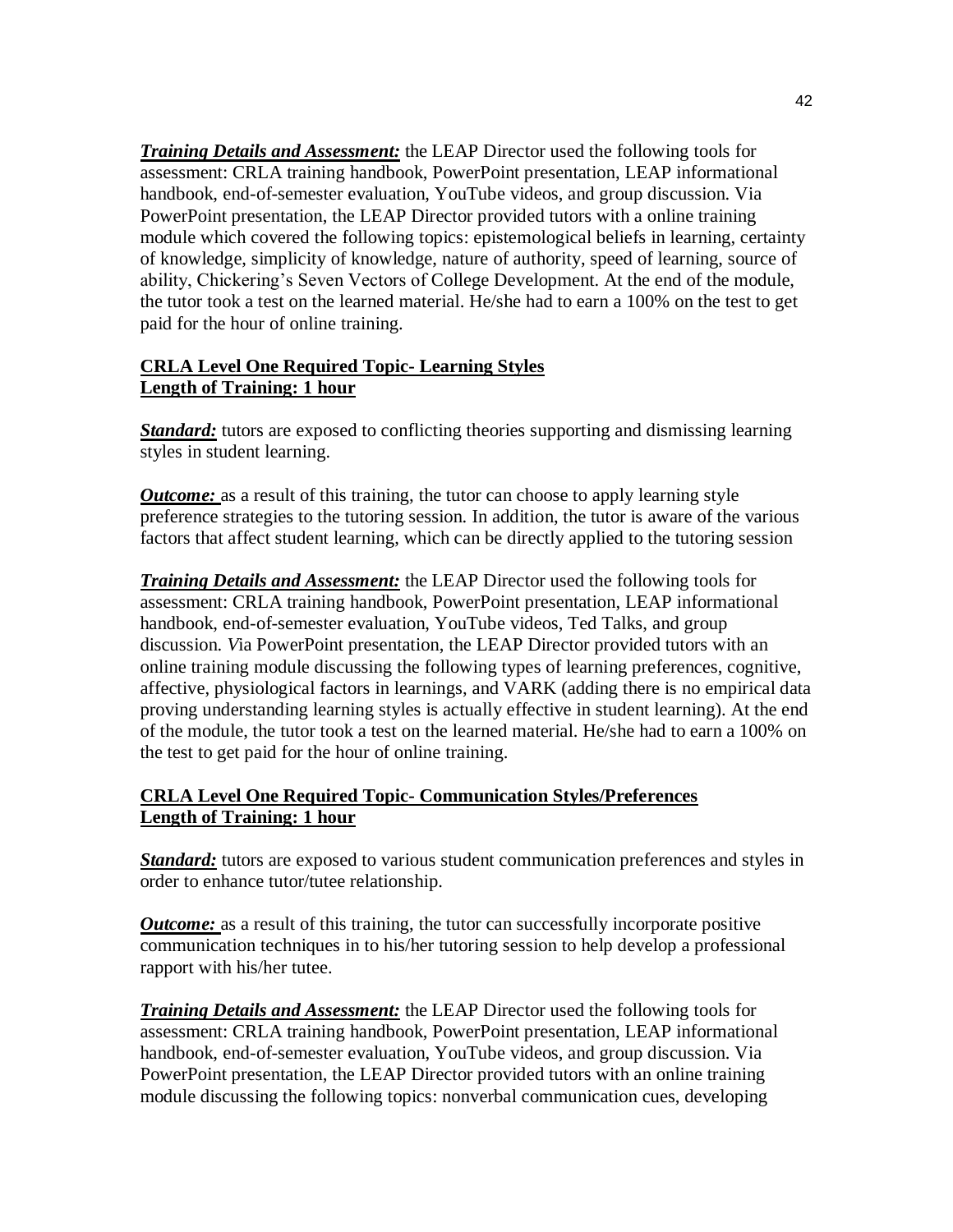rapport, using empowering language, linguistic indicators, destructive communication patterns, assistive language, manipulative language, facilitative language, empathy, language of certainty, and language of possibility. At the end of the module, the tutor took a test on the learned material. He/she had to earn a 100% on the test to get paid for the hour of online training.

## **CRLA Level One Required Topic- Critical Thinking Skills Length of Training: 1 hour**

**Standard:** tutors will explore the elements of critical thinking needed for student learning.

*Outcome:* as a result of training, the tutor apply critical thinking strategies and encourage critical thinking in his/her tutoring sessions to embed student learning.

*Training Details and Assessment:* the LEAP Director used the following tools for assessment: CRLA training handbook, PowerPoint presentation, LEAP informational handbook, end-of-semester evaluation, YouTube videos, and group discussion. Via PowerPoint presentation, the LEAP Director provided tutors with an online training module discussing the following topics: definitions of critical thinking, applications of critical thinking, examples of critical thinking, importance of critical thinking, using the internet in academics/application of critical thinking, and critical thinking strategies for reading. At the end of the module, the tutor took a test on the learned material. He/she had to earn a 100% on the test to get paid for the hour of online training.

## **CRLA Level Three Training Curriculum Outcomes and Assessments**

Because these training sessions have not be conducted yet- the language, activities, and content of the below agenda may be changed.

## **1. CRLA Level Three- Strategic and Self-Regulated Learning Length of Training: 1 hour**

*Standard*: tutor is familiar with strategic learning model (skill, will, self-regulation) and self-regulated learning techniques.

*Outcome:* tutor promotes and applies self-regulation learning techniques during a tutoring session.

*Training Details and Assessment:* the LEAP Director used the following tools for assessment: CRLA training handbook, PowerPoint presentation. Via PowerPoint presentation- the LEAP Director conducted a face-to-face training session. The session started out by asking tutors what strategic learning is (provide examples) and why is strategic learning important. We then discussed strategic learning, its importance, elements that influence it, and provided examples of strategic learning. The tutors were then asked to define skill, will, and self- regulation. Next, the LEAP Director defined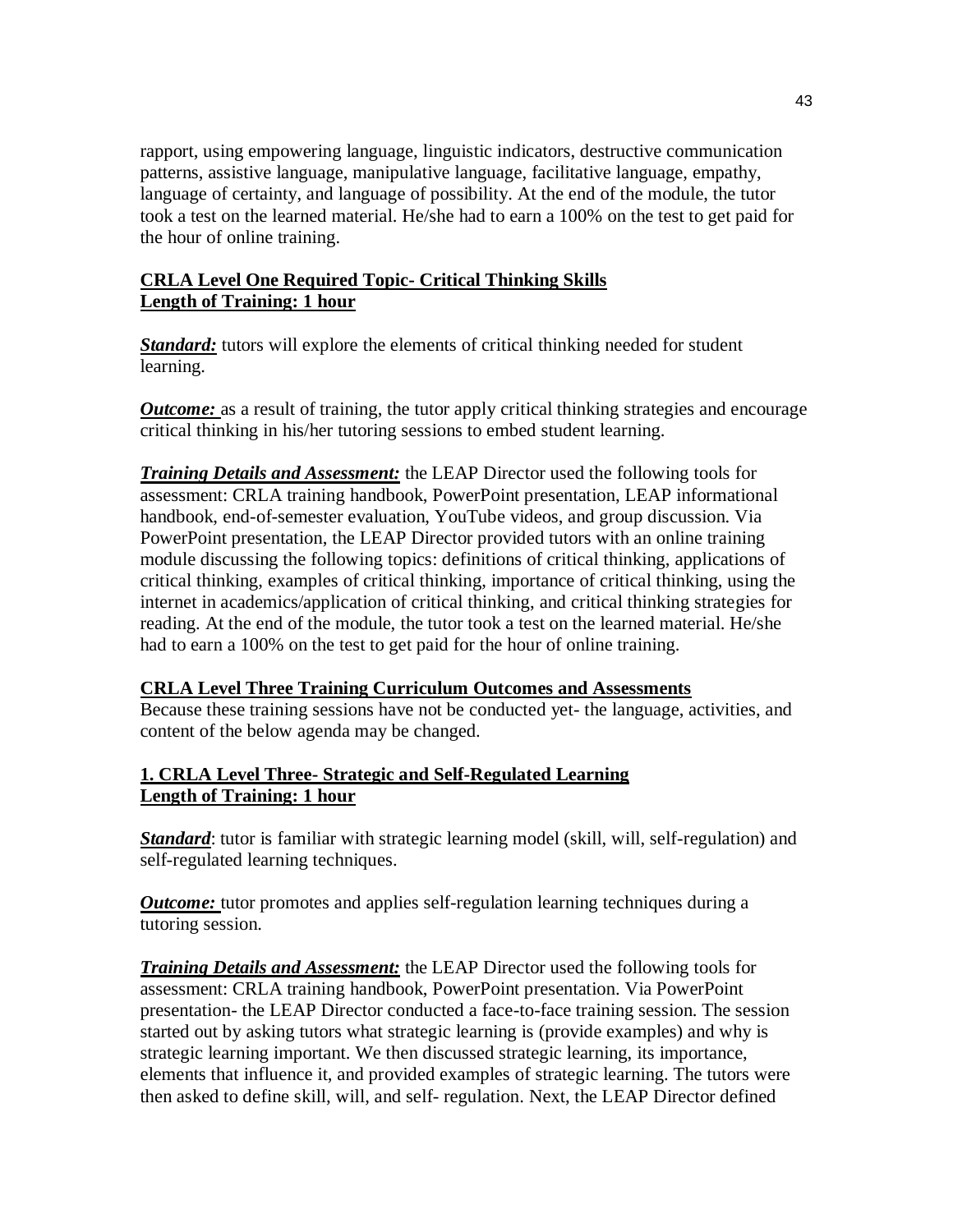skill, and gave examples of cognitive learning strategies associate with skill. Will was defined and examples of different levels of will were provided to tutors. Next, the LEAP Director defined self-regulation and provided examples of techniques to use with students who need to learn how to self-regulate their learning. The LEAP Director then showed a brief video regarding self-regulation. Next, Weinstien's Model of Strategic Learning was discussed. At the end of the session, each tutor wrote an essay discussing skill, will, and self-regulation. They then shared their essays with others in the group.

#### **2. CRLA Level Three- The Role of Learning Centers in Higher Education (curriculum not yet created) Length of Training: 3 hours**

*Standard*: tutors will understand the various issues Higher Education tutoring centers face (which courses to offer tutoring for, finding appropriate tutors, etc). Tutors will understand the components needed to provide a successful tutoring center.

*Outcome:* tutors will complete research, document, and submit a paper 2-4 page regarding the necessary components of running a successful tutoring center. In addition, the tutor will complete an assessment of LEAP's tutoring center and determine if the current structure is appropriate for the students LEAP serves. The tutor will present their findings and provide recommendations for the LEAP center.

*Training Details and Assessment*: rubric will be created for paper. Tutor will be given a total of three hours to complete research and write paper.

## **5.CRLA Level Three- Training and Supervising Other Tutors Length of Training: 3 hours**

**Standard**: the tutor has completed level one, level two, and part of level 3 training requirements and has accrued a minimum of 50 tutoring hours. The tutor understands LEAP's policies and procedures and models all appropriate LEAP expectations.

*Outcome:* tutor will be able to professionally supervise other tutors in the absence of LEAP Director.

*Training Details and Assessment:* the tutor will create training materials, create training activities, and training guidelines. The tutor will deliver select level 1 and level 2 training topics. The tutor will help the LEAP director track tutoring and training hours and assist the LEAP Director as needed.

## **6. CRLA Level Three- Group Management Skills Length of Training: 3 hours**

*Standard*: the tutor will learn about effective tutor recruiting, interviewing, selecting, hiring, managing, and leading strategies.